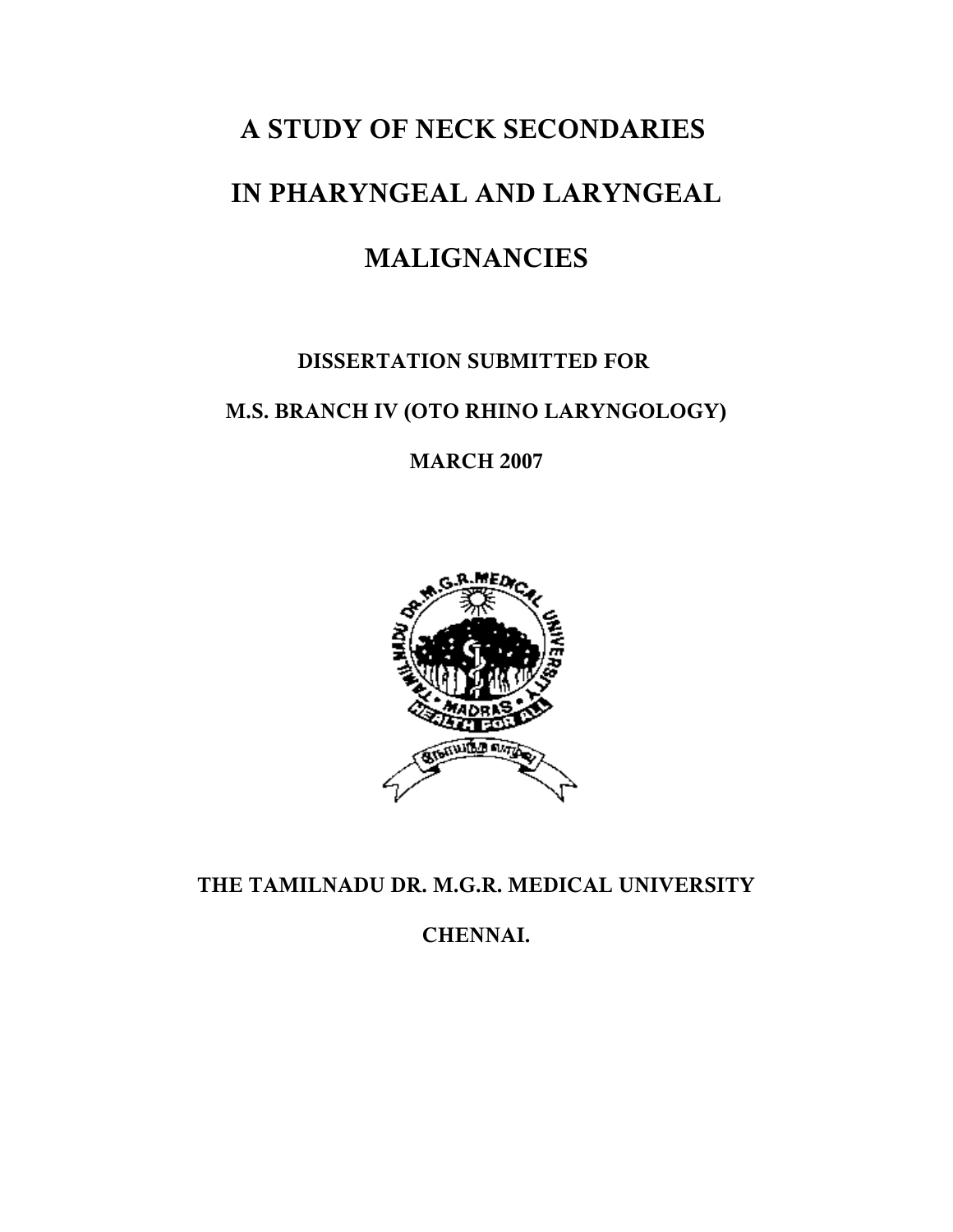# **CERTIFICATE**

 Certified that this dissertation entitled "**A STUDY OF NECK SECONDARIES IN PHARYNGEAL AND LARYNGEAL MALIGNANCIES"** Submitted for M.S. BRANCH IV (OTORHINO LARYNGOLOGY), The Tamil Nadu Dr. M.G.R. Medical University, Chennai, March 2007, is the bonafide work done by **Dr. V. Sundararaman** under the direct supervision and guidance in the Department of ENT diseases, Government Rajaji Hospital and Madurai Medical College, Madurai during his course of study from may 2005 to march 2007.

> **Dr.M.Arunachalam, M.S., D.L.O., Professor and HOD, Department of ENT diseases, Government Rajaji Hospital & Madurai Medical College, Madurai.**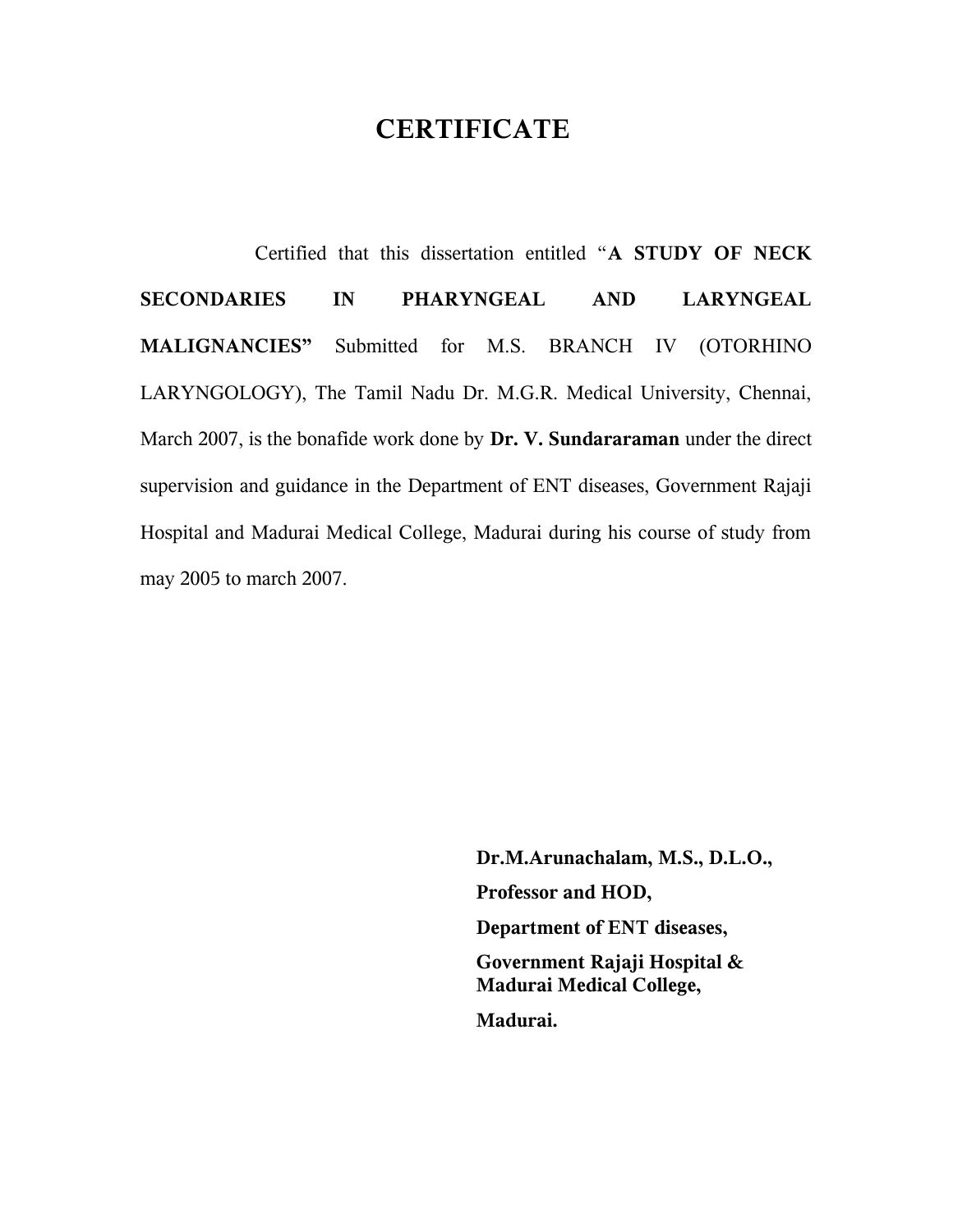# **DECLARATION**

I Dr. V. Sundararaman declare that the dissertation titled **"A STUDY OF NECK SECONDARIES IN PHARYNGEAL AND LARYNGEAL MALIGNANCIES"** has been prepared by me.

This is submitted to the TamilNadu Dr. MGR Medical University, Chennai in partial fulfilment of the requirement for the award of M.S. Degree, Branch IV (OTORHINOLARYNGOLOGY) degree examination to be held in March 2007.

**Date :** 

Place : Madurai **Dr. V. SUNDARARAMAN**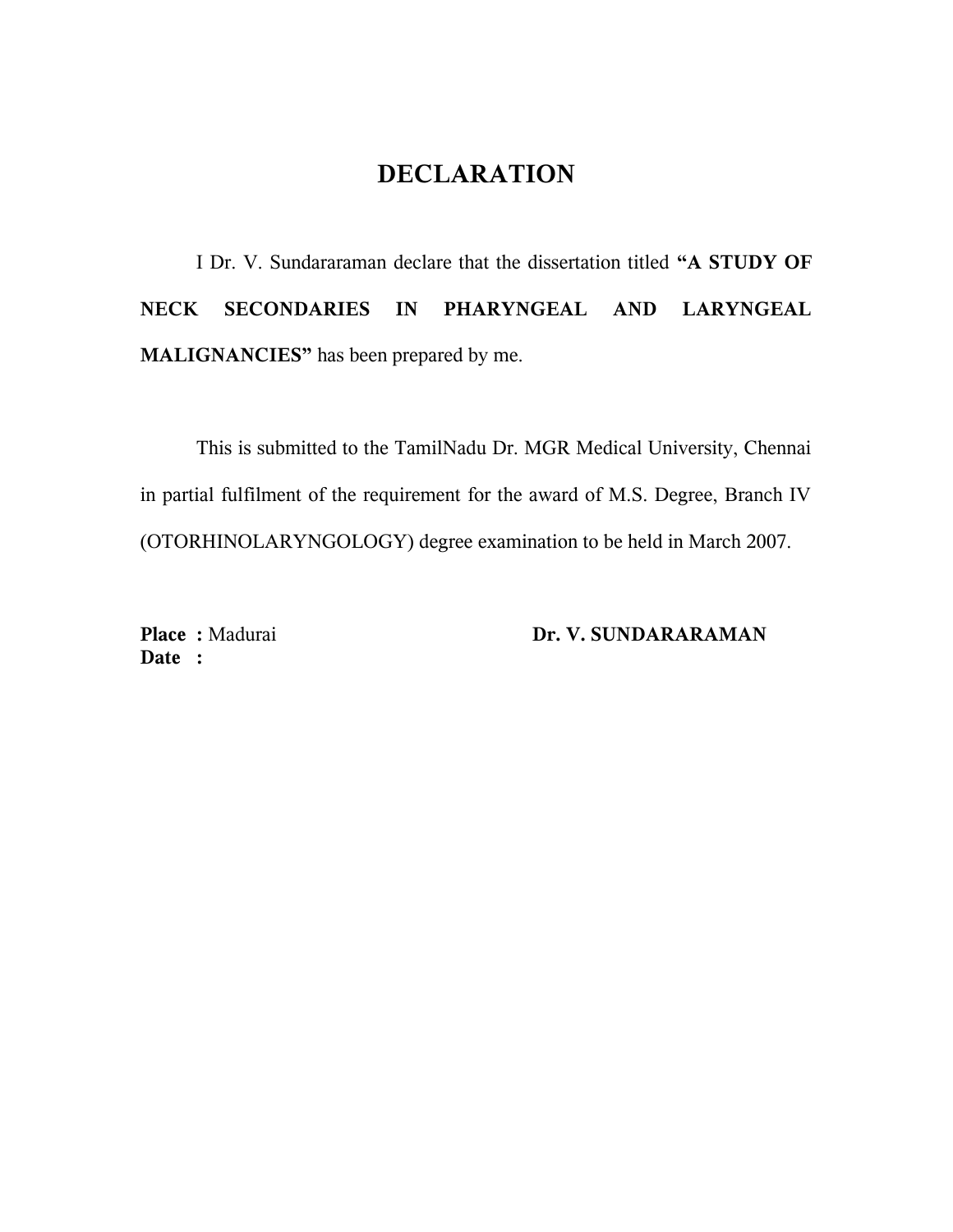## **ACKNOWLEDGMENT**

I wish to express my sincere gratitude to **Prof. Dr. M. Arunachalam, M.S., D.L.O.,** Professor and Head of the Department of ENT Diseases, Government Rajaji Hospital and Madurai Medical College, Madurai for his valuable guidance and encouragement during the period of my study without which this study could not have been carried out.

I express my profound thanks to **Dr. R. Maharaja, M.S., D.L.O.,** Our former Professor, Department of ENT Diseases, Government Rajaji Hospital and Madurai Medical College, Madurai for his help and guidance during my studies and in carrying out this work.

I also owe my grateful thanks to all the Assistant Professors of the Department of ENT Diseases, Government Rajaji Hospital and Madurai Medical College, Madurai who guided me during the entire period of study and in this work.

I wish to thank **Dr. S.M.Sivakumar, M.S.,** Dean, Government Rajaji Hospital and Madurai Medical College, Madurai for permitting me to utilize the clinical materials.

I would like to thank my friends, colleagues and all patients for their kind cooperation during this study.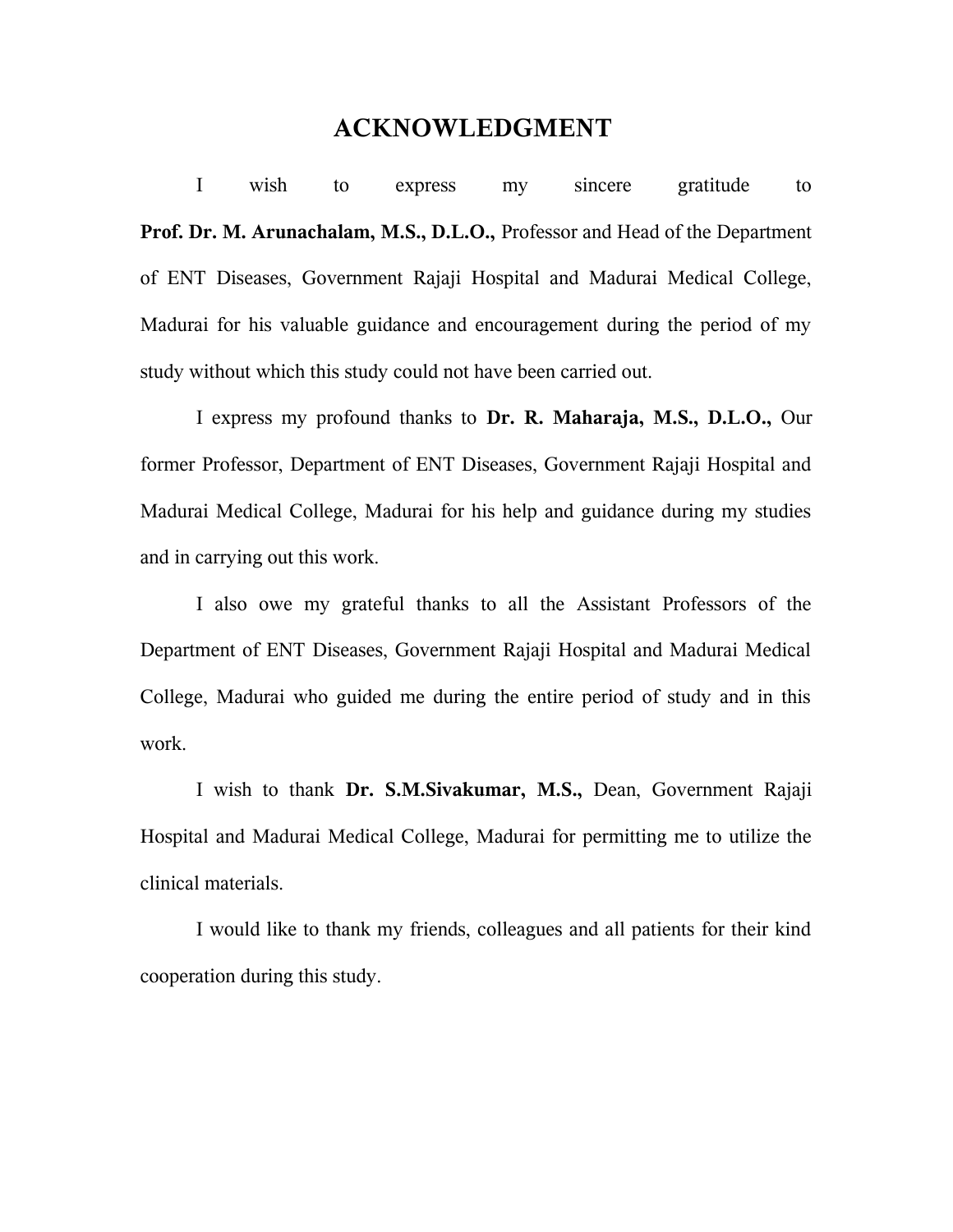# **CONTENTS**

|    | <b>TITLE</b>                    | PAGE NO. |
|----|---------------------------------|----------|
| 1. | <b>INTRODUCTION</b>             | 1        |
| 2. | <b>AIMS AND OBJECTIVES</b>      | 3        |
| 3. | <b>SURGICAL ANATOMY</b>         | 4        |
| 4. | <b>SURGICAL PATHOLOGY</b>       | 22       |
| 5. | <b>REVIEW OF LITERATURE</b>     | 27       |
| 6. | <b>MATERIALS AND METHODS</b>    | 39       |
| 7. | <b>OBSERVATIONS AND RESULTS</b> | 41       |
| 8. | <b>DISCUSSION</b>               | 52       |
| 9. | <b>SUMMARY AND CONCLUSION</b>   | 55       |
|    | <b>BIBLIOGRAPHY</b>             |          |
|    | <b>MASTER CHART</b>             |          |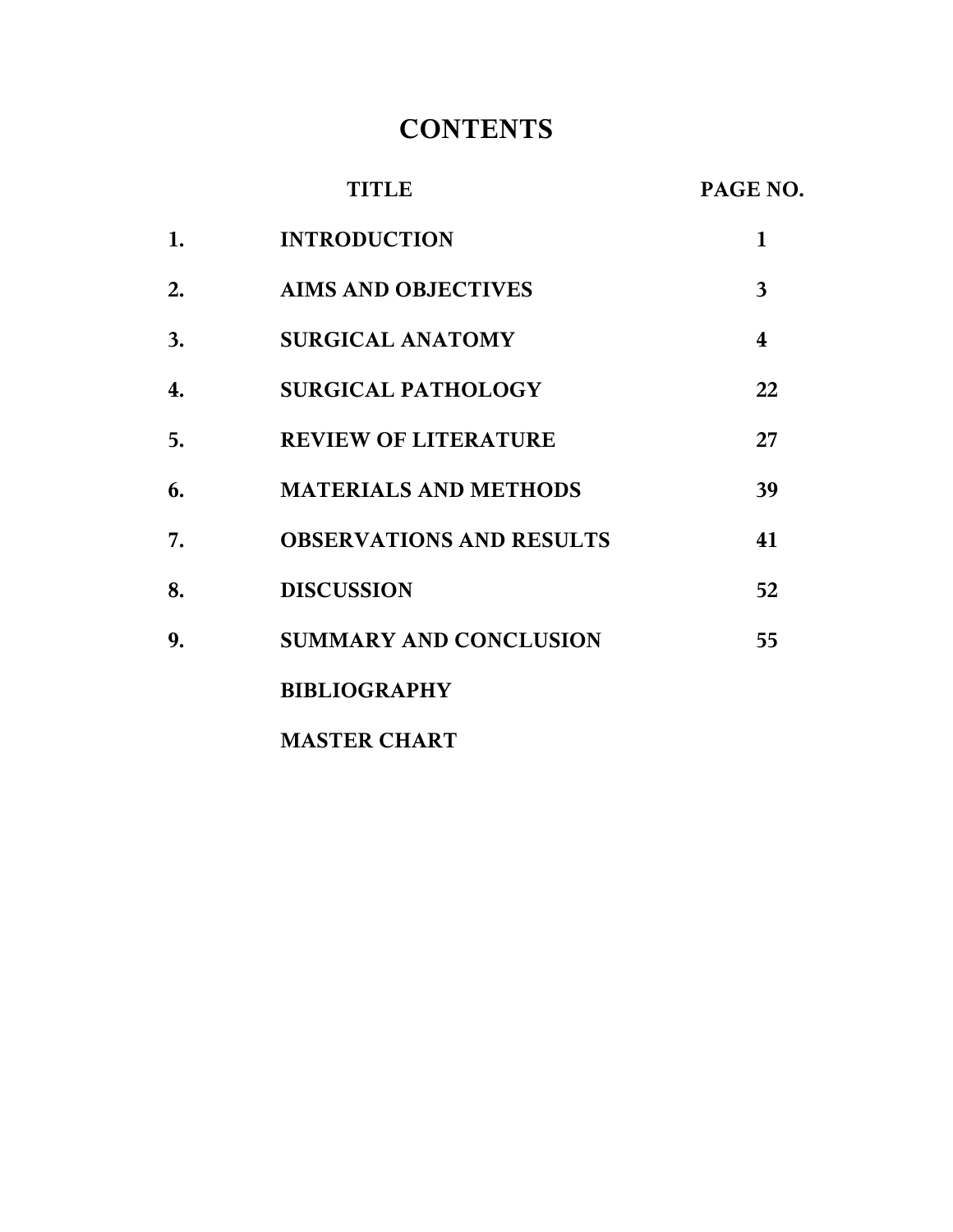# **INTRODUCTION**

Lymphatic metastasis is the most important mechanism in the spread of head and neck malignancies. The rate of metastasis probably reflects the aggressiveness of the primary tumour and is an important prognosticator. Not only the presence, but also the number of nodal metastases, the level in the neck, the size of the nodes and the presence of extracapsular spread are important prognostic factors.

The single most important factor affecting prognosis for patients with secondaries of the upper aerodigestive tract is the stage of disease at the time of initial diagnosis and treatment. Patients who presented with tumours localised at the primary site without dissemination to regional lymph nodes enjoy an excellent prognosis. On the other hand, once dissemination to regional lymph nodes takes place, the probability of 5 years survival, regardless of the treatment rendered, reduces to nearly half of that seen in early staged patients [Shah 2003]. Clearly therefore, the single most important prognostic factor in the treatment of patients with secondaries of head and neck is the status of cervical lymph nodes.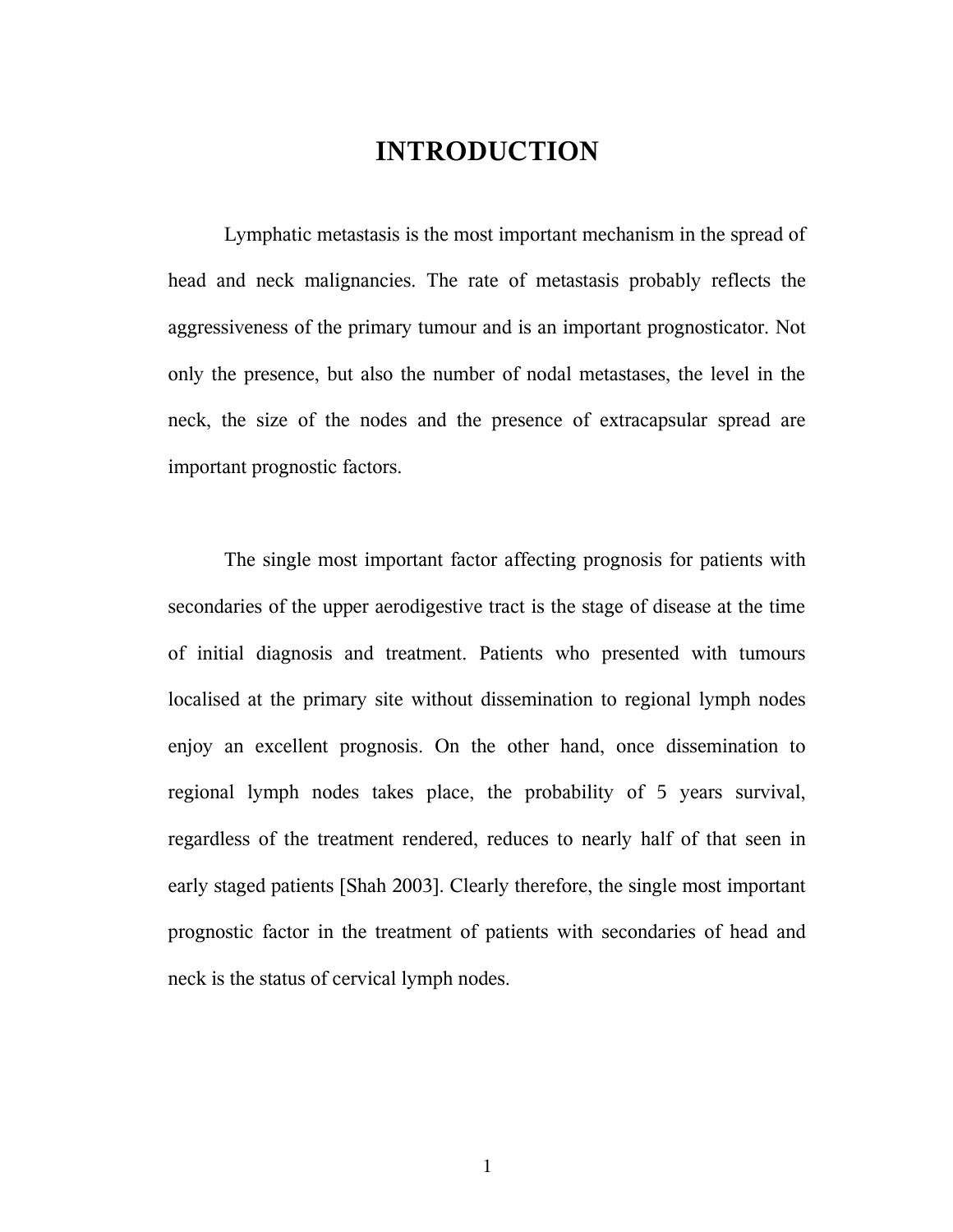The development of metastatic nodal disease represents a firm statement, by the tumour, of its aggressive malignant nature.

Selective groups of regional lymph nodes are initially at risk for each primary site in the head and neck region. Understanding the sequential patterns of neck metastases therefore greatly facilitates the management of regional lymph nodes.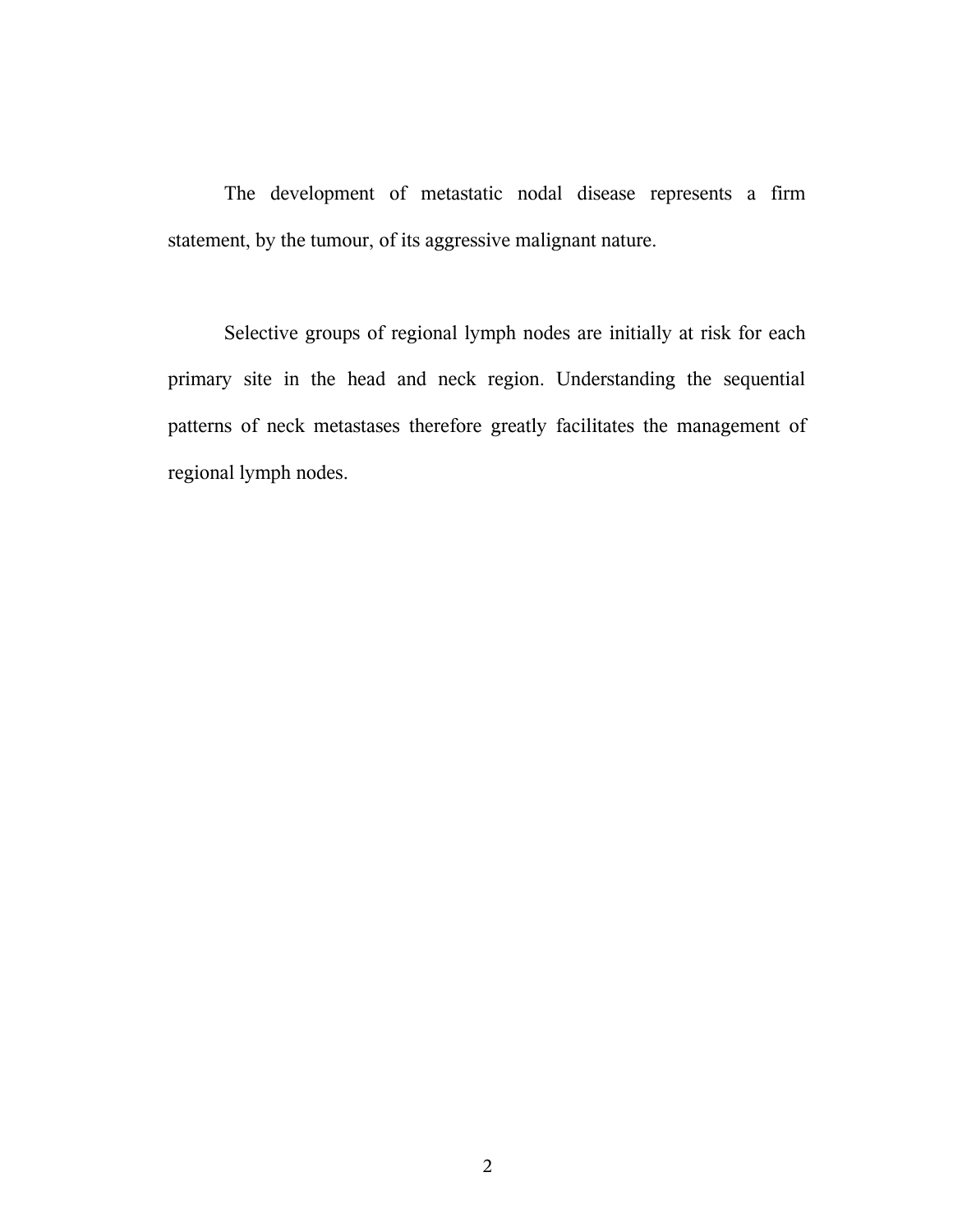# **AIMS & OBJECTIVES**

- 1. To determine the incidence of cervical node metastasis by the site of primary.
- 2. To describe the distribution of neck node secondaries by the site of primary.
- 3. To correlate the site of secondary neck node with primary in a particular region.
- 4. To correlate individually the size of tumour with the incidence of cervical node metastasis and the time of initial presentation.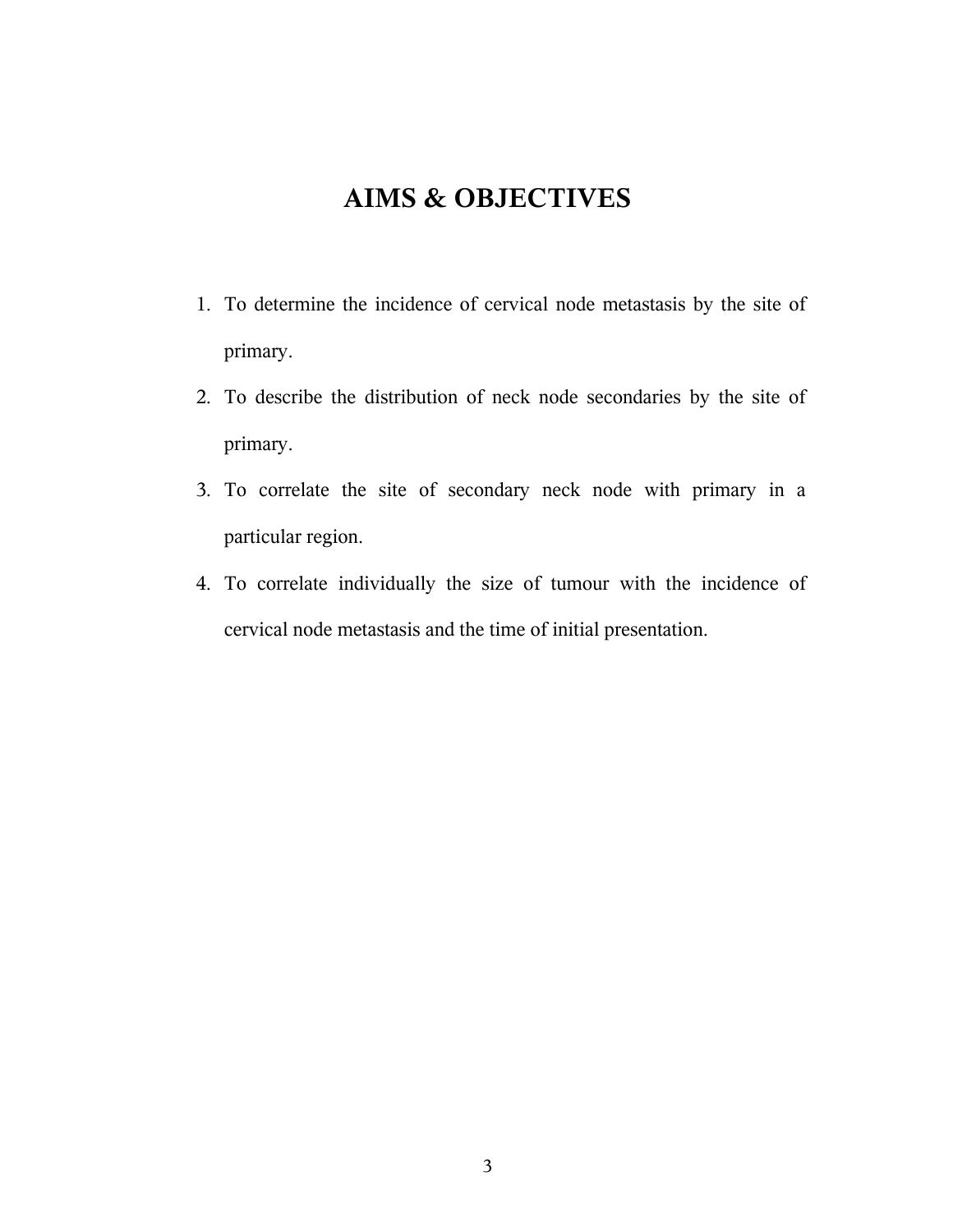# **SURGICAL ANATOMY**

#### **Definitions**

#### **The Nasopharynx**

It represents the nasal portion of the pharynx behind the nasal cavity and above the free border of the soft palate. It is a transitional zone between the nasal cavity and the oropharynx and has also been called the post nasal space or epipharynx.

The average dimensions of the nasopharynx in the adult are 4cm high, 4cm wide and 3cm in an anteroposterior dimension. The posterior wall is about 8cm from the pyriform aperture along the nasal floor.

The anterior wall is formed by the choanal orifice and posterior margin of the nasal septum.

'The floor' is formed by the upper surface of the soft palate which occupies the anterior two-thirds and by the nasopharyngeal isthmus.

'The roof and posterior wall' form a continuous sloping surface bounded by the body of the sphenoid, the basi occiput and the first two cervical vertebrae to the level of the soft palate. The upper portion of the posterior wall lies in front of the anterior arch of the atlas with a mass of lymphoid tissue embedded in the mucosal membrane (nasopharyngeal tonsil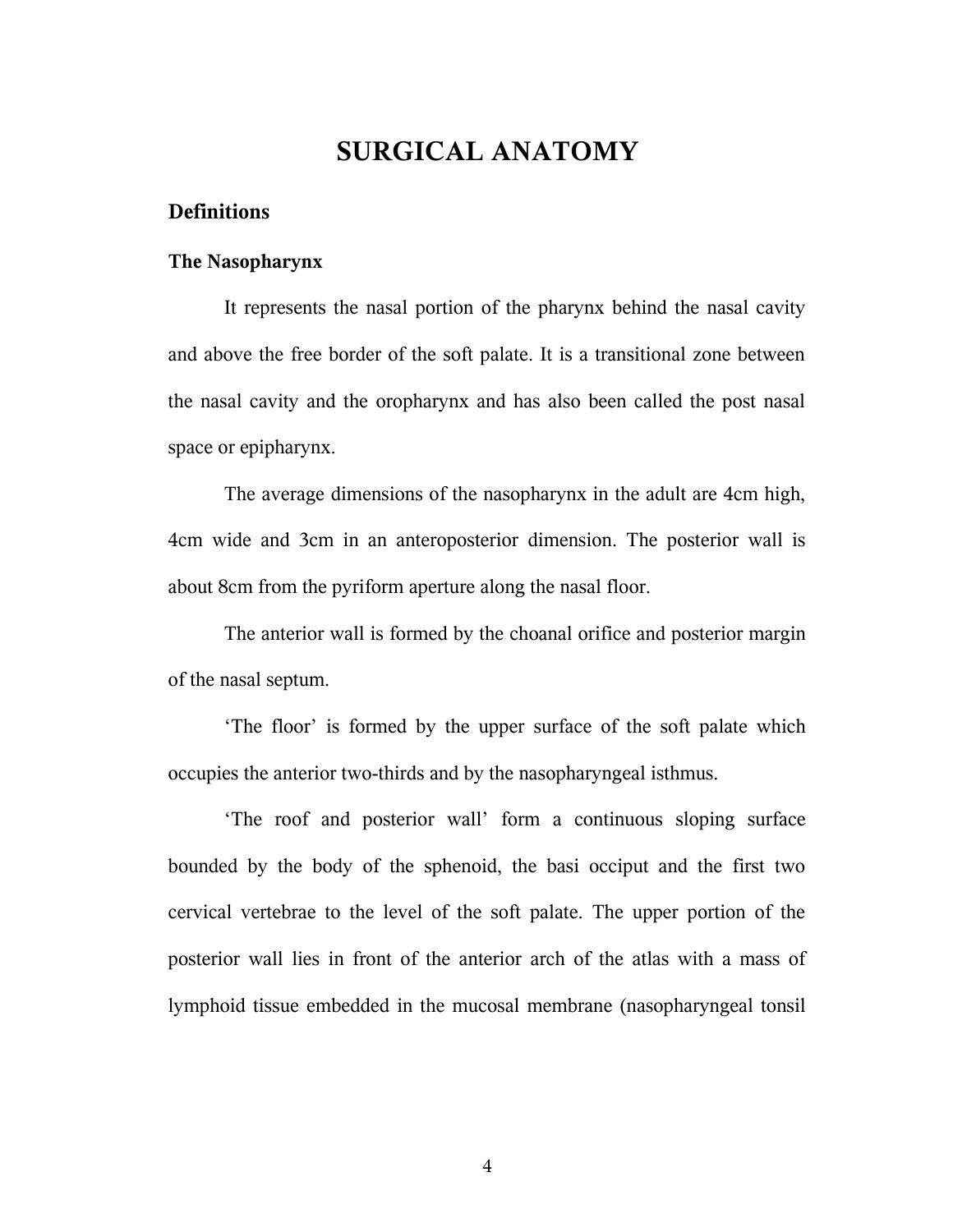or adenoid). The prevertebral fascia and muscles separate the adenoid from the vertebrae.

'The lateral wall' is dominated by the pharyngeal orifice of the eustachian tube. Located in the middle of the wall, it is about 1.5 cm equidistant from the roof, posterior wall, choana and the floor. The torus tubaris or tubal elevation created by the elastic cartilage of the tube, is particularly prominent in its upper and posterior lips. Behind the posterior margin of the torus, between it and the posterior wall, lies the lateral pharyngeal recess or the fossa of Rosenmuller. Aggregates of lymphoid tissue of variable size around the tubal orifice and part of the recess are collectively called the tubal tonsil.

'The fossa of Rosenmuller' is situated in the corner between the lateral and dorsal walls. Although not obvious in infants, the recess can measure upto 2.5 cms in depth in adults. More often than not it appears as a cleft, trabeculated at times, and recedes posterolaterally to an apex near to the edge of the carotid canal opening. It opens into the nasopharynx at a point below the foramen lacerum.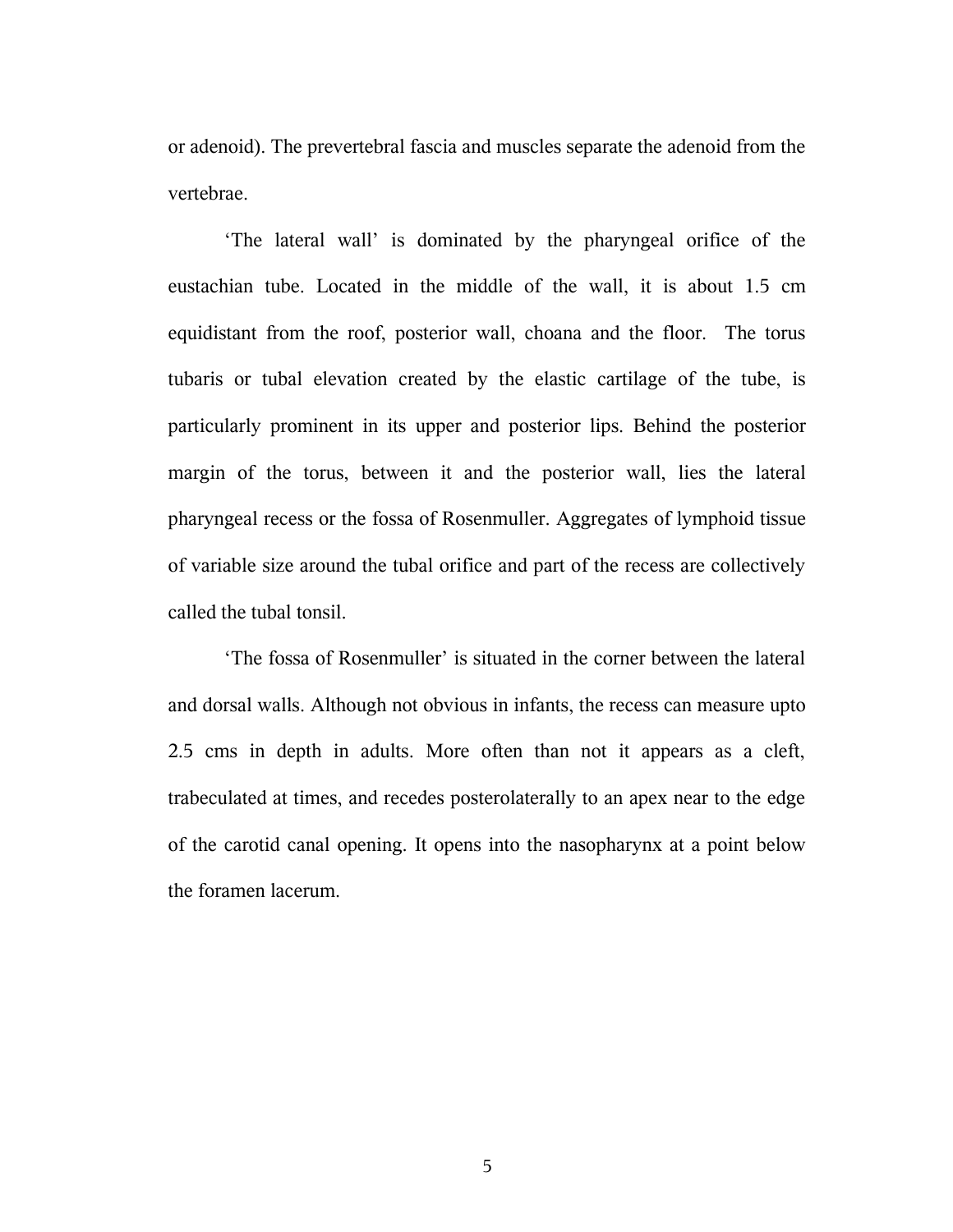#### **The oropharynx**

The oropharynx extends from the soft palate to the epiglottis. It is continuous with the mouth through the oropharyngeal isthmus formed by the palatoglossal muscles on each side.

The anterior wall of the oropharynx is formed by the posterior third of the tongue. The mucous membrane of the tongue is continuous onto the epiglottis and creates three glossoepiglottic folds – one in the midline and two placed laterally. The space on either side of the median glossoepiglottic fold is the vallecula.

The lateral wall of the orpharynx has two folds of mucous membrane, the palatoglossal and palatopharyngeal folds created by the muscles of the same names. The palatine tonsil, lies in the triangular recess between these two folds.

Additional lymphoid tissue, the lingual tonsil, is located under the mucous membrane of the posterior third of the tongue.

The superior wall of the oropharynx is formed by the inferior surface of soft palate and uvula.

For practical considerations, the oropharynx is divided into the palatine arch and the oropharynx proper.

The palatine arch comprises of the soft palate and uvula and anterior faucial pillars.

6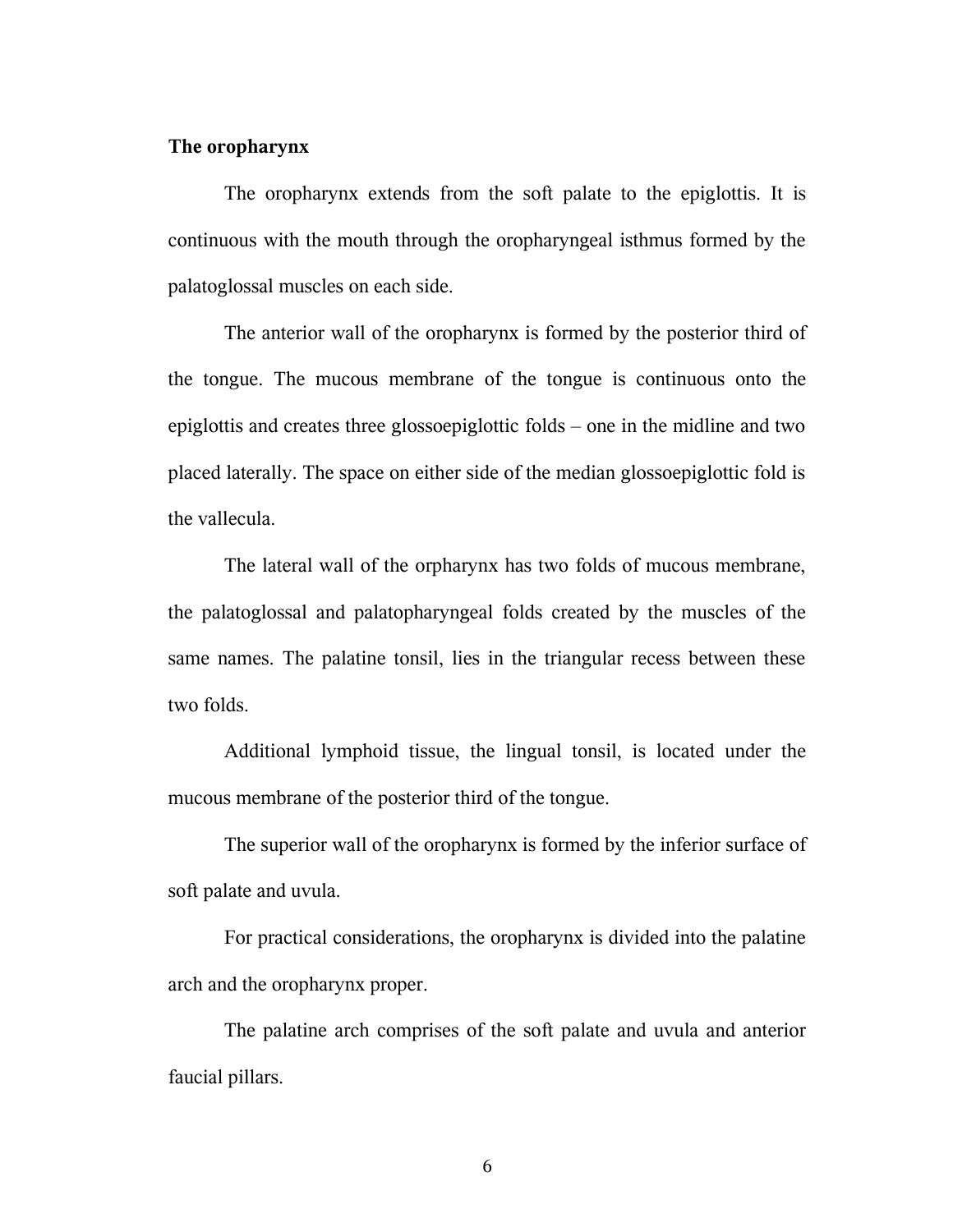The oropharynx proper comprises lateral and posterior walls of oropharynx including pharyngoepiglottic fold, base of the tongue, glossopalatine sulcus, tonsillar fossa, vallecula and posterior faucial pillars.

#### **The hypopharynx**

The hypopharynx lies below and behind the base of the tongue, and behind and on each side of the larynx. It extends from the level of hyoid bone superiorly to the lower border of cricoid inferiorly. The three anatomical substies are the pyriform fossa, the postcricoid area and the posterior pharyngeal wall.

The pyriform fossae are channels formed on either side of the larynx and are open posteriorly. The lateral walls are continuous with the posterior pharyngeal wall, and the medial wall on each side contributes to the aryepiglottic fold and merges posteriorly with the postcricoid mucosa.

The upper part of the fossa is bounded laterally by the thyrohyoid membrane, and medially by the aryepiglottic fold. The deepest (most inferior) portion of the fossa is known as the apex. The apex is related laterally to the thyroid cartilage, medially to the cricoid cartilage and inferiorly to the paraglottic space, which is the potential space bounded by the thyroid ala laterally and the conus elasticus and the quadrangular membrane medially. Tumours involving the medial wall and apex of the pyriform fossa easily gain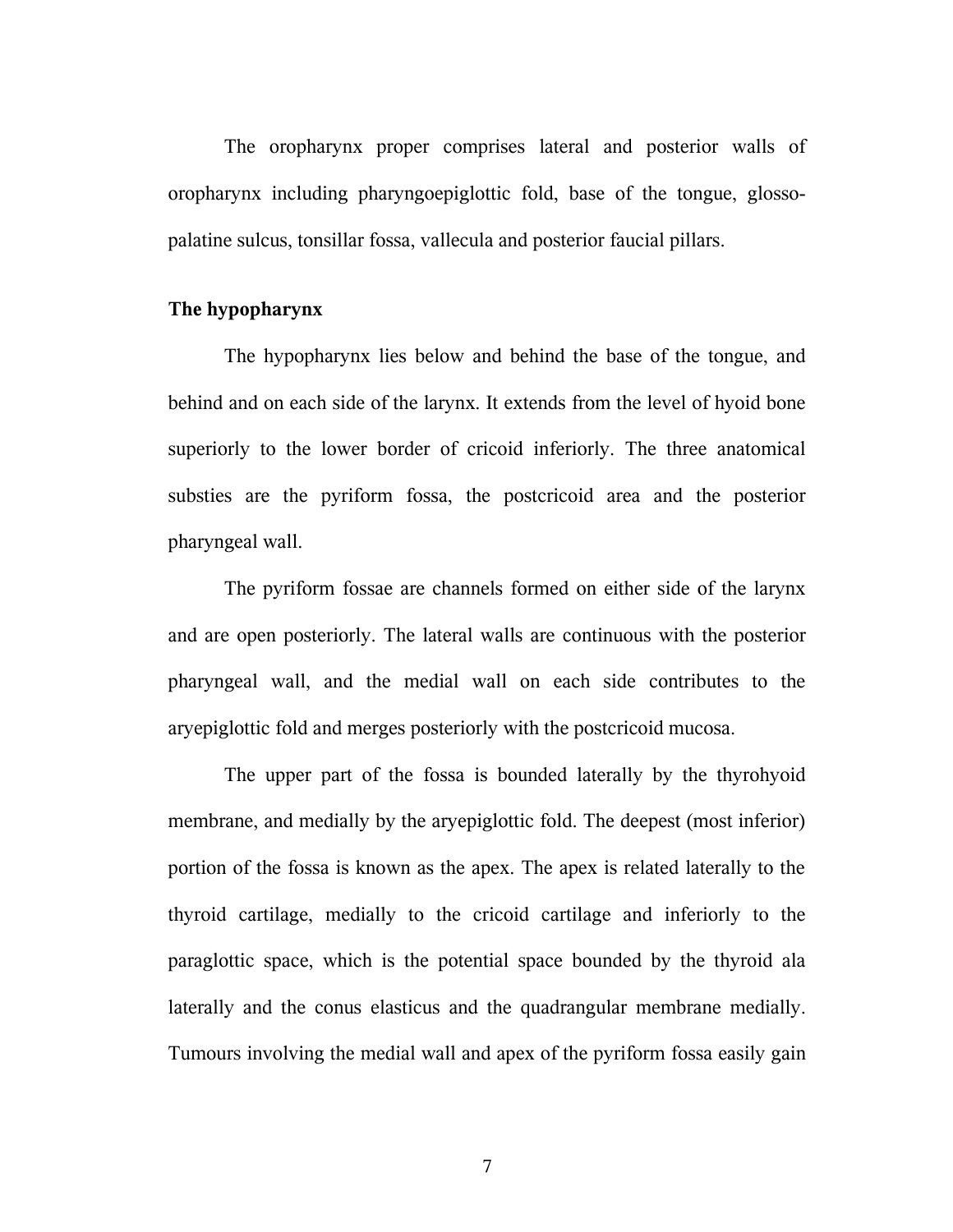entrance to the paraglottic space and then pass inferiorly lateral to the vocal cord.

The postcricoid area lies behind the larynx and extends from the level of the aryteroid cartilages to the inferior border of the cricoid cartilage. It is continuous below with the upper end of the oesophagus.

The posterior pharyngeal wall is less well defined. It can be regarded as that part of the hypopharynx lying between two lines projected posteriorly from the vocal cords as they lie in the cadaveric position. It begins superiorly at the level of the hyoid bone and ends inferiorly at the level of the aryternoids. It is separated from the prevertebral muscles by a fascial space.

#### **The larynx**

The larynx extends from the epiglottis and the aryepiglottic folds to the cricoid cartilage. It communicates with the laryngopharynx above through the laryngeal aditus and with the trachea below.

The lateral walls of the larynx have two infoldings of mucous membrane, the vestibular folds above and the vocal folds below. The space between the two vestibular folds is called the rima vestibuli and the space between the two vocal folds is called the rima glottidis.

The part of the larynx that extends from the aditus to the rima vestibuli is called the vestibule of the larynx. The part that lies between the rima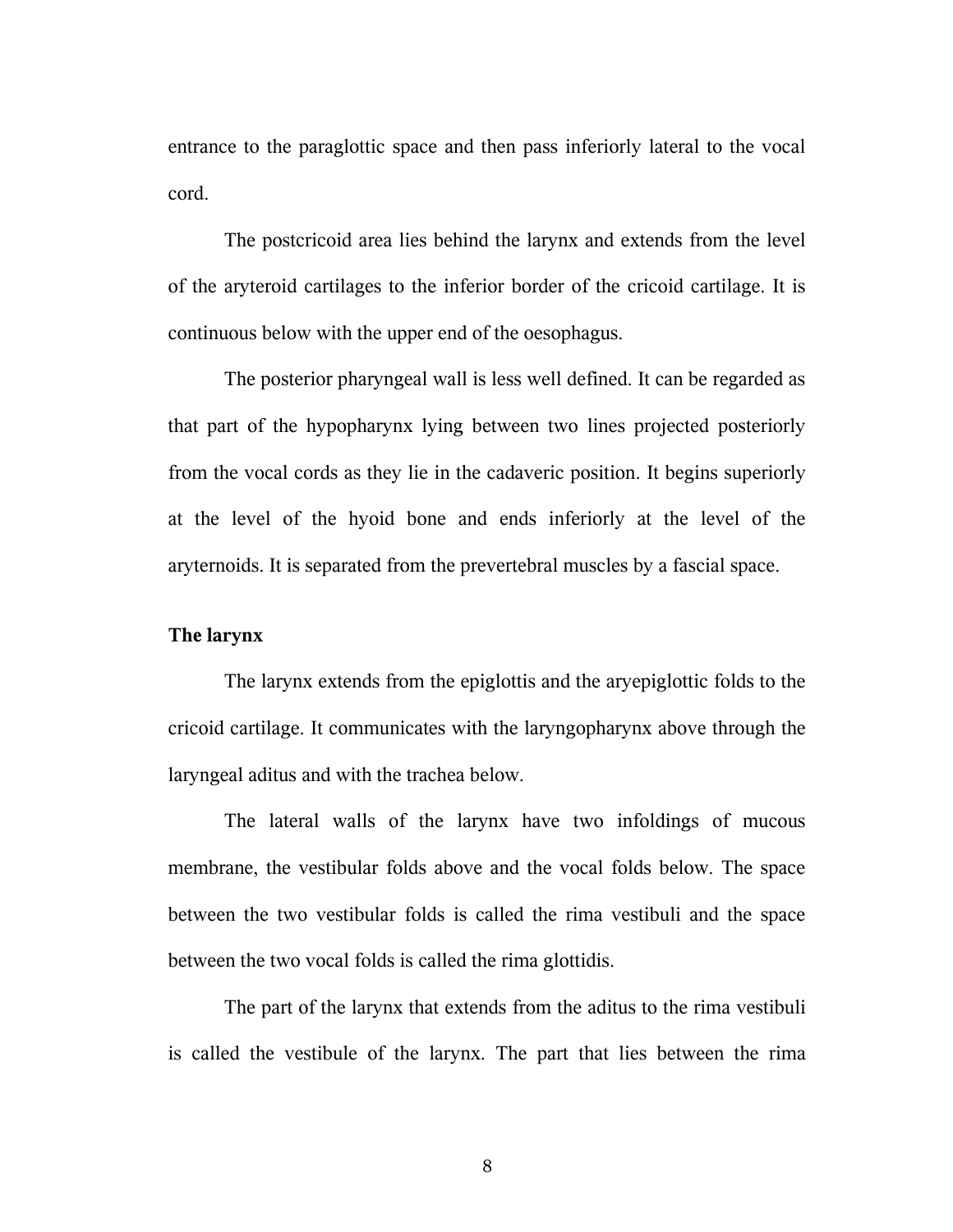vestibuli and the rima glottidis is called the ventricle of the larynx. The ventricle has a lateral extension, the saccule, between the vestibular fold and the thyroid cartilage. The larynx is made of cartilages and ligaments that are essential to its role in phonation.

For practical considerations, the larynx is divided into the supraglottis, the glottis and the subglottis.

Each site is further sub-divided into sub-sites as follows:

- I. Supraglottis
	- a. Epilarynx (including marginal zone)
		- i. Suprahyoid epiglottis (including the tip)
		- ii. Aryepiglottic fold
		- iii. Arytenoid
	- b. Supraglottis excluding epilarynx
		- i. Infrahyoid epiglottis
		- ii. Ventricular bands (false cords)
		- iii. Ventricular cavities

### II. Glottis

- i. Vocal cords
- ii. Anterior commissure
- iii. Posterior commissure
- III. Subglottis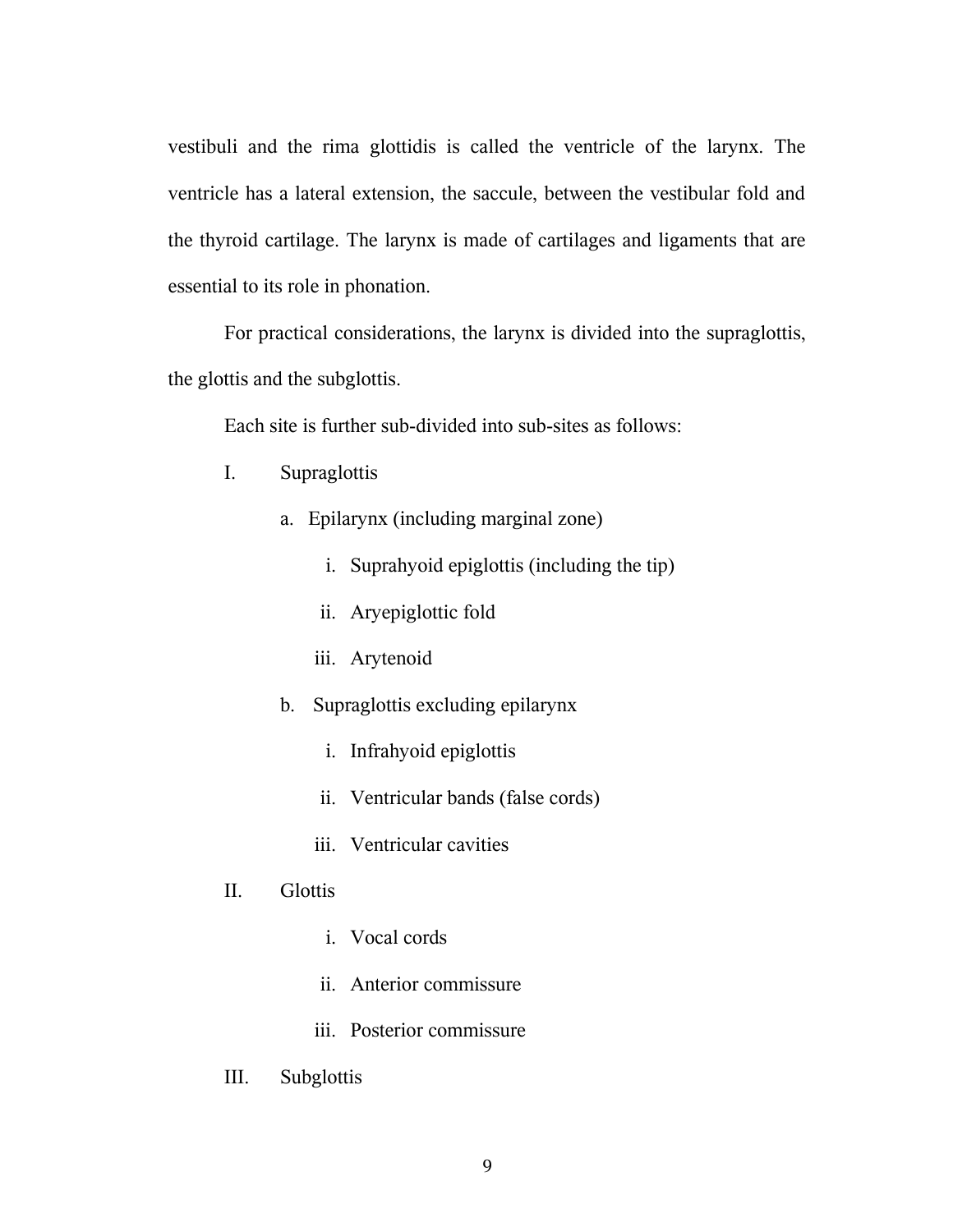## **Anatomical divisions of neck**

The neck is divided by the sternocleidomastoid muscle into triangles, which by convention, are known as the anterior and posterior triangles of the neck. Each triangle is further sub-divided into smaller triangles by the omohyoid and digastric muscles. These triangles are three-dimensional in shape and change with the position of the neck.

#### **The posterior triangle**

 The posterior triangle is bounded by the sternocleidomastoid muscle in front, the trapezius muscle behind, and the clavicle below. It is divided by the omohyoid muscle into an occipital triangle and a supraclavicular triangle. Although this is an anatomical division, a more important division is that made by the accessory nerve which travels in the roof of the triangle from 1 cm above Erb's point (where the greater auricular nerve curves around the sternomastoid muscle) down to entering trapezius in its lower third. Everything that is important in the posterior triangle lies below and inferior to this nerve.

#### **1. Occipital triangle**

The occipital triangle has a muscular floor formed from above downwards by the semispinalis capitis, splenius capitis, levator scapulae and scalenus medius muscles. After emerging from behind the sternomastoid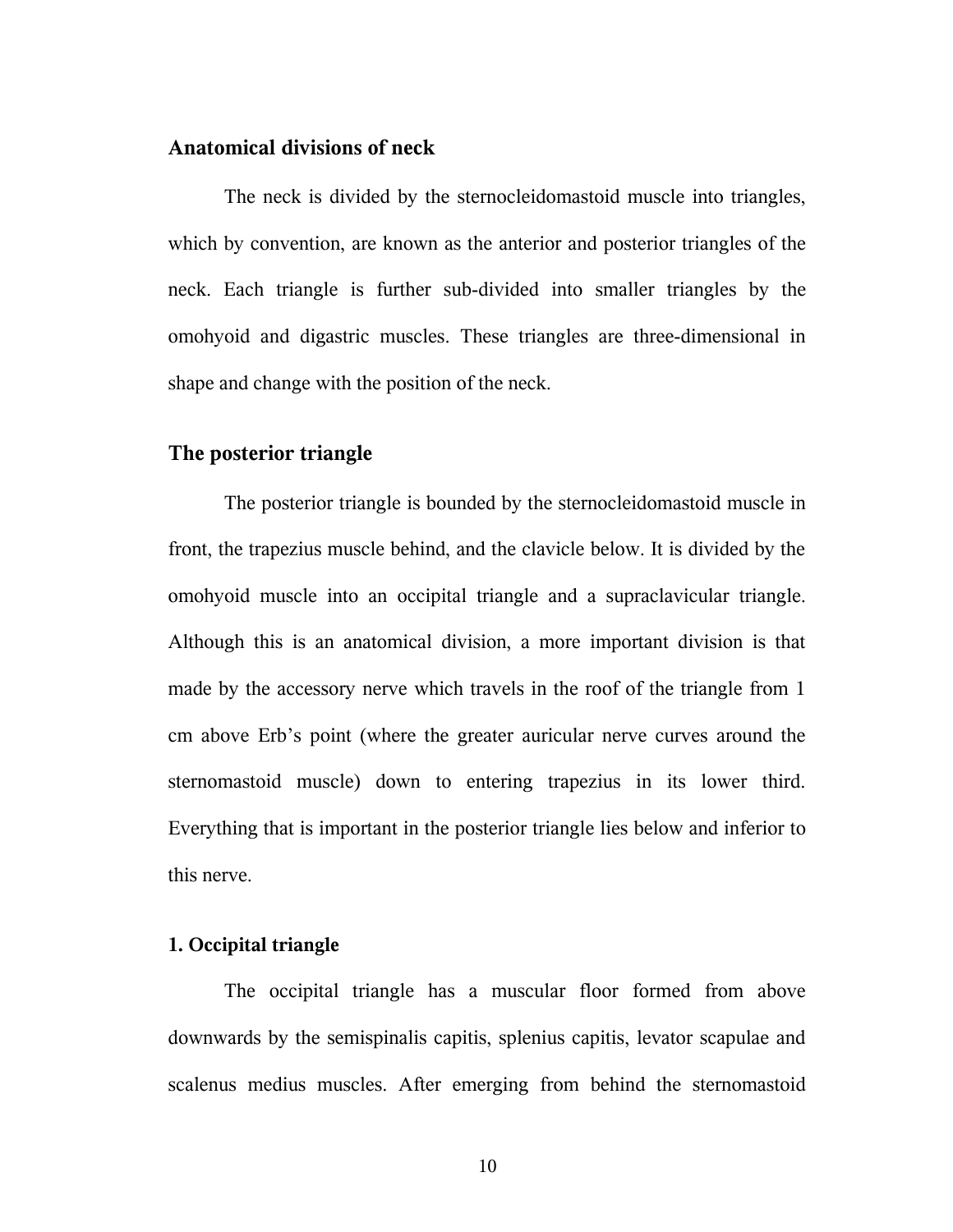muscle, the spinal accessory nerve courses across the muscular floor of the posterior triangle to pass deep to the trapezius muscle. In addition, the cutaneous nerves of the neck, course through the deep fascia of the neck that covers the posterior triangle.

#### **2. Supraclavicular triangle**

The supraclavicular triangle lies above the middle of the clavicle. It contains the terminal portion of the subclavian artery, the roots, trunks and divisions of the brachial plexus, branches of the thyrocervical trunk and cutaneous tributaries of the external jugular vein. The copula of the pleural cavity extends above the level of the clavicle and is found deep to the contents of the supraclavicular triangle.

#### **The Anterior Triangle**

The anterior triangle is bounded by the sternocleidomastoid behind, the midline of the neck in front and the mandible above. It is sub-divided into submental, digastric, carotid and muscular triangles.

#### **1. Submental triangle**

The submental triangle is bounded by the anterior belly of the digastric muscle, the midline of the neck and the hyoid bone. The mylohyoid muscle forms its floor.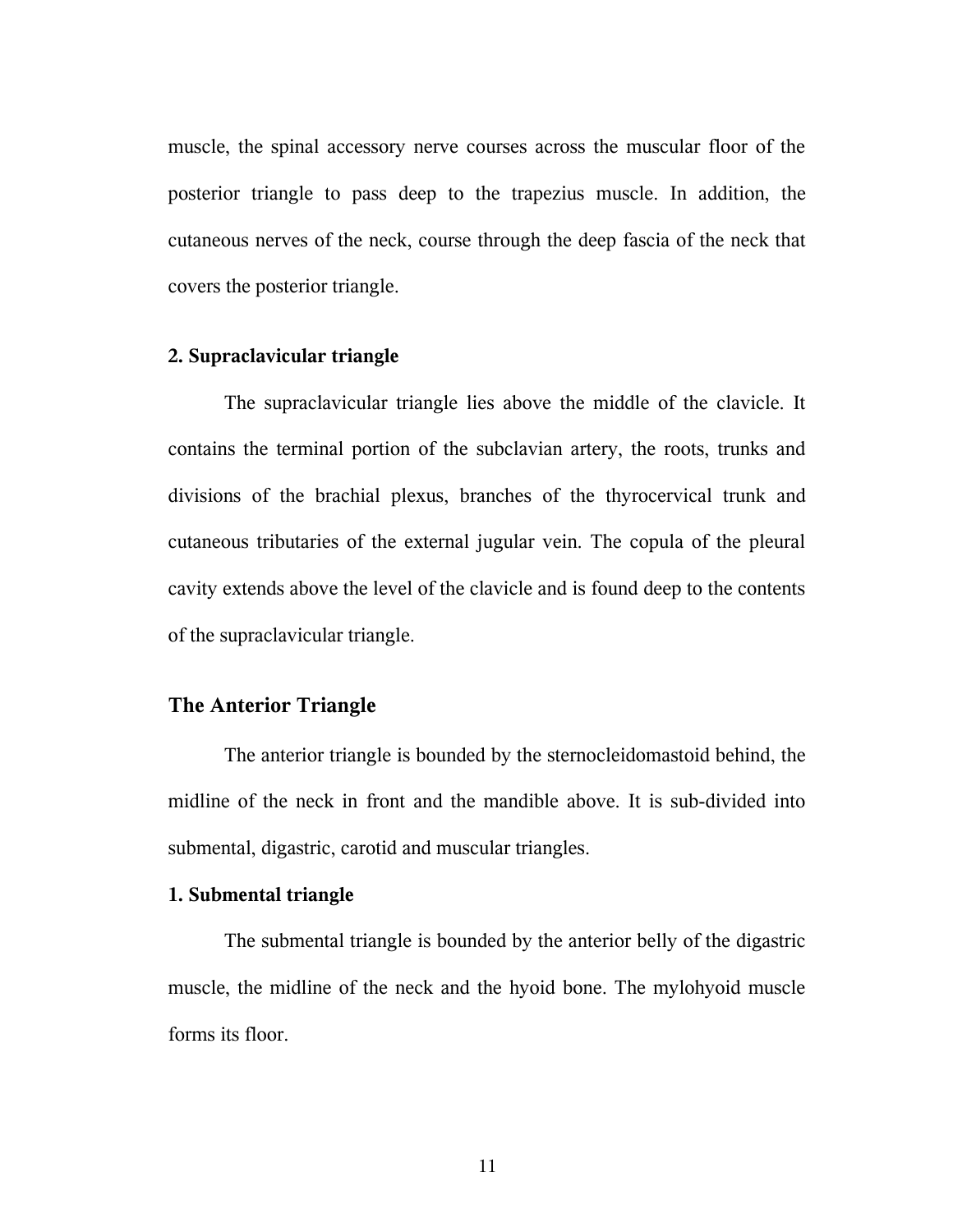#### **2. Digastric triangle**

The digastric triangle is bounded by the mandible above and the two bellies of the digastric muscle. In addition, the stylohyoid muscle lies with the posterior belly of the digastric muscle. The mylohyoid and hyoglossus muscles form the floor of this triangle. The submandibular salivary gland is a prominent feature of this area, which is also referred to as the submandibular triangle. The hypoglossal nerve runs along with the stylohyoid muscle and posterior belly of the digastric muscle, between the hyoglosssus muscle and the submandibular gland, on its course into the tongue. The facial vessels course across the triangle, with the facial artery passing deep to the submandibular gland while the facial vein passes superficial to it.

#### **3. Carotid triangle**

The carotid triangle is bounded by the sternocleidomastoid muscle behind, the posterior belly of the digastric muscle above and the omohyoid muscle below. Its floor is formed by the constrictor muscles of the pharynx. It contains the structures of the carotid sheath-namely, the common carotid artery as it divides into its external and internal carotid branches, the internal jugular vein and its tributaries and the vagus nerve with its branches.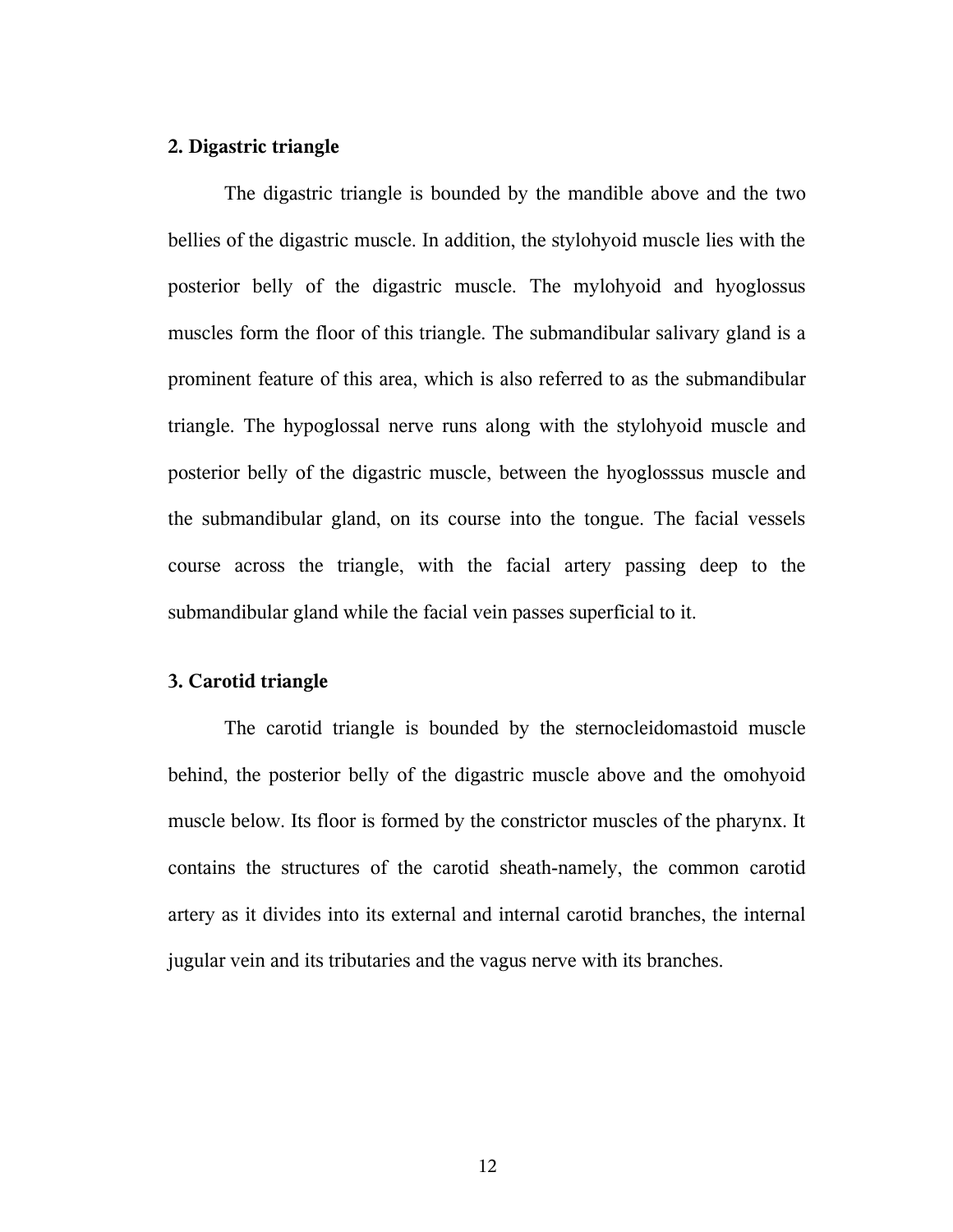#### **4. Muscular triangle**

The muscular triangle is bounded by the omohyoid muscle above, the sternomastoid muscle below and the midline of the neck in front. It contains the infrahyoid muscles in its floor. Deep to these muscles are the thyroid and parathyroid glands, the larynx, which leads to the trachea, and the oesophagus. The hyoid bone forms the superior attachment for the infrahyoid muscles and the prominent thyroid cartilage and cricoid cartilage are also contained in this region.

#### **Cervical Fascial Spaces**

The neck contains superficial cervical fascia and deep cervical fascia.

The superficial fascia of the neck is a single layer of fibrofatty tissue which lies superficial to the platysma muscle.

The deep cervical fascia is more extensive and a much more important layer than the superficial fascia and lies deep to platysma and occupies important spaces between muscles, blood vessels, lymph nodes and the viscera in the neck. In areas it may be very thin whilst in others it can be thick.

The deep cervical fascia of the neck is thickened into several well defined layers that are of clinical significance. They are the investing or outer layer, the visceral or middle layer and the inner layer.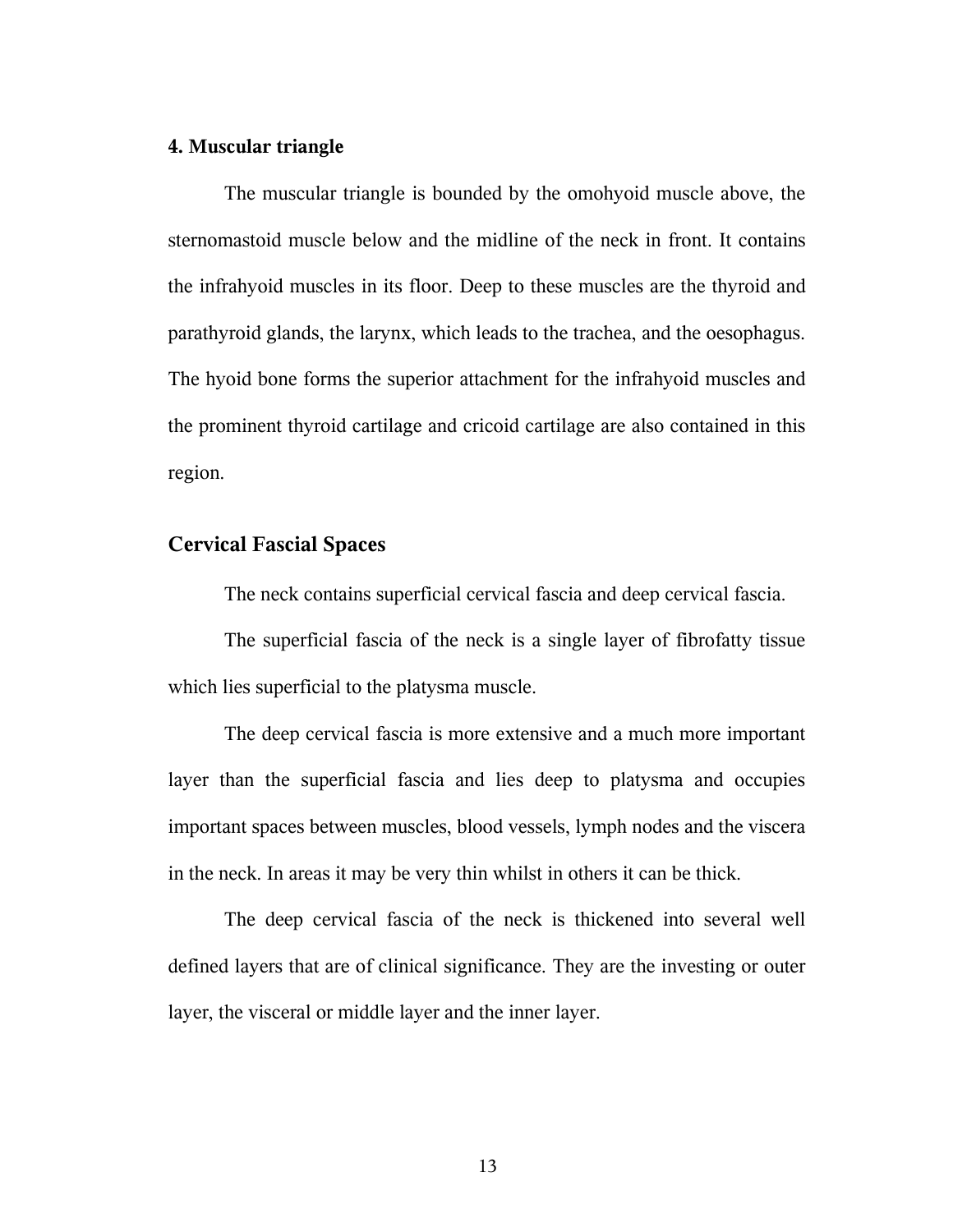### **The investing layer**

The investing layer of fascia invests the whole of the neck and splits to surround the trapezius muscle posteriorly and the sternomastoid muscle laterally. Above, it is attached to the superior nuchal line, the mastoid process and the mandible and below, it is attached to the spine of the seventh cervical vertebra, the spine of the acromion, the clavicle and the manubrium. It forms the roof of the posterior and anterior triangles.

It also splits to provide fascial sheaths for the parotid and submandibular glands and forms the carotid sheath which surrounds both the internal and external carotid arteries and the common carotid artery, along with the internal jugular vein and vagus nerve. Such a fascial envelope allows movement of these structures upon each other. Other cranial nerves are also surrounded by this fascia and these include the glossopharyngeal, the accessory and the hypoglossal nerves, along with the ansa hypoglossi.

#### **The visceral layer**

The visceral or middle layer of fascia surrounds the middle compartment of the neck to include the pharynx, larynx, oesophagus and trachea, and allows these structures to move upon each other. It extends from its attachment to the thyroid cartilage above, to the pericardium below and is fused with the carotid sheath and the investing layer of fascia. Included here is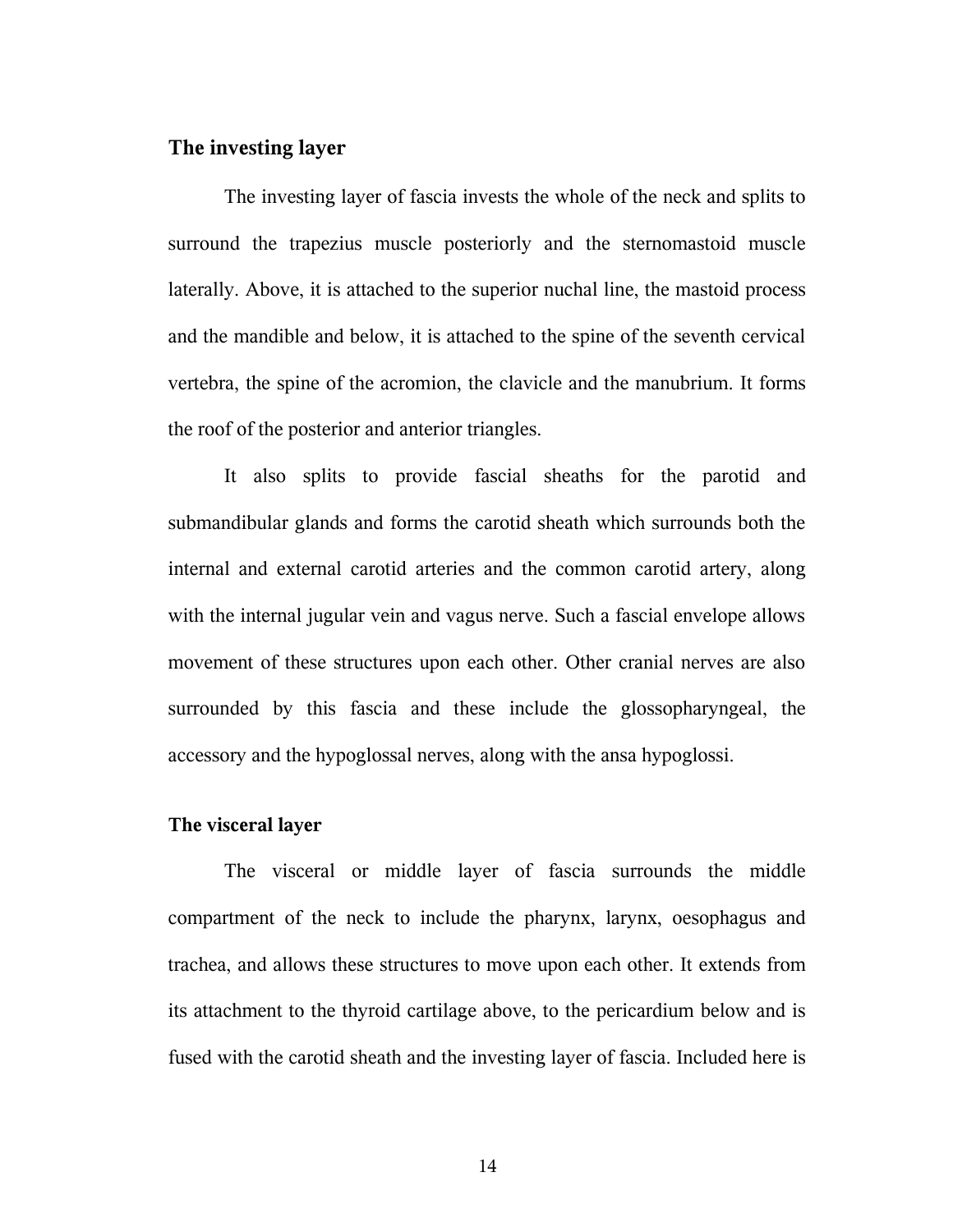the pretracheal fascia which surrounds and envelops the thyroid gland and the parathyroid glands, by convention, lies outside this layer although sometimes it may contain them.

#### **The internal layer**

The internal layer of the deep fascia is known as the prevertebral fascia. The prevertebral fascia surrounds the deep muscles of the neck, i.e., the erector spinae, the levator scapula, the three scaleni muscles, the longus capitis and longus colli. It is attached to the ligamentum nuchae in the back, the base of the skull above and extends down into the mediastinum below. There is a potential space, called the retropharyngeal space, between this fascial layer and the pharynx and oesophagus, allowing for the free movement of those structures against the vertebral column.

The prevertebral fascia provides the floor to the posterior triangle and has important relations with some important nerves in the neck. The cervical sympathetic trunk lies superficial to the prevertebral fascia under the carotid sheath. The branches of the cervical plexus lie deep to the fascia but pierce it as they become more superficial to enter the posterior triangle, and both the phrenic nerve and brachial plexus lie deep to this layer.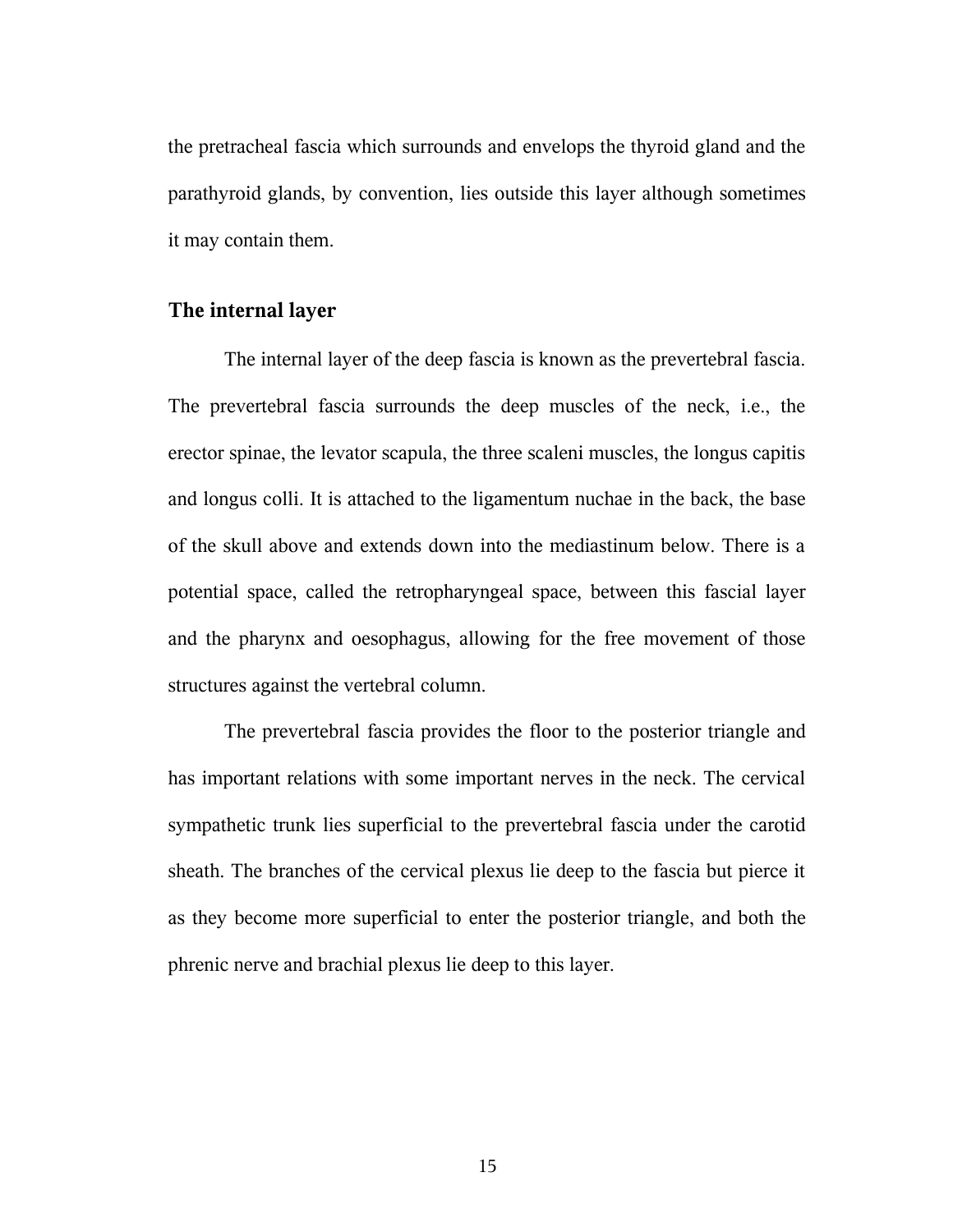#### **The Lymphatic System of The Head And Neck**

There are 500 lymph nodes in the body and of these 200 are in the head and neck. The lymph nodes of the head and neck consist of two main groups, an outlying group and a terminal group. The terminal group are the deep cervical nodes which lie along the internal jugular vein and which receive all the lymphatic drainage of the head and neck. The lymph may drain directly into the deep cervical group or may first pass through nodes of the outlying group.

The lymphatic drainage of the head and neck is conventionally divided into three systems. They are:

- i. Waldeyer's internal ring
- ii. Waldeyer's external ring and
- iii. Cervical lymph nodes proper deep nodal system

#### **Waldeyer's internal ring**

Within the pharynx at the skull base, there is a circular collection of lymphoid tissue aggregates which plays an important part in early immunological development. They consist of a collection of lymphoid tissue and were described by Waldeyer in 1884. The ring includes the adenoid, the tubal tonsil, the lingual tonsil, the palatine tonsils and aggregates of lymphoid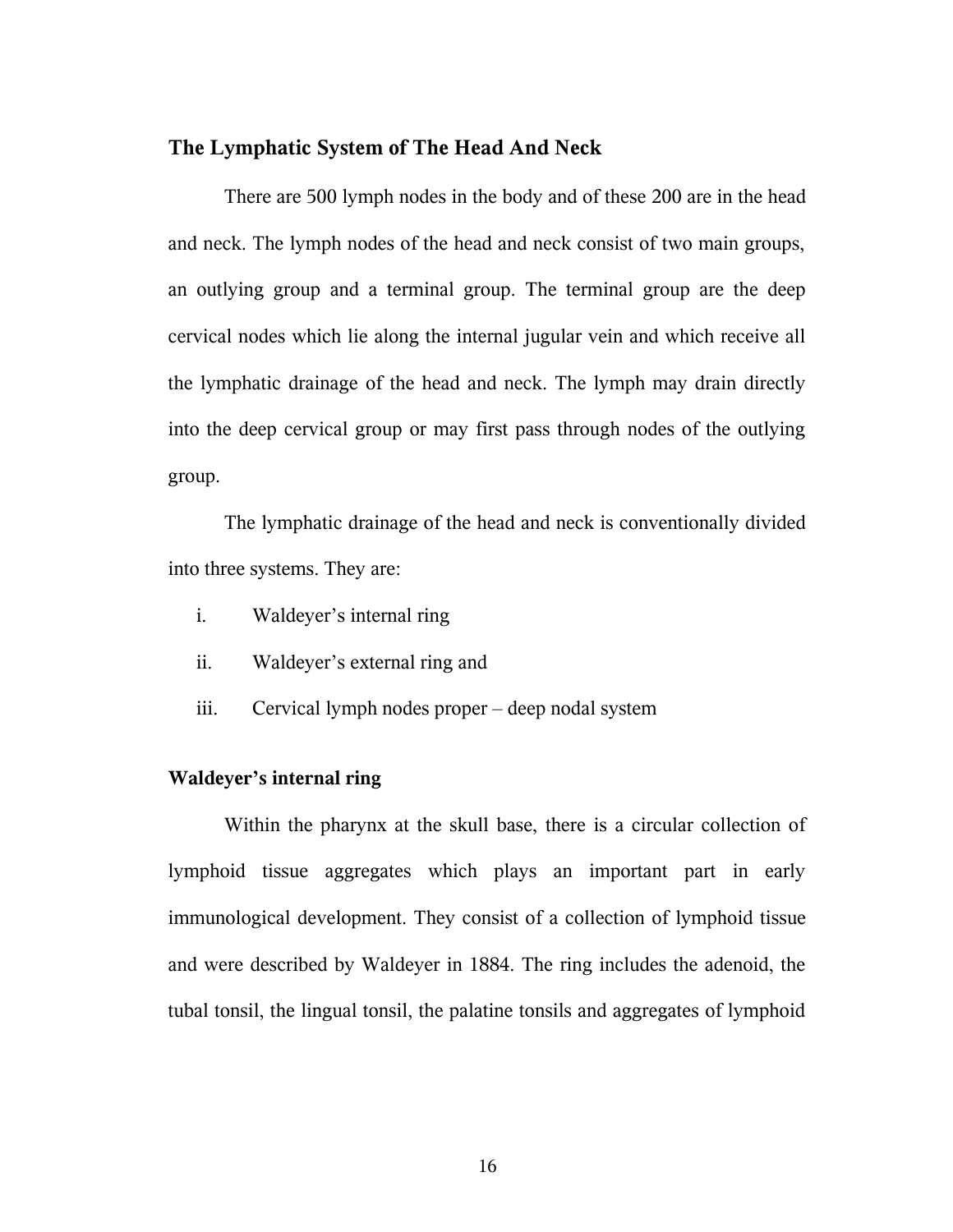tissue on the posterior pharyngeal wall. Tumours arising in this area have a high propensity for lymphatic spread.

#### **Waldeyer's external ring**

Waldeyer's external ring, also known as the superficial nodal system, drains the superficial tissue of the head and neck. It consists of two circles of nodes, one in the head and the other in the neck. In the head, the nodes are situated around the skull base and are known as the occipital, post auricular, parotid or pre auricular, and buccal or facial nodes. They are in continuity with the superficial nodes in the upper neck consisting of the superficial cervical, submandibular and submental nodes, along with the anterior cervical nodes. These latter nodes are situated along the external jugular vein and the anterior jugular veins respectively.

This superficial system receives drainage from the skin and underlying tissues of the scalp, eyelids and face, along with Waldeyer's internal ring, nasal sinuses and oral cavity.

#### **Cervical lymph nodes proper**

The deeper fascial structures of the head and neck drain either directly into the deep cervical lymph nodes or through the superficial system first and then into the deep system.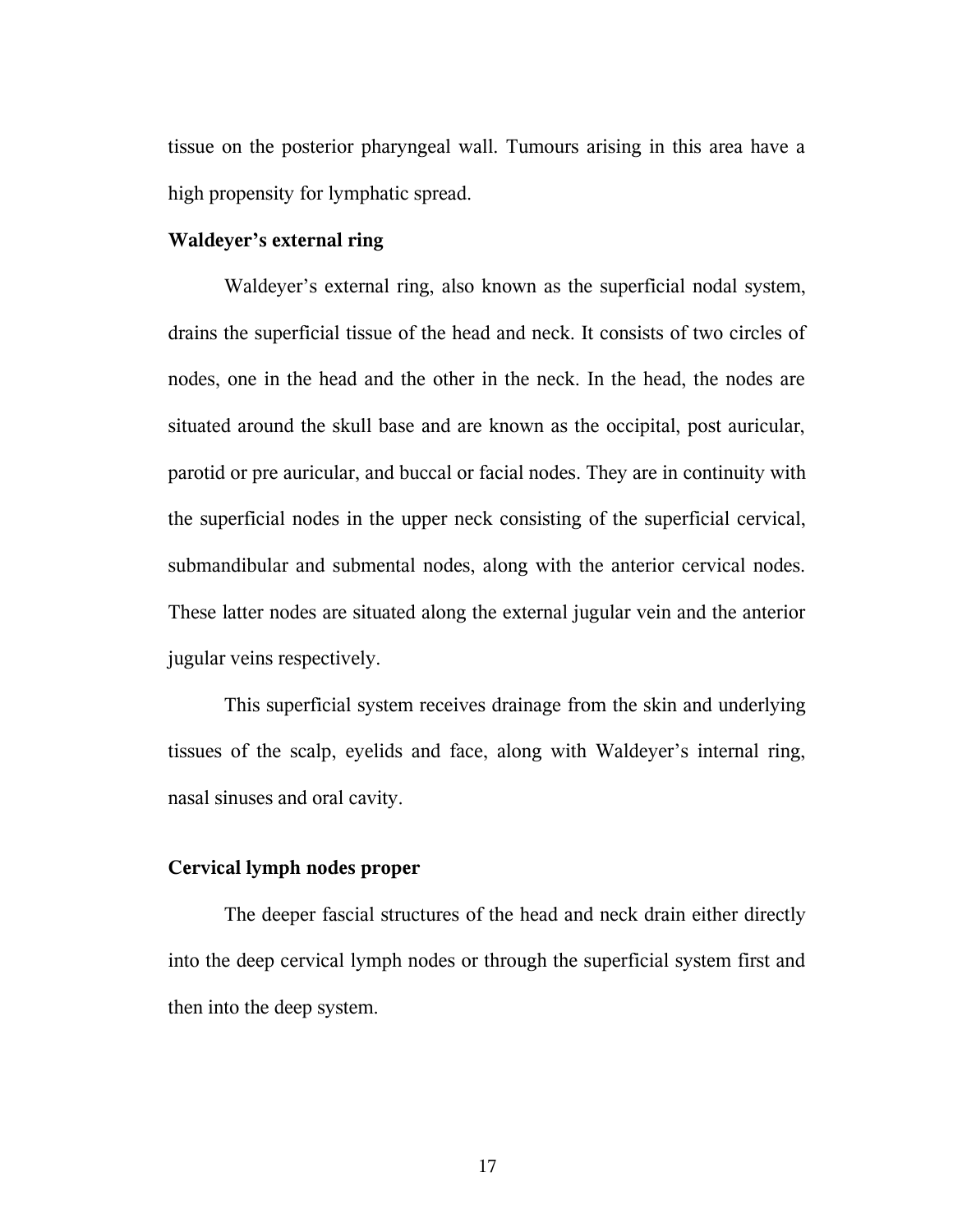The deep cervical nodes are divided into upper and lower groups, and within these groups two more prominent either single nodes or groups of nodes can be identified. These are the jugulo-digastric nodes and the juguloomohyoid nodes.

The jugulo-digastric nodes consist of one large and several smaller nodes situated in the triangle formed by the internal jugular vein, the facial vein and the posterior belly of digastric muscle. They receive lymphatic vessels from the submandibular region, the tonsil, the tongue and from the floor of the mouth.

The jugulo-omohyoid nodes are situated low in the neck close to the point where the omohyoid muscle crosses the internal jugular vein. This group of nodes receives lymphatic vessels from the anterior floor of the mouth and from the tongue.

The efferent vessels from the deep cervical nodes form into a jugular trunk which, on the right side ends at the junction of the internal jugular vein and subclavian vein or joins the right lymphatic duct. On the left side, the jugular trunk usually joins the thoracic duct or may enter the junction of the internal jugular vein and subclavian vein separately.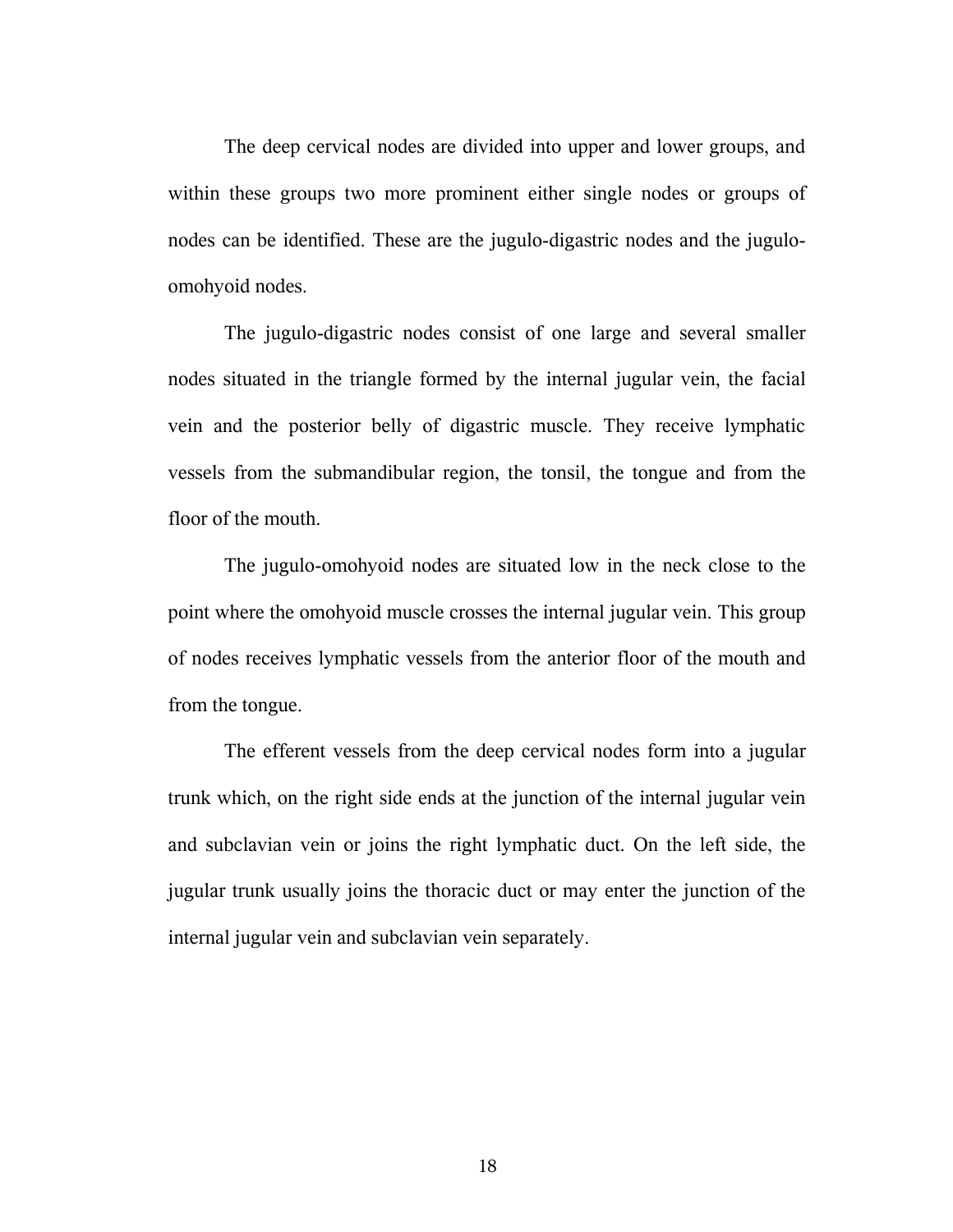## **Levels of Lymph Nodes In The Neck**

It is possible to predict the site of a primary tumour based on the distribution of cervical metastases, and this was done by Lindberg in a classic study in 1972 where by he was able to identify the likely sites of metastases related to the site of the primary tumour. It is the accepted rule that patterns of subclinical microscopic metastases follow a similar distribution. Following Lindberg's work, the Memorial Sloan – Kettering Hospital published in 1981, a number of levels or regions within the neck which contain groups of lymph nodes that represent the first echelon sites for metastases from head and neck primary sites. These are described below:

#### **Level I: Submental and submandibular groups**

This consists of the submental group of lymph nodes within the triangle bounded by the anterior belly of digastric and the hyoid bone, and the submandibular group of nodes bounded by the posterior belly of digastric and the body of the mandible.

### **Level II: Upper jugular group**

This consists of the lymph nodes located around the upper third of the internal jugular vein and adjacent spinal accessory nodes extending from the skull base down to the level of the carotid bifurcation where the digastric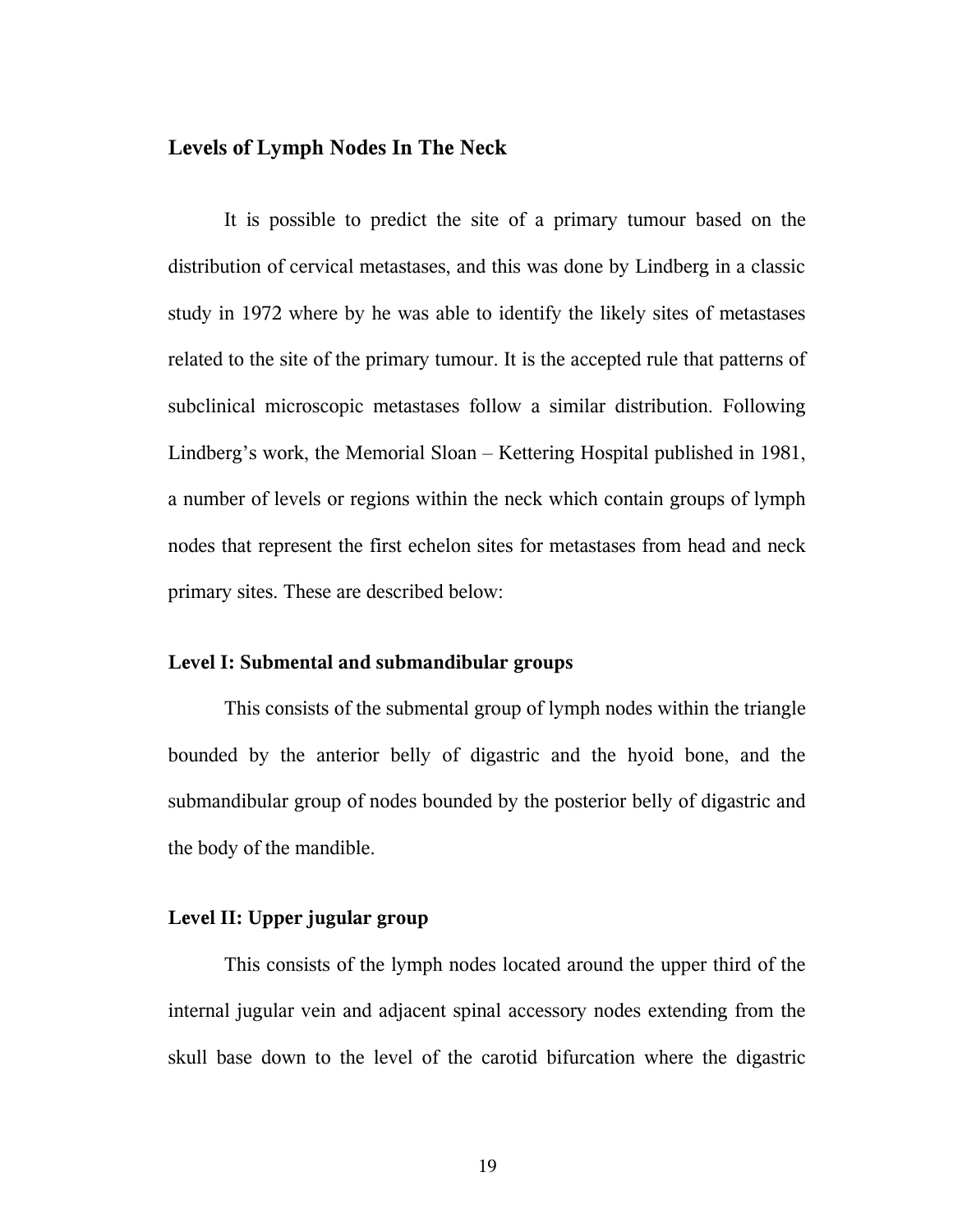muscle crosses the internal jugular vein. This point relates to level of the hyoid bone on a computed tomographic (CT) scan. It contains the junctional and sometimes the jugulo-digastric nodes.

#### **Level III: Middle jugular group**

This consists of lymph nodes located around the middle third of the internal jugular vein extending from the carotid bifurcation superiorly (bottom of level II) down to the upper part of the cricoid cartilage (seen on a CT scan) and represents the level where the omohyoid muscle crosses the internal jugular vein. It usually contains the jugulo-omohyoid nodes and may contain the jugulo-digastric node.

#### **Level IV: Lower jugular group**

This consists of lymph nodes located around the lower third of the internal jugular vein extending from the cricoid cartilage down to the clavicle inferiorly. It may contain some jugulo-omohyoid nodes.

#### **Level V: Posterior triangle group**

These nodes are located along the lower half of the spinal accessory nerve and the transverse cervical artery. Supraclavicular nodes are also included in this group. The posterior boundary is the anterior border of the trapezius and the anterior boundary is the posterior border of the sternomastoid muscle.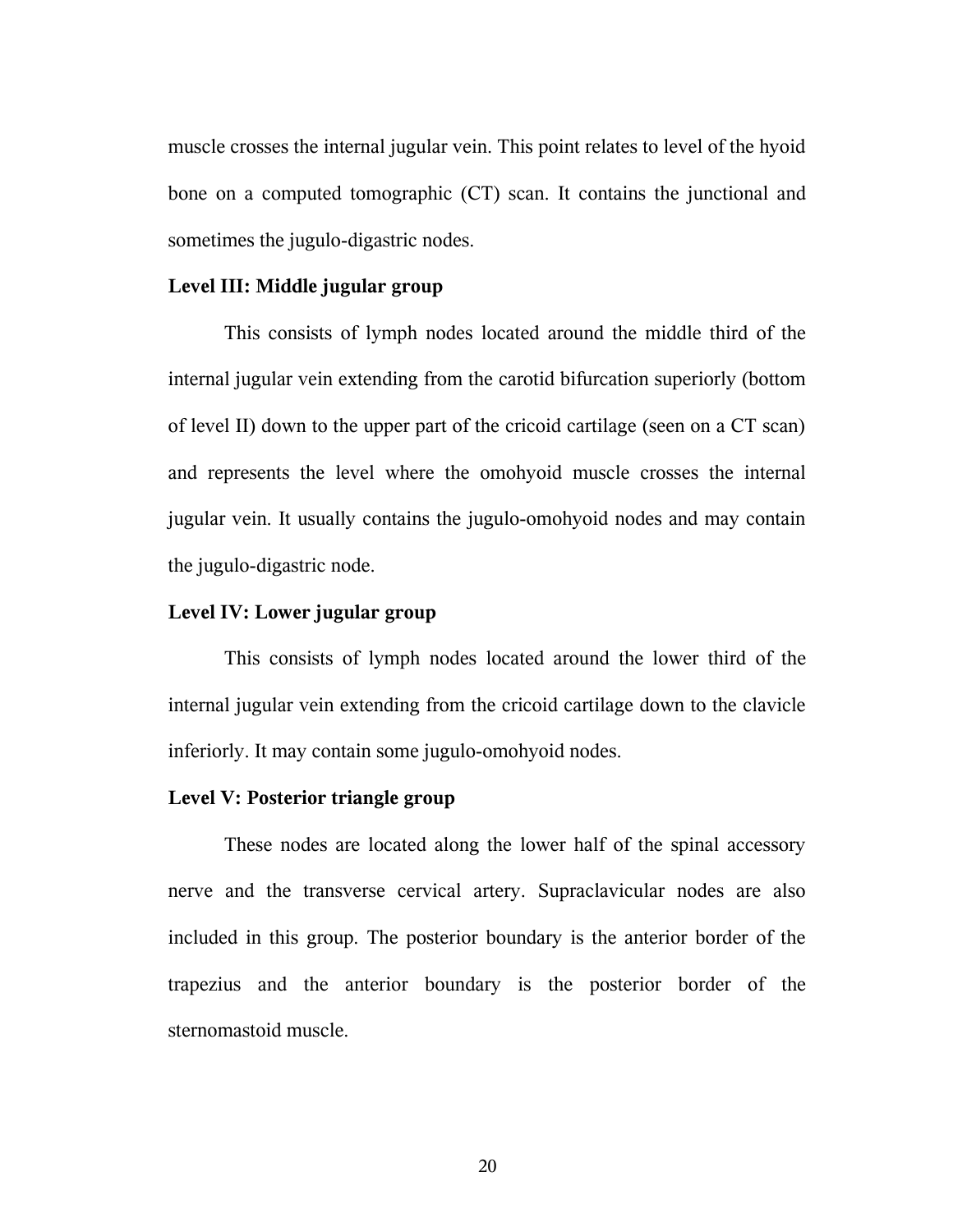#### **Level VI: Anterior compartment group (visceral group)**

This consists of lymph nodes surrounding the middle visceral structures of the neck extending from the hyoid bone superiorly to the suprasternal notch inferiorly. The lateral border on each side is the medial border of the sternomastoid muscle. It contains the parathyroid, the paratracheal and pretracheal, the perilaryngeal and precricoid lymph nodes.

#### **Level VII**

These are the lymph nodes in the upper anterior mediastinum.

The factors which affect the pattern of spread of malignant disease to the neck depend on both tumour and patient factors. The site of the primary tumour is important, with some sites having a high incidence of metastases, both palpable and otherwise, at presentation.

It is important to note that the above drainage patterns apply in the nonviolated neck. Once the natural history of the disease is changed, lymph-node metastases can occur anywhere. This explains why the operation of selective neck dissection is usually only suitable in the previously untreated neck.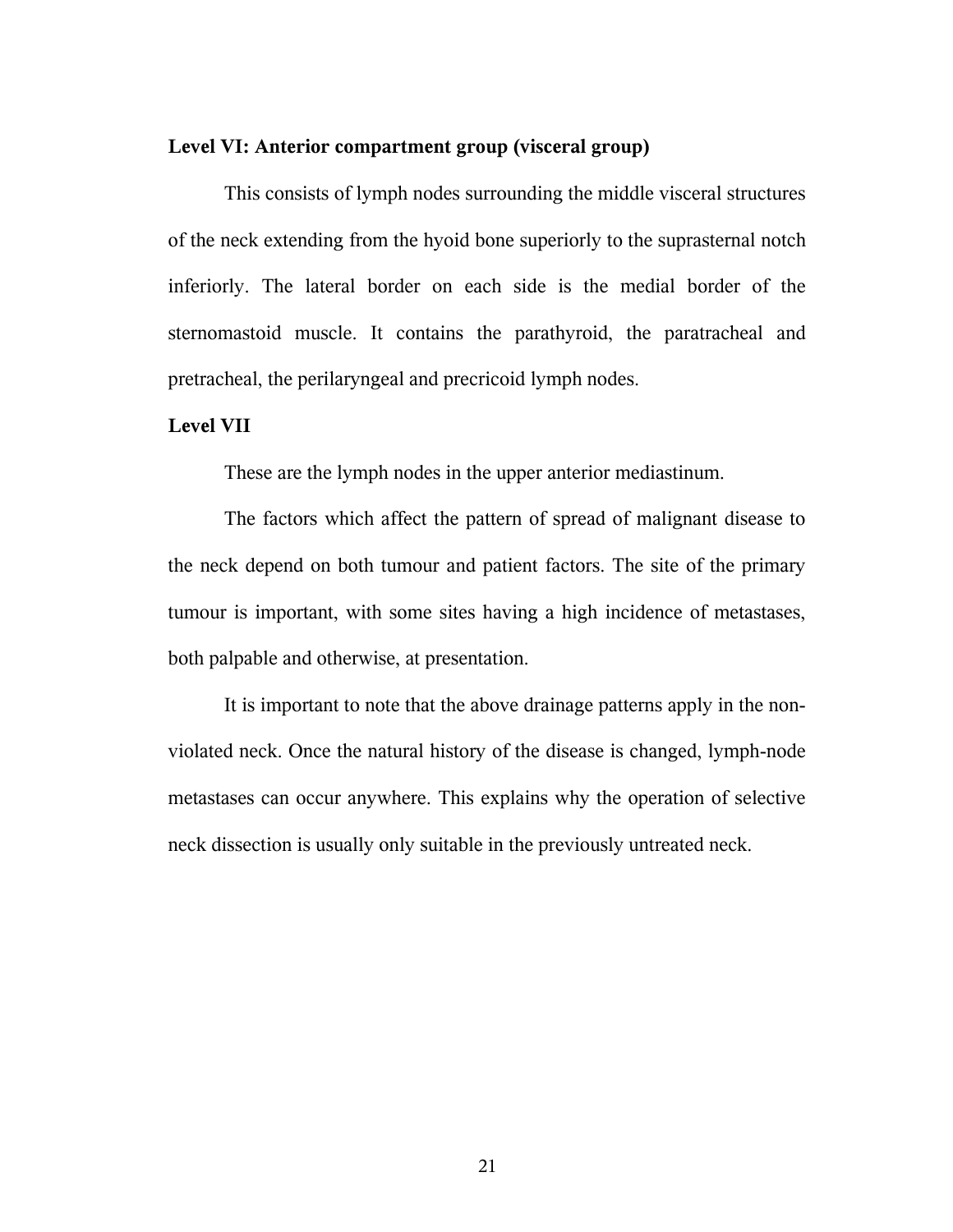# **SURGICAL PATHOLOGY**

Although the presence or absence of cervical metastases is the single most important factor in determining prognosis in head and neck cancer [Norris, 1963; Spiro et al 1974, Schuller et al 1980] the extent of the cervical metastases is also important. Thus staging of the metastasis is important both from the point of view of reporting disease and also in terms of management and prognosis in a particular patient. Fortunately the most recent classifications suggested by the AJC and UICC are identical. These classifications apply to nodes from an unknown primary and from all primary tumours in the head and neck apart from the nasopharynx and thyroid. The classification is shown below:

#### **TNM classification of regional lymph nodes**

- $N_x$  Regional lymph nodes cannot be assessed
- $N_0$  No regional lymph node metastasis
- $N_1$  Metastasis in a single ipsilateral lymph node 3 cm or less in its greatest dimension.
- $N_2$  Metastasis in a single ipsilateral lymph node, more than 3cm but not more than 6cm in its greatest dimension, or in multiple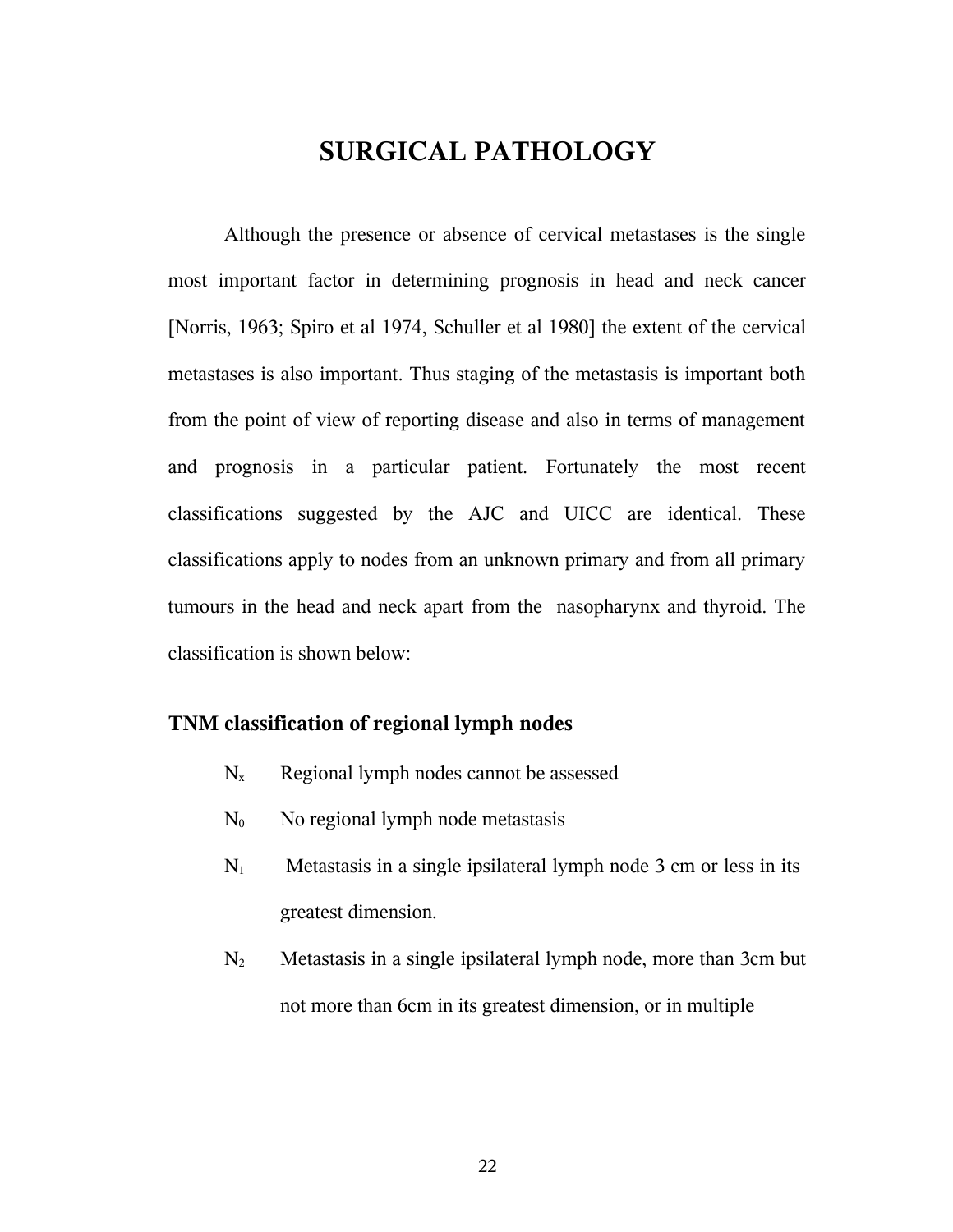ipsilateral lymph nodes none more than 6cm in greatest dimension, or in bilateral or contralateral lymph nodes none more than 6cm in greatest dimension.

- $N_{2a}$  Metastasis in a single ipsilateral lymph node, more than 3 cm but not more than 6cm in greatest dimension.
- $N_{2b}$  Metastasis in multiple ipsilateral lymph nodes, none more than 6cm in greatest dimension.
- $N_{2c}$  Metastasis in bilateral or contralateral lymph nodes, none more than 6cm in greatest dimension.
- $N_3$  Metastasis in a lymph node more than 6cm in greatest dimension.

### **Nodal Classification for nasopharyngeal carcinoma (UICC 1997)**

- $N_x$  Regional lymph nodes cannot be assessed
- $N_0$  No regional lymph node metastasis
- $N_1$  Unilateral metastasis in lymph node(s), 6 cm or less in greatest dimension, above supraclavicular fossa.
- $N_2$  Bilateral metastasis in lymph node(s), 6 cm or less in greatest dimension, above supraclavicular fossa.
- $N_3$  Metastasis in lymph node(s)
	- a. Greater than 6 cm in dimension
	- b. In the supraclavicular fossa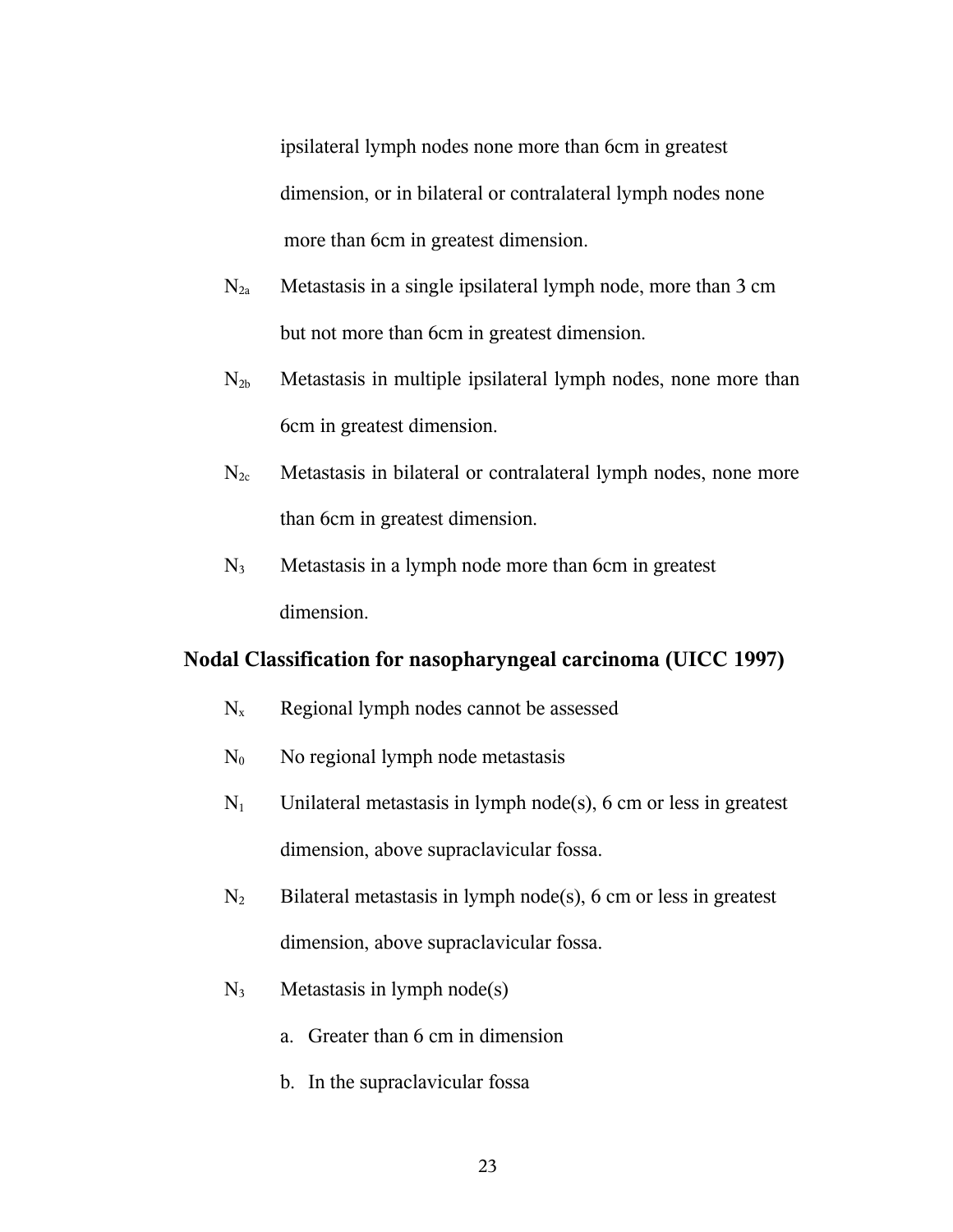#### **Behaviour of disease within cervical lymph nodes**

The spread of disease from the primary tumour to the regional lymph node occurs by passive transport within lymph. Metastatic involvement of various lymph node regions usually progresses from superior to inferior in an orderly fashion but it has been shown that in some situations lymph node groups can be bypassed even in the normal lymphogram. Once tumour cells arrive at a draining lymph node, they can proliferate, die, remain dormant or enter the blood circulation through blood vessels in the node. The process of metastasis is not a random phenomenon, although random events may be important. Paget's seed and soil hypothesis was an attractive one and, although largely disproved, a number of important properties have recently been assigned to tumour cells or metastatic seeds and these include cell growth, chemotaxis, immunological, metabolic and hormonal factors. Similar host environment (soil) factors include the tissue and stromal environment, hormones, inflammatory and immunological responses and the presence and absence of vital nutrients.

There are several stages of metastasis via lymphatic pathways. Premetastatic invasion of the epithelial basal lamina of the primary tumour is followed by subsequent encroachment, penetration and translocation of cells through a lymphatic. This is followed by intranodal settling, proliferation and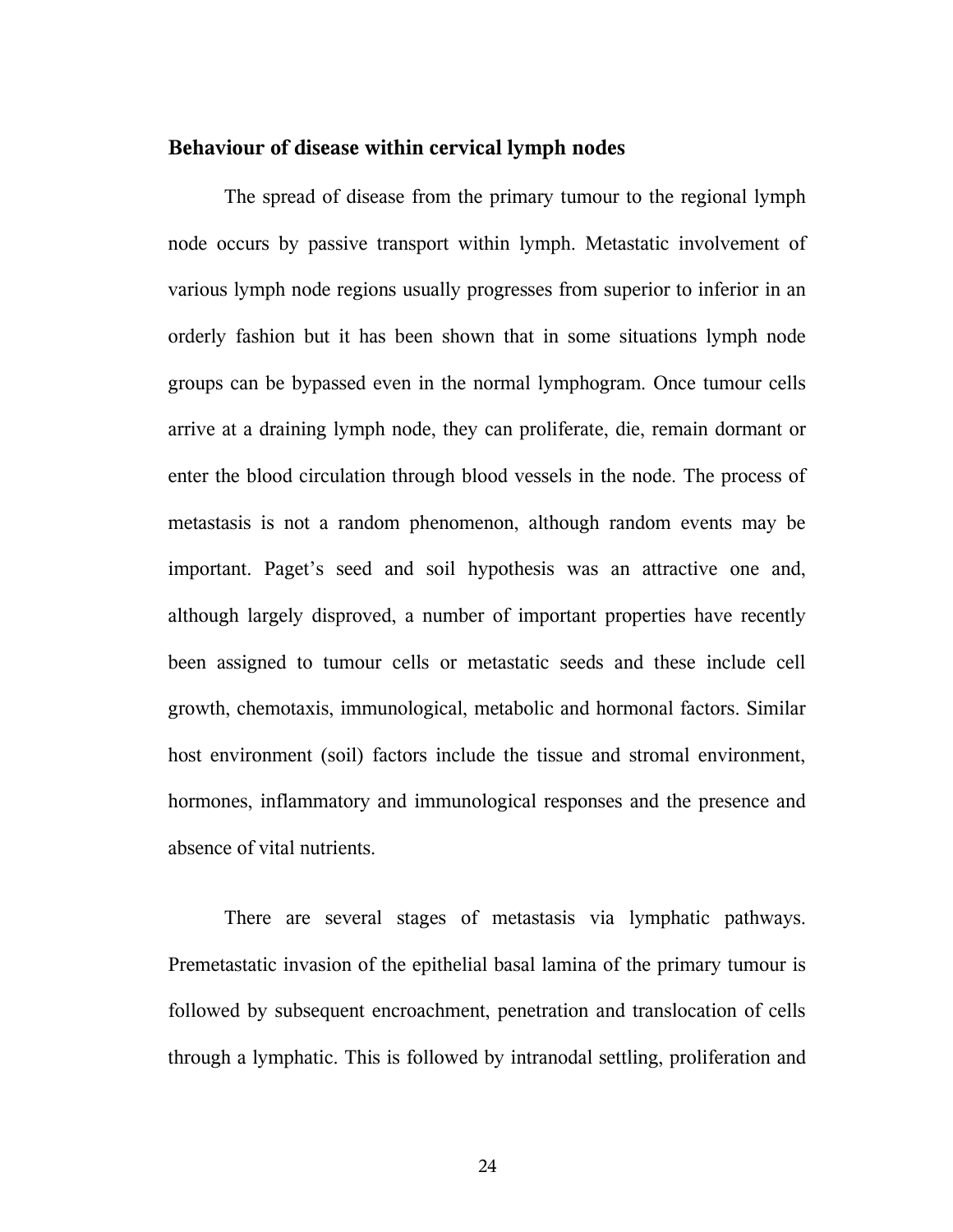destruction of the lymph node. Secondary metastases to other lymph nodes soon develop, although their occurrence is not always accompanied by the destruction by the primary echelon node. Metastatic squamous cell carcinoma within a cervical lymph node can stimulate the storma in a variety of ways and a number of histological and immunological patterns have been described.

There are four distinct growth patterns of squamous cell carcinoma within cervical lymph nodes.

- 1. Following original cancerous deposits in the sub-capsular sinus, growth within the affected node proceeds to a considerable extent before extranodal spread occurs. Ultimately extranodal extension occurs by the direct penetration and destruction of the capsule, or by the arrest of further underlying capsular or juxta capsular lymphatics.
- 2. Extranodal spread occurs at an early stage in the genesis of the tumour growth within the node.
- 3. A less common pattern involves the deposition of a malignant embolus within the subcapsular sinus together with the simultaneous arrest of tumour within capsule or juxta capsular lymphatics. This results in the coincident and equivalent proliferation of cancer both within and outside the node.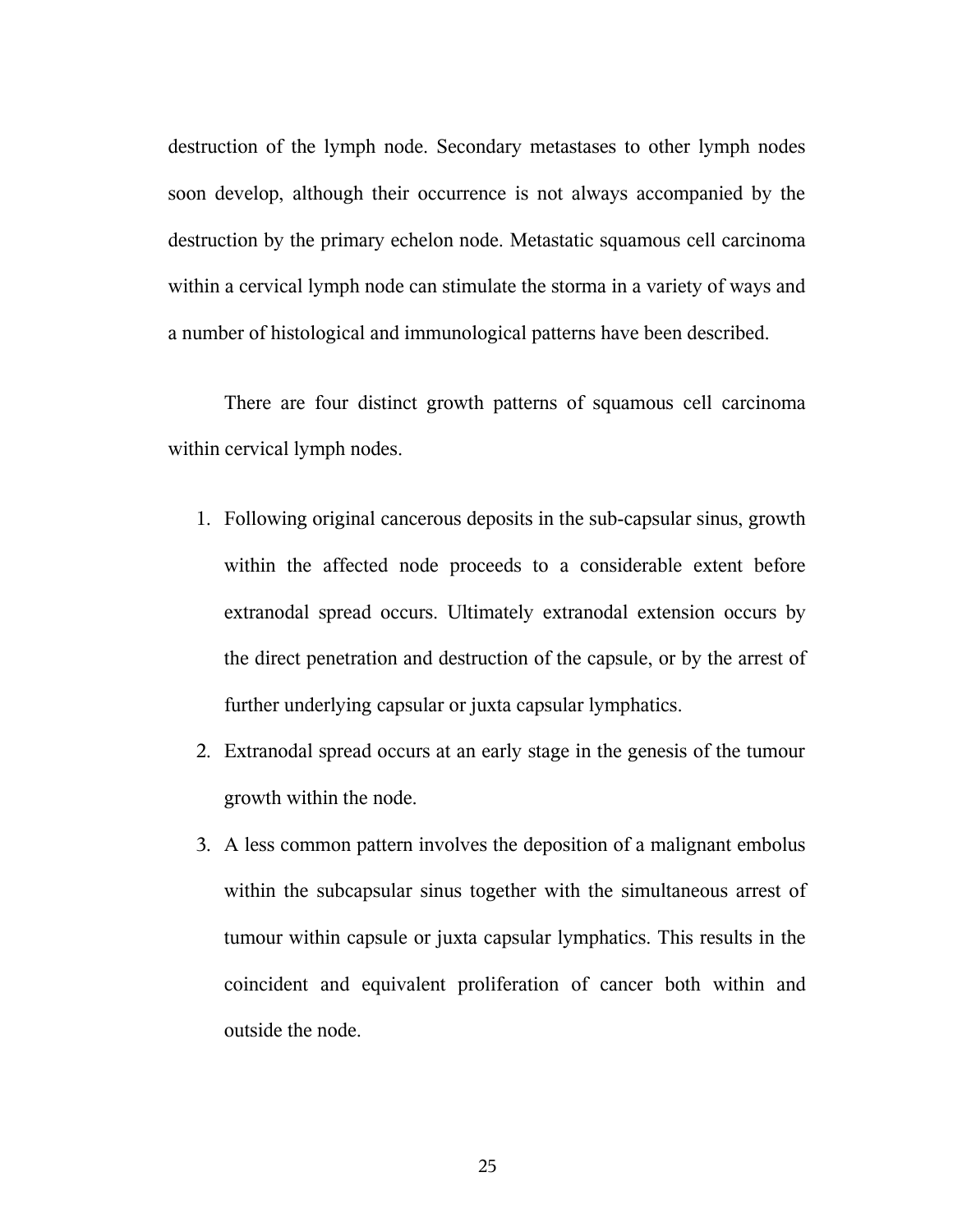4. The least common growth patterns shows capsular or juxta capsular emboli with no intranodal cancer. This is important to realize since, in some instances, extranodal spread can occur much earlier in the natural history of the disease process and, as such, may be important when undertaking conservative neck surgery.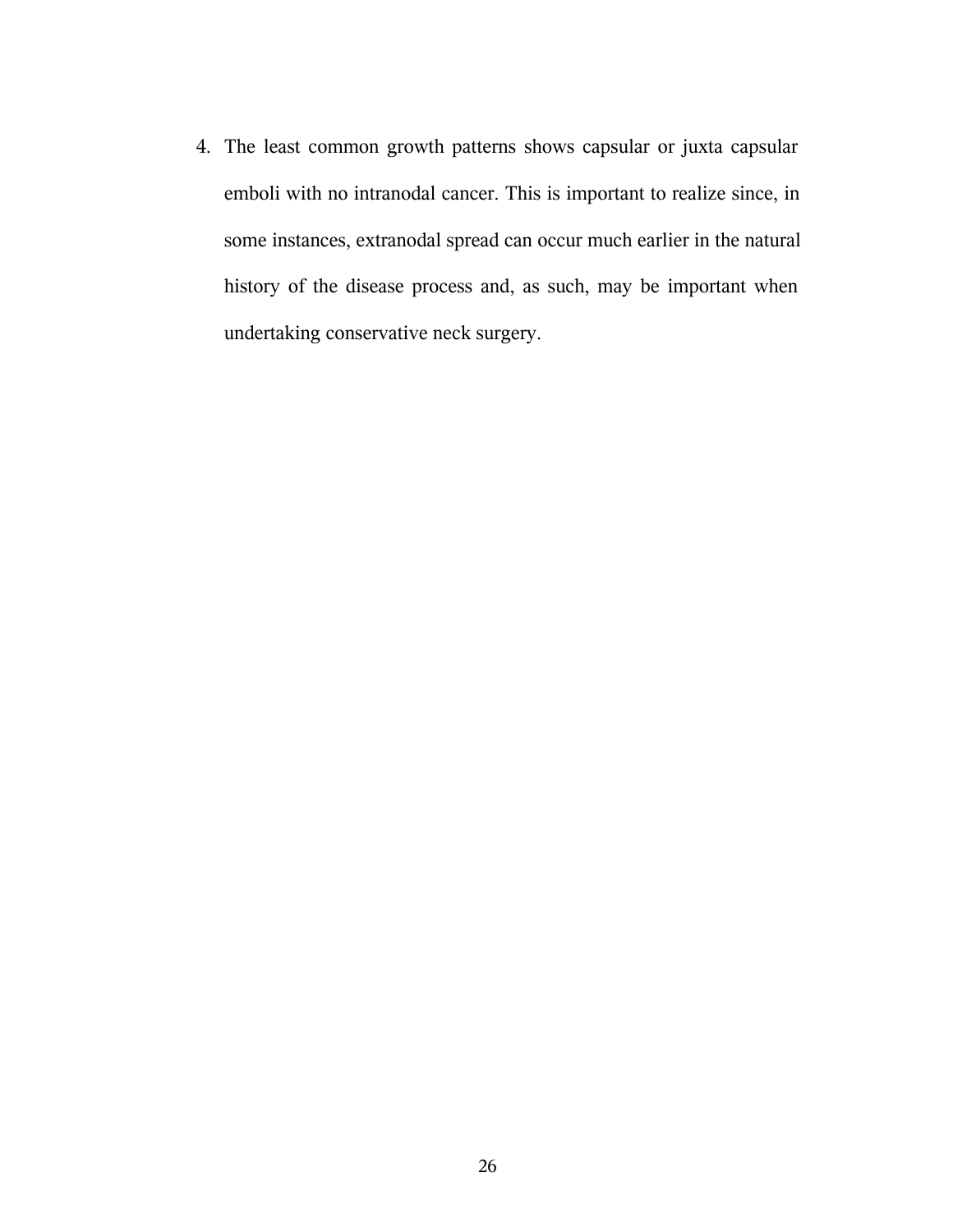# **REVIEW OF LITERATURE**

Approximately 30% of patients with early stage carcinoma of the head and neck with a clinically negative node have nodal metastasis on histopathologic analysis. Efforts have been made to improve the diagnosis of occult nodal metastasis and this improves instituting early treatment of the neck.

Some studies have failed to show a survival advantage of elective neck dissection over a 'wait and watch' policy.

#### **Assessment of cervical lymph nodes**

In the first place, palpation by the experienced head and neck surgeon remains the standard assessment.

The clinician stands behind the patient and flexes his or her head slightly. The index fingers are placed on both mastoid processes and the clinician works down the trapezius muscle until the fingers meet at the clavicle. The under surface of the anterior border of trapezius should also be palpated. When the clavicle is reached, the posterior triangle (Level V) is palpated. Here the nodes lie between the skin and muscles of the floor of the triangle and therefore can be rolled between these two surfaces. By gentle lateral movement of the head to the examining side, the sternomastoid is palpated with the fingers placed in front of and medial to the sternomastoid with the thumb behind it, thus forming a 'C' around the muscle. The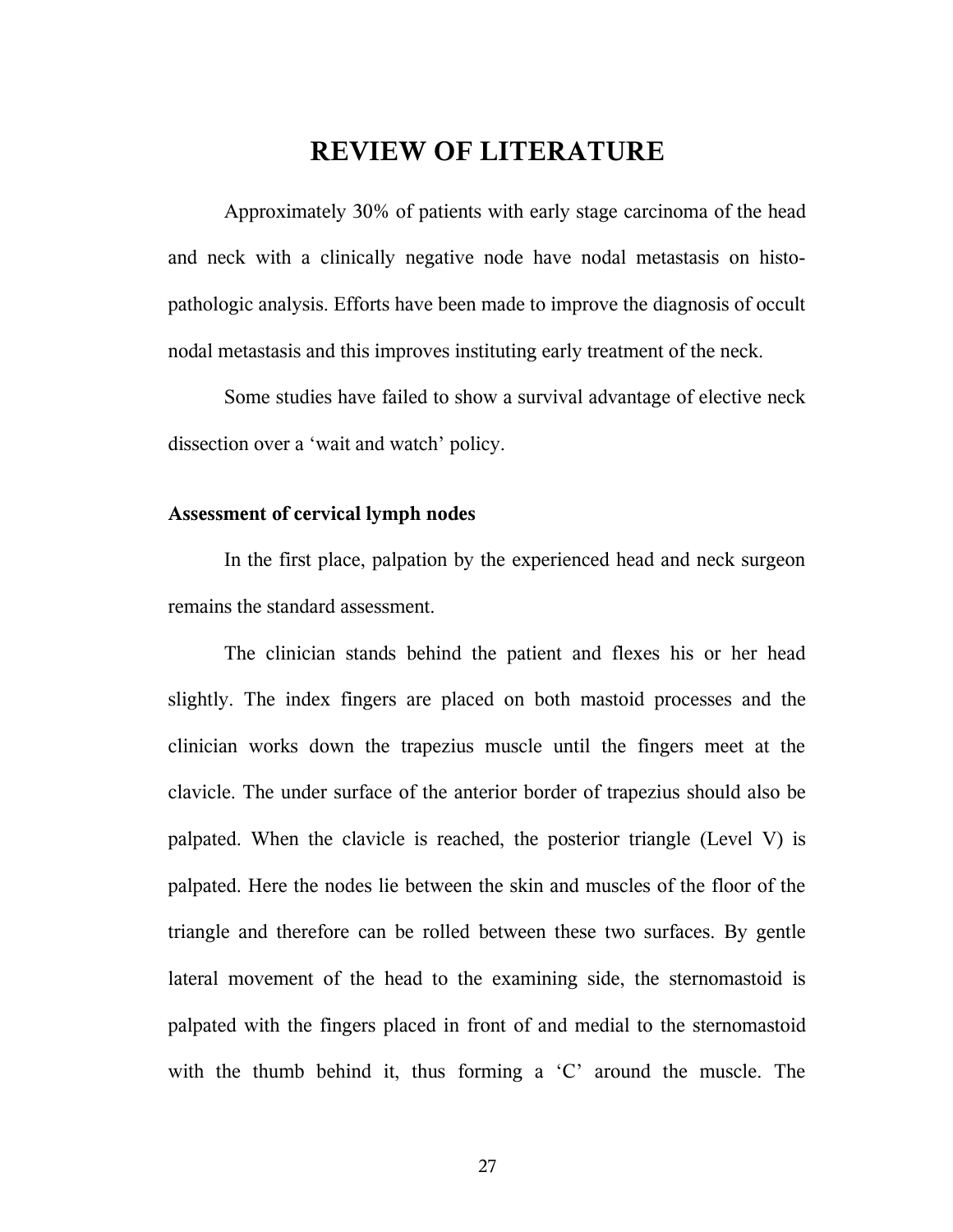examination progresses down the muscle carefully because 80% of the nodes lie under the muscle within the jugular chain (Levels II-IV) of the deep cervical lymph nodes. The smallest node which can be easily palpated in the jugular chain is probably 1 cm.

Most clinically positive nodes occur in the upper jugular chain (Levels II and III) but the most superior jugular nodes (Level II), including the junctional nodes, are difficult to palpate, particularly in men, and positive lymph nodes in the lower jugular area (Level IV) may be difficult to feel since they are often small, deep and mobile.

Attention should be paid to the suprasternal notch and the space within it (The Space of Burns), to check for positive cricothyroid and pretracheal nodes. Then the trachea is palpated and the size of the thyroid gland is assessed. The mobility of the larynx and pharynx on the prevertebral fascia is then assessed. The submandibular gland and nodes, submental nodes and the preauricular nodes are then examined. These are easier to feel and nodes down to 0.5cm can usually be palpated.

### **Difficulties in assessment of lymph nodes**

- 1. The retropharyngeal and parapharyngeal nodes are impossible to detect unless very large.
- 2. The nodes in the supraclavicular fossa are difficult to feel.
- 3. Patients with short and thick necks.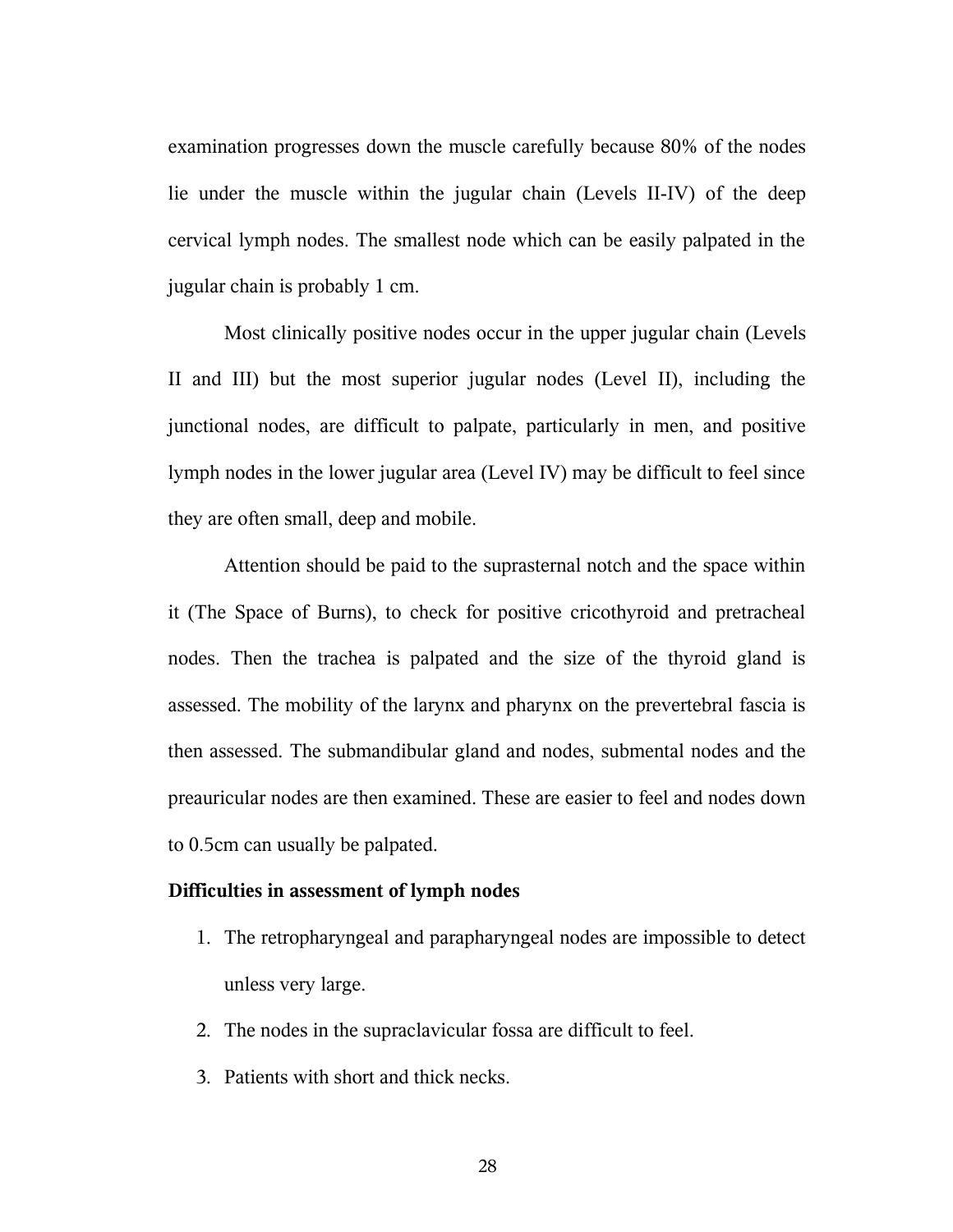4. Structures in the neck which may be mistaken for enlarged lymph nodes – transverse process of atlas, the carotid bifurcation, parotid tail, the superior horn of thyroid cartilage, irradiated and obstructed submandibular salivary gland.

It should also be remembered that a neck lump in a patient with a tumour of the piriform sinus or tonsil may not be a secondary in a lymph node, but a direct extension of the tumour through either the thyrohyoid membrane or the pharynx. This should be assessed by asking the patient to swallow, upon which a lump due to direct extension will move up and down. In addition, such lumps are often painful.

### **Radiology**

The role of computerised tomography (CT) becomes the next logical step in evaluating the regional spread of head and neck cancer. CT is accurate for nodes larger than 10mm and with central lucency, but is less accurate for smaller nodes (<10mm).

CT findings suggestive of metastatic node

- Spherical rather than oval
- $-$  >10mm size
- Peripheral enhancement with i.v. contrast
- Central necrosis (lucency)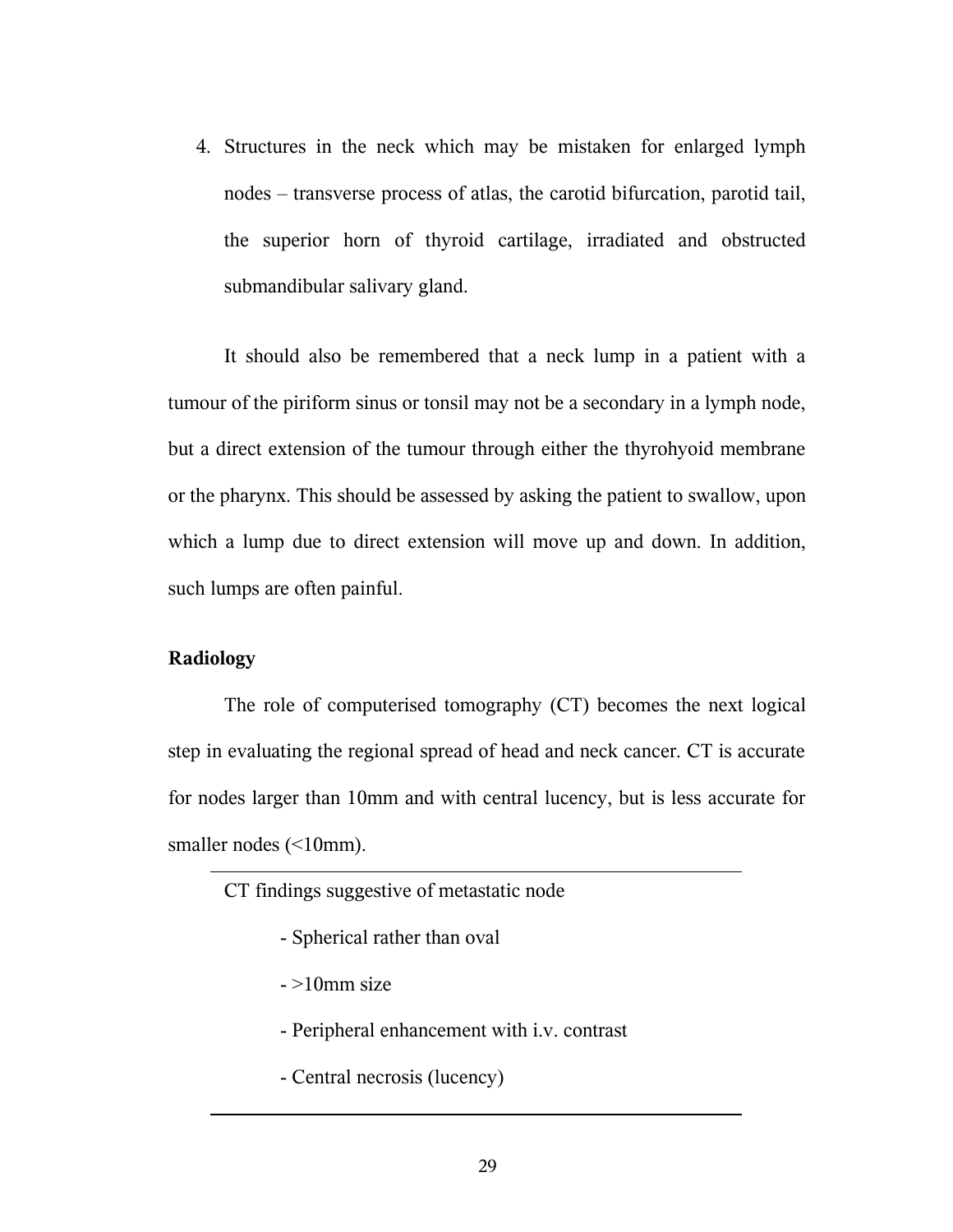The comparative results of CT, Magnetic Resonance Imaging (MRI), Ultrasound (US) and Ultrasound Guided Fine Needle Aspiration Cytology (USGFNA) have been compared [Van den Brekel et al, 1993] showing that USGFNA was the most accurate way of diagnosing neck node metastases overall and in  $N_0$  patients (USGFNA 86%, CT 66%, MRI 75% accuracy), palpation alone being the least accurate. This has confirmed the previous work by Baatenburg de Jong et al 1991 – Netherlands, and other workers.

 Currently research is being done in the field of Nuclear medicine with Positron Emission Tomography (PET) and Single Photon Emission Computed Tomography (SPECT) with Thallium  $-201$  [Gregor et al 1996] in an attempt to improve the detection of nodal metastases.

FNAC is an important step in the assessment of nodes from an unknown primary in the process of diagnosis and treatment, and usually follows the clinical examination. However, open biopsy of the node is contraindicated, as it adversely affects survival. Experienced cytologists today have a high degree of success in the diagnosis of different tumours including lymphoma and salivary gland tumours [Roland 1993; Shah 1993]. It is simpler and less traumatic, provides equally accurate sampling and has a smaller chance of seeding.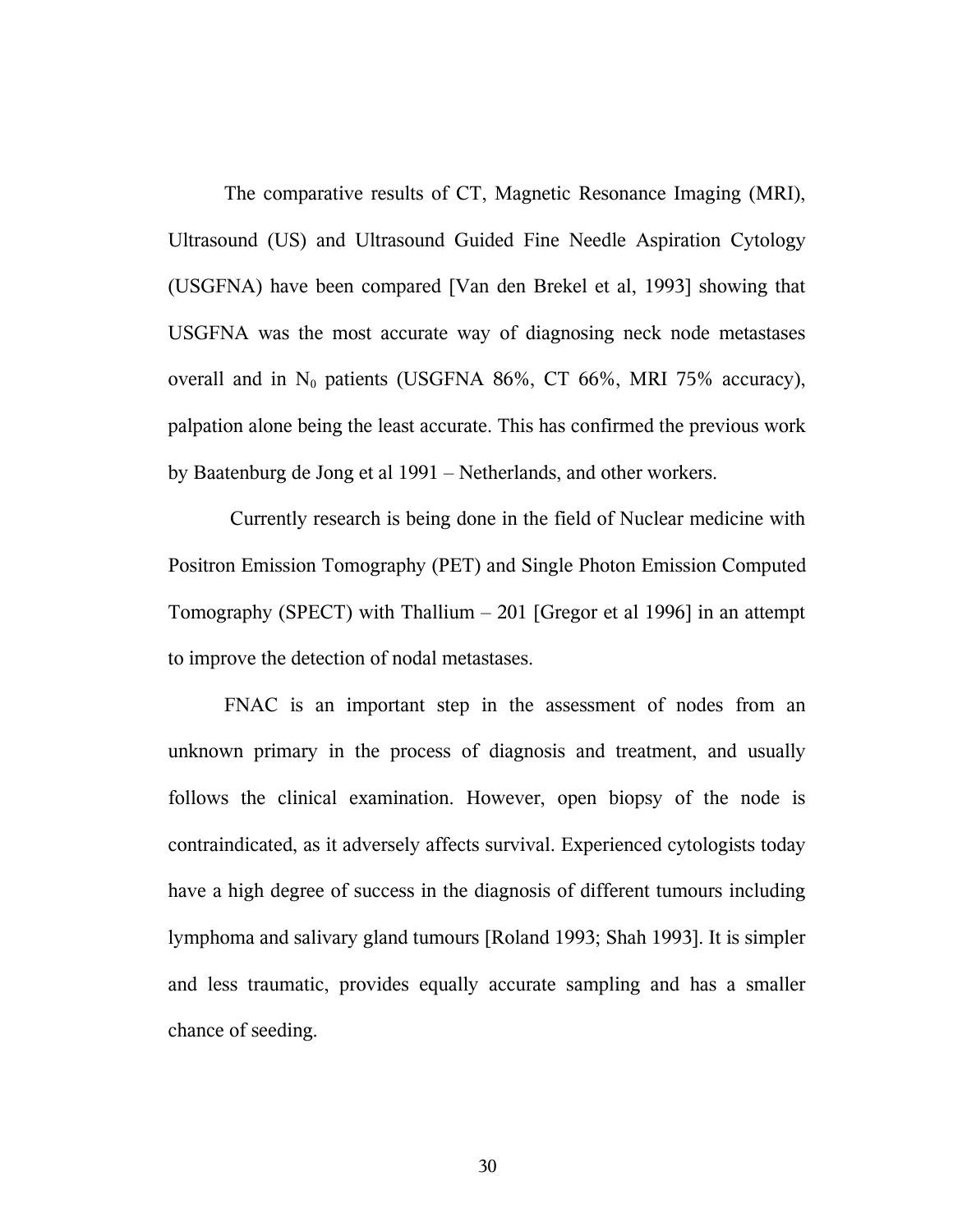## **Clinical Presentation**

Patients with cervical nodal enlargement suspected to be metastatic should undergo a thorough general examination and ENT examination with particular reference to the common primary sites viz., the nasopharynx, oropharynx, hypopharynx and larynx.

#### **Epidemiology of suspicious neck node swelling**

- 1. Painless, often slowly growing mass in level II/ III.
- 2. Adult male population.
- 3. Asian or Mediterranean descent.
- 4. Alcohol abuse and heavy smoking.
- 5. Radiation exposure in the past.
- 6. Curative treatment in the past for other malignancy.

#### **Nasopharynx**

Patients with primary tumour in the nasopharynx may present with

- i. Painless cervical lymphadenopathy
- ii. Epistaxis and naso-respiratory symptoms
- iii. Audiological symptoms-tinnitus, otalgia and deafness
- iv. Neurological symptoms headache, cranial nerve palsies and Horner's syndrome.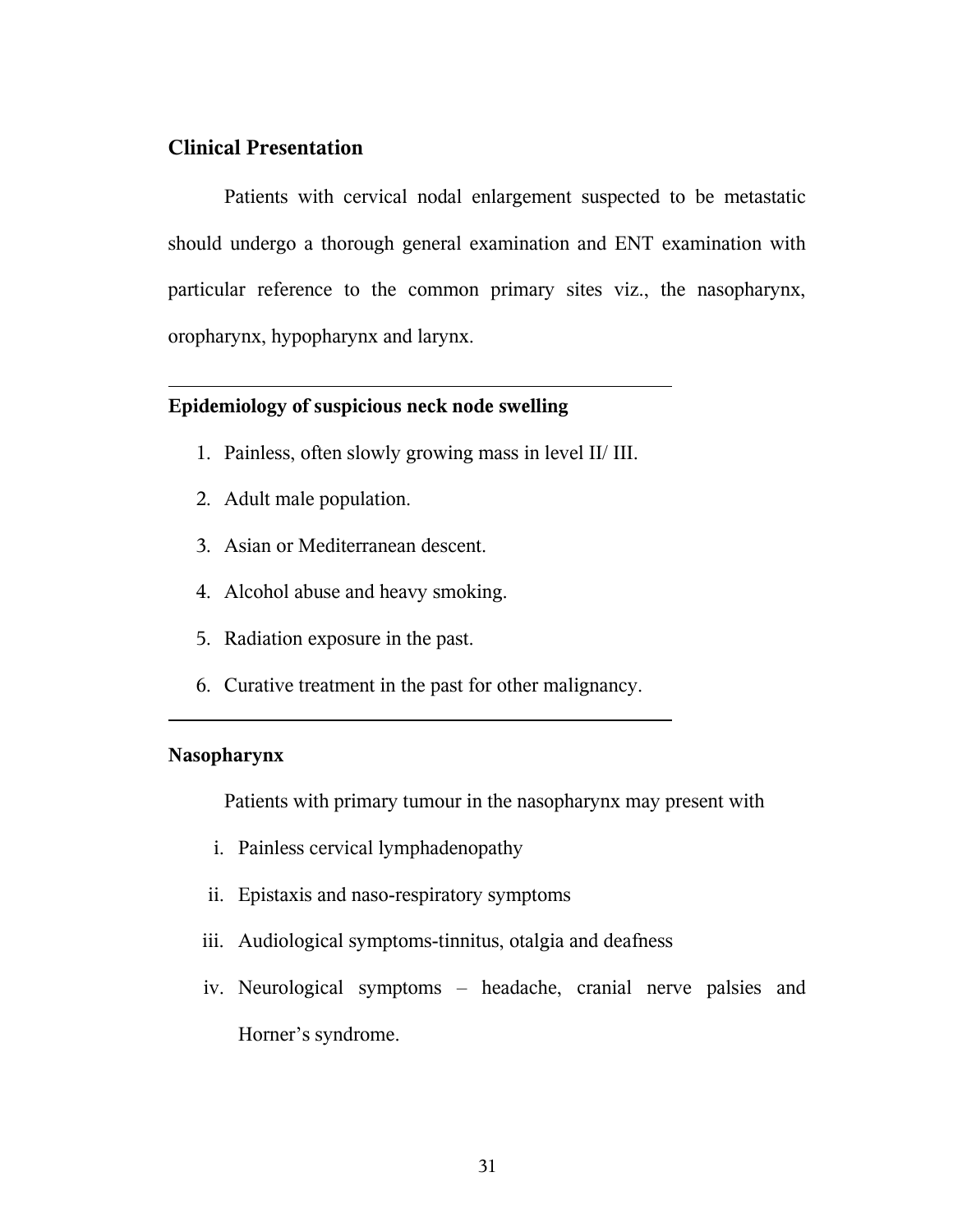Particular attention to be made, during the examination, to the postnasal space, fossa of Rosenmuller and the eustachian tube orifice. This is further guided by the use of rigid Hopkin's telescope.

#### **Oropharynx**

Patients with primary in the oropharynx may present with

- i. Soreness or discomfort in the throat
- ii. Pain on swallowing
- iii. Referred otalgia
- iv. Ulcer in oropharyngeal region
- v. Large tumours may cause change in voice of the patient.

Clinical examination should focus on the soft palate, the tonsillar fossae and pillars, the tonsillo-lingual sulcus. The posterior one-third of the tongue is examined by digital palpation and visualised on indirect laryngoscopy.

### **Hypopharynx**

Patients with primary in the hypopharynx may present with

- i. Pain usually latralised, often radiating to, or most noticeable in the ipsilateral ear
- ii. Dysphagia usually constant and progressive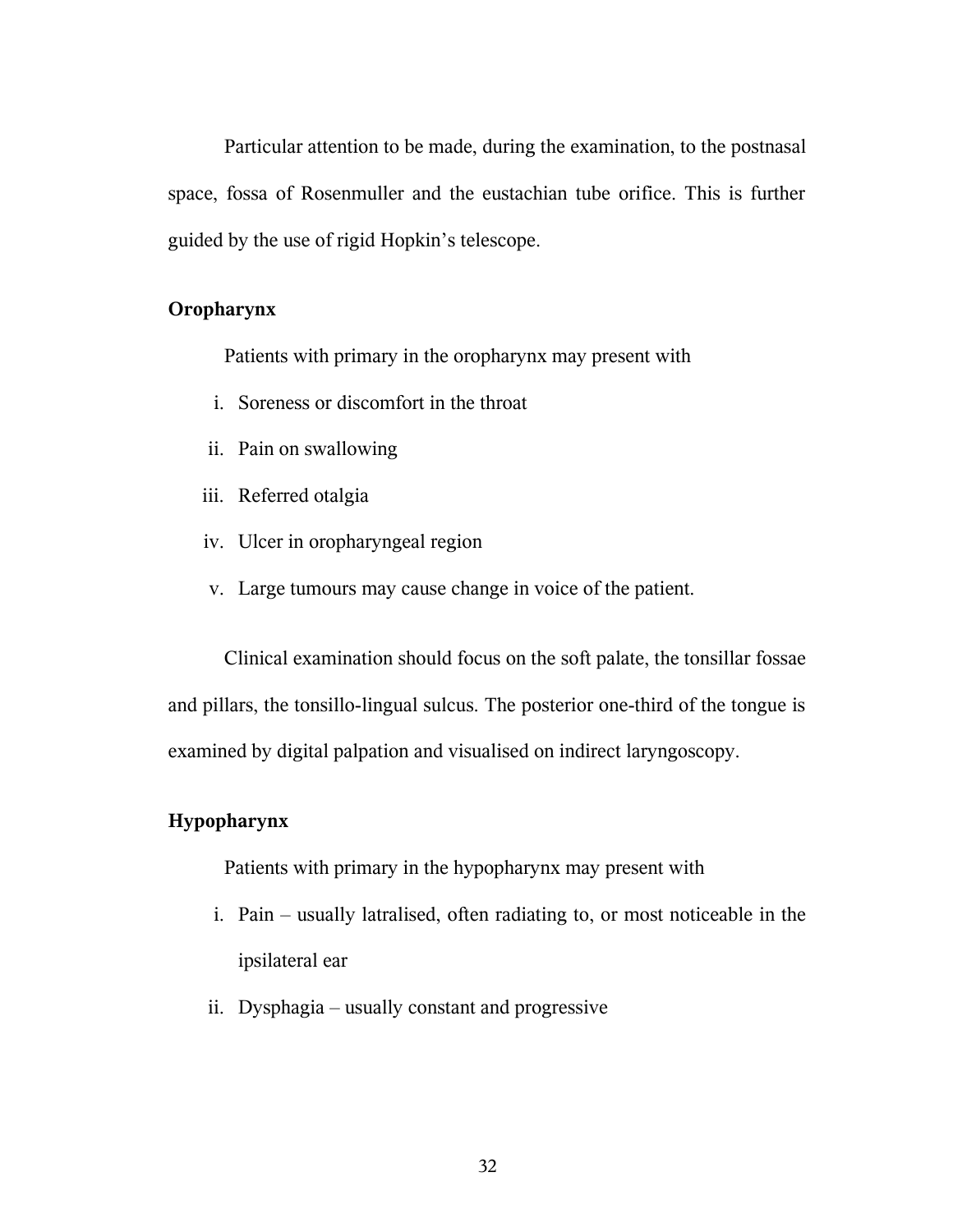- iii. Hemoptysis an unusual but important symptom of pyriform fossa tumours
- iv. Hoarseness of voice if laryngeal extension is present
- v. A neck mass possibly nodal metastasis
- vi. Weight loss suggests a serious disease in the absence of an attempt to lose weight.

Clinical examination to be focussed on the presence of any mass lesion, pooling of saliva in the pyriform fossae (Chevalier – Jackson sign). Presence of laryngeal crepitus to be ascertained (Boca's sign).

## **Larynx**

Patients with primary tumour in the larynx may present with

- i. Progressive and unremitting dysphonia
- ii. Dyspnoea and stridor
- iii. Pain relatively uncommon and late symptom
- iv. Referred otalgia
- v. Dysphagia
- vi. Swelling of the neck or larynx either direct penetration of tumour or secondary metastasis
- vii. Cough and irritation in the throat
- viii. Hemoptysis, anorexia, cachexia or fetor rare and late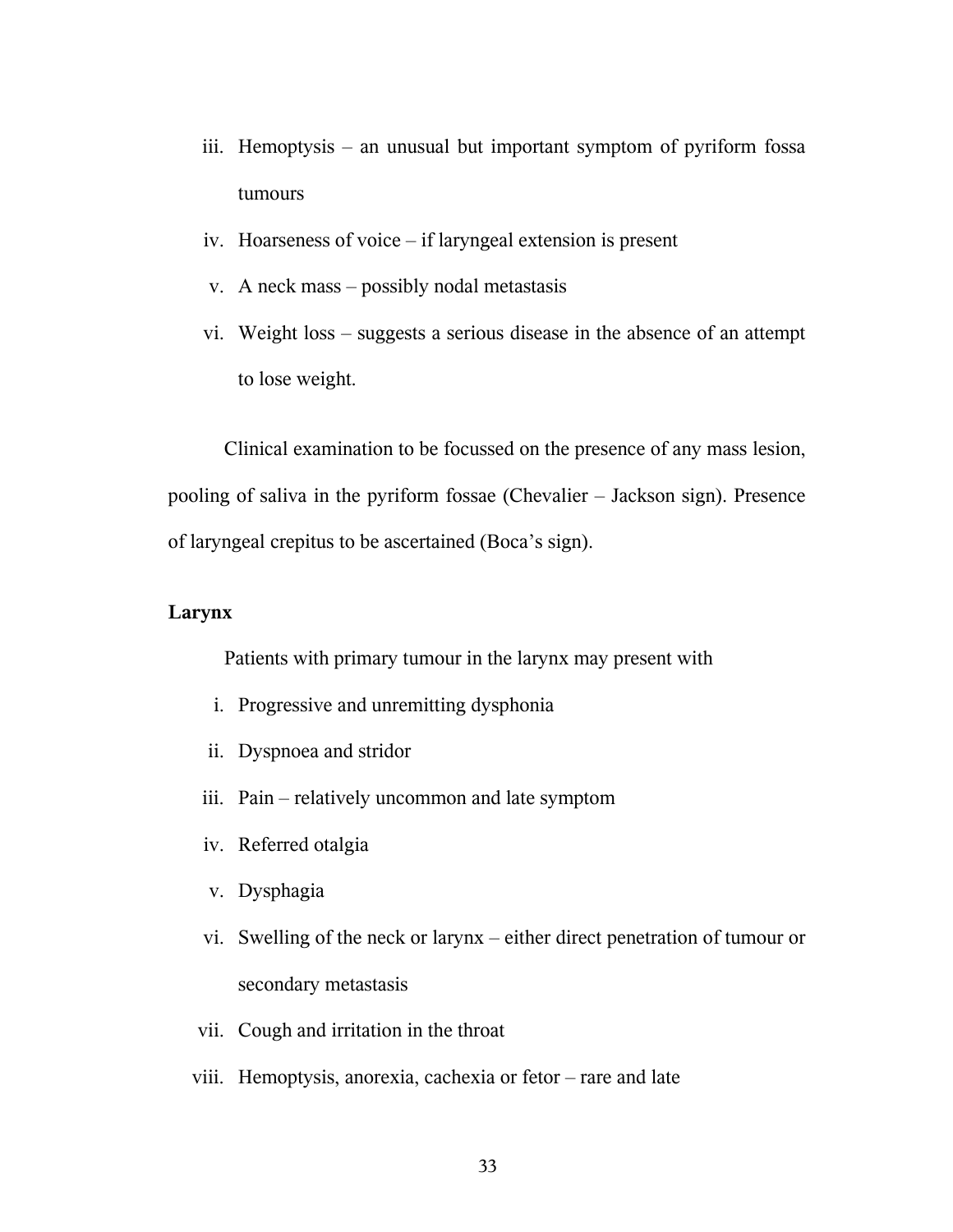Special note to be made of any lesion in the epiglottis, aryepiglottic fold, arytenoids, vocal folds and any extensions into the adjoining hypopharynx. The mobility of the vocal cords and the arytenoids are also ascertained. This can be done on indirect laryngoscopy or with a probe during direct laryngeal examination under GA. Videolaryngoscopy with 70° Hopkin's telescopes provides a convenient method of assessing the hypopharynx and larynx, as an outpatient procedure.

#### **Nodal factors affecting prognosis**

- Presence or absence of clinically palpable cervical lymph node metastasis.
- The size of the metastatic lymph node.
- The number of lymph nodes involved.
- The location of the metastatic lymph node.

Involvement of lower cervical lymph nodes (level IV) and lower posterior triangle lymph nodes (level V) by metastatic cancer usually implies ominous prognosis. Thus involvement of lymph nodes in the lateral neck below the level of the cricoid is of serious prognostic significance.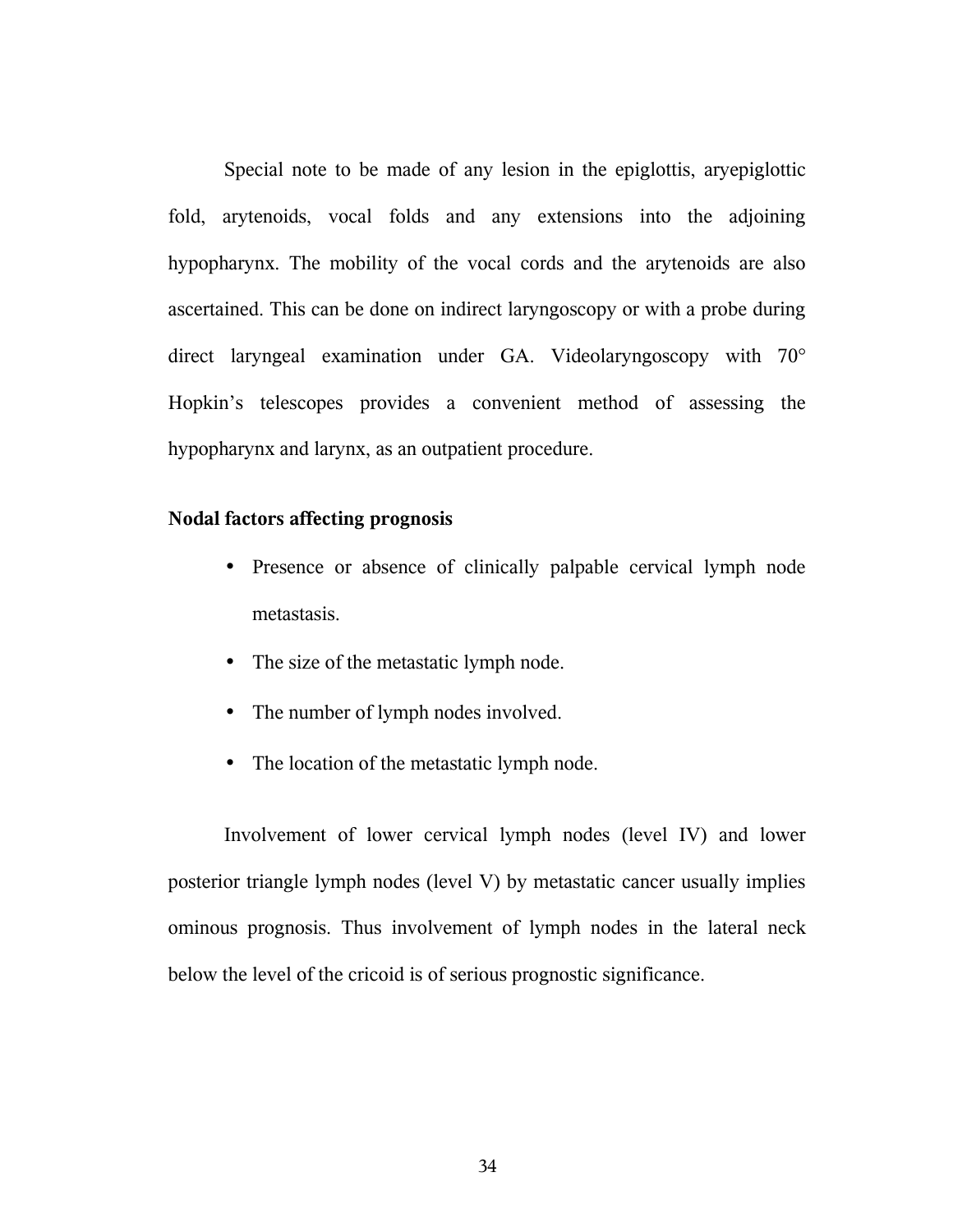In addition, the presence of extra nodal spread of metastatic disease by capsular rupture of the lymph node with invasion of the soft tissues adversely impacts upon the prognosis.

Perivascular and perineural infiltration by tumour, as well as the presence of tumour emboli in regional lymphatics, also have an adverse impact on prognosis.

Therefore, these factors must be considered in developing a treatment strategy for patients in whom regional lymph nodes are involved by metastatic disease, particularly for planning adjuvant therapy and for assessment of prognosis.

#### **Risk of nodal metastasis**

Involvement of regional lymphatics by primary squamous cell carcinomas of the upper aerodigestive tract is dependent on various factors – site, size, T stage and location of the primary tumour.

In addition, histomorphologic features also influence nodal metastasis, endophytic tumours more inclined to metastasize compared to exophytic ones.

Poorly differentiated tumours have an increased risk compared to welldifferentiated tumours.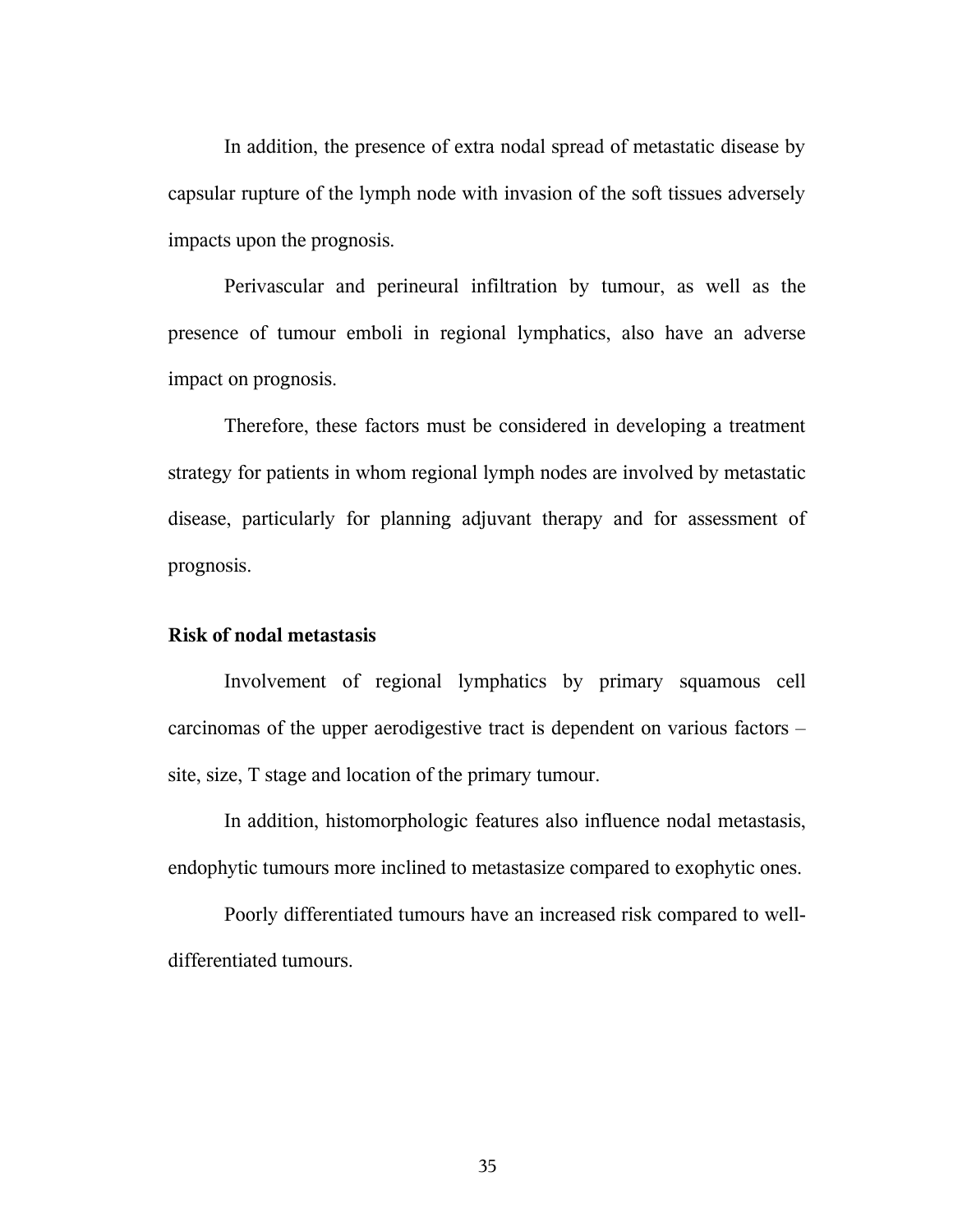The risk of nodal metastasis increases as one goes from anterior to posterior aspect of the upper aerodigestive tract i.e., lips, oral cavity, oropharynx and hypopharynx.

For tumours of the larynx and pharynx, the risk of nodal metastasis increases as one progresses from the centre (vocal cords) to the periphery (pyriform fossa and lateral pharyngeal wall).

This means the risk increases as one progresses from the vocal cords to the vestibular folds, AE folds, pyriform sinus and pharyngeal wall. Nearly two-thirds of patients with primary carcinomas of the hypopharynx present with clinically palpable regional lymph node metastasis.

#### **Patterns of Neck Metastasis**

Dissemination of metastatic cancer to regional lymph nodes from primary sites in the upper aerodigestive tract occurs in a predictable and sequential fashion.

Thus, all regional lymph node groups are not usually at risk of metastasis initially from any primary site. Understanding the sequential patterns of neck metastasis therefore greatly facilitates surgical management of regional lymph nodes in the clinically negative neck, where the nodes are at risk of harbouring micrometastasis.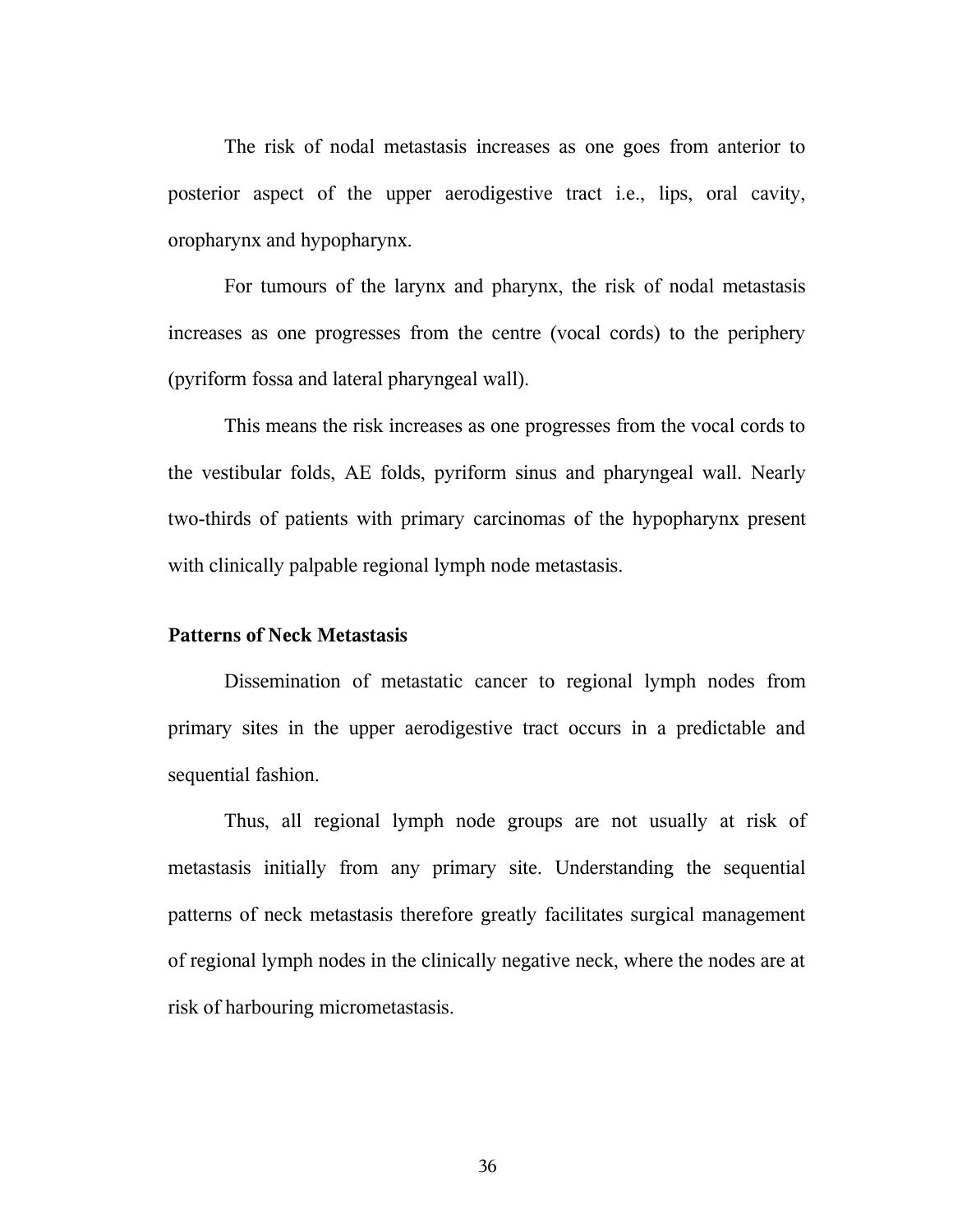The nasopharynx, nasal cavities and sinuses drain via junctional nodes into the upper deep cervical nodes (level II and III) having passed through retropharyngeal or submandibular lymph nodes.

For primary tumours in the oral cavity, the regional lymph nodes at highest risk for early dissemination by metastatic cancer are limited to levels I, II and III (supra omohyoid triangle of the neck). Skip metastasis to levels IV and V in the absence of metastatic disease at levels I, II or III is exceedingly rare, with one exception being primary squamous cell carcinoma of the middle-third of lateral border of the tongue where skip metastsis to level IV has been reported.

For tumours on the lateral aspect of the oropharynx and larynx, the first echelon lymph nodes at highest risk of harbouring micro-metastasis in the clinically negative neck are in levels II, III and IV on the ipsilateral side. The lymph node groups in the deep jugular chain are the jugulo digastric, highest spinal accessory chain of lymph nodes, mid jugular lymph nodes, juguloomohyoid nodes and supraclavicular nodes deep to the sternomastoid muscle. Contiguous lymph nodes lateral to the internal jugular vein overlying the cutaneous roots of the cervical plexus are considered components of levels II, III and IV. In primary carcinomas of the oropharynx, hypopharynx and larynx, skip metastasis to levels I and V in the absence of disease at levels II, III or IV is usually not seen.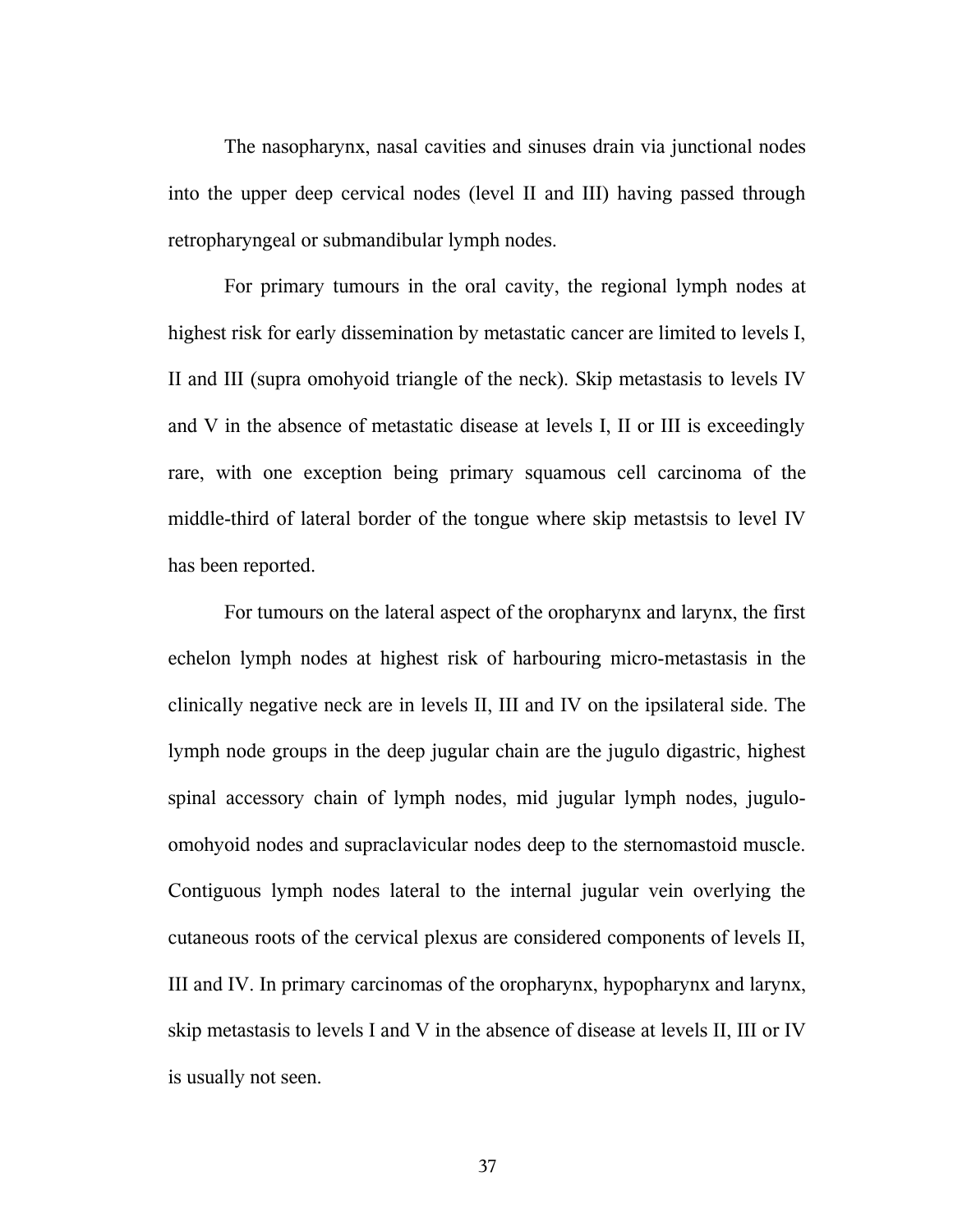Primary tumours which involve both sides of the midline have the potential of microscopic dissemination of metastatic disease of jugular lymph nodes on both sides of the neck. Similarly, tumours of the medial wall of the pyriform sinus are reported to have an increased risk of contralateral neck metastases.

Regional metastasis from primary thyroid carcinomas occurs in a high proportion of patients with differentiated carcinoma with the first echelon nodes at highest risk are the perithyroidal lymph nodes and those in the tracheo-oesophageal groove and superior mediastinum. Sequential progression then goes to levels IV, III, V and to upper jugular nodes. Metastasis to level I from primary thyroid carcinoma is exceedingly rare and seldom seen.

Only 20 - 25% of parotid tumours develop regional lymph node metastasis. The first echelon nodes here are those in the preauricular, peri and intra parotid region as well as levels II, III and upper accessory chain.

Initial dissemination from primary malignant tumours of submandibular salivary gland occurs in the supraomohyoid triangle (levels I,II and III).

38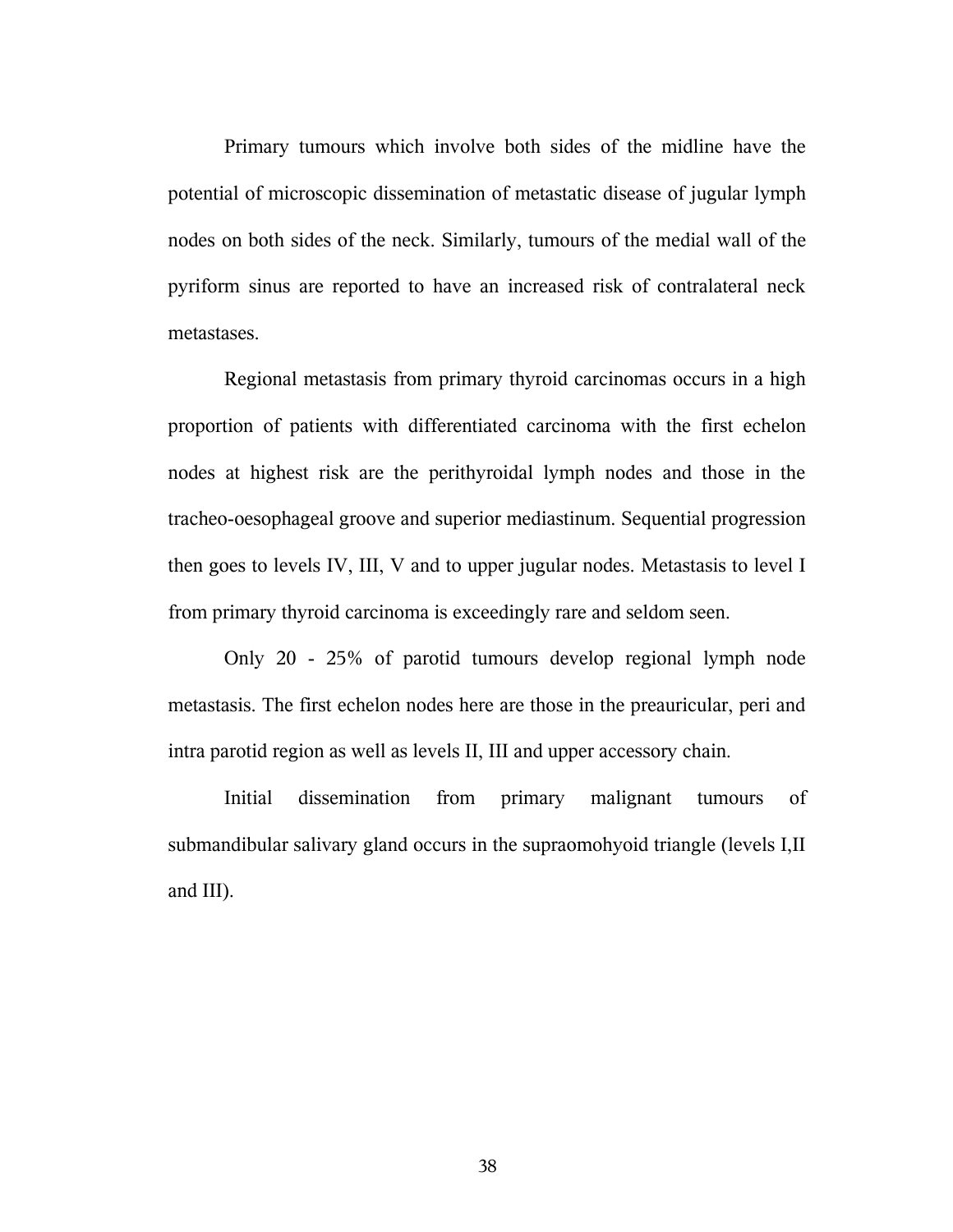# **MATERIALS AND METHODS**

Between June 2005 and May 2006, a total of 152 patients were admitted with cervical nodal metastases. Among these, 120 patients were taken up for study. 32 patients were eliminated from study due to various reasons such as inability to fully evaluate or confirm their diagnosis by histology.

Most of the patients presented to the hospital for swelling in the neck as one of their major complaints. A detailed history was obtained including information as to whether they had ENT, gastrointestinal, respiratory or urinary complaints.

A complete physical examination carried out including post nasal examination, IDL for characteristics of primary in terms of site, extent, size, macroscopic appearance, degree of local infiltration, presence of synchronous lesion and the T stage.

The palpable nodes were considered significant if they were >1cm in size, firm to hard in consistency, spherical rather than ovoid and those in the site of drainage of the primary [Lindberg 1972].

The important features noted regarding the nodes during palpation include the location, the level of the node, size, consistency, number of nodes and the group to which they belong, as well as signs of extracapsular spread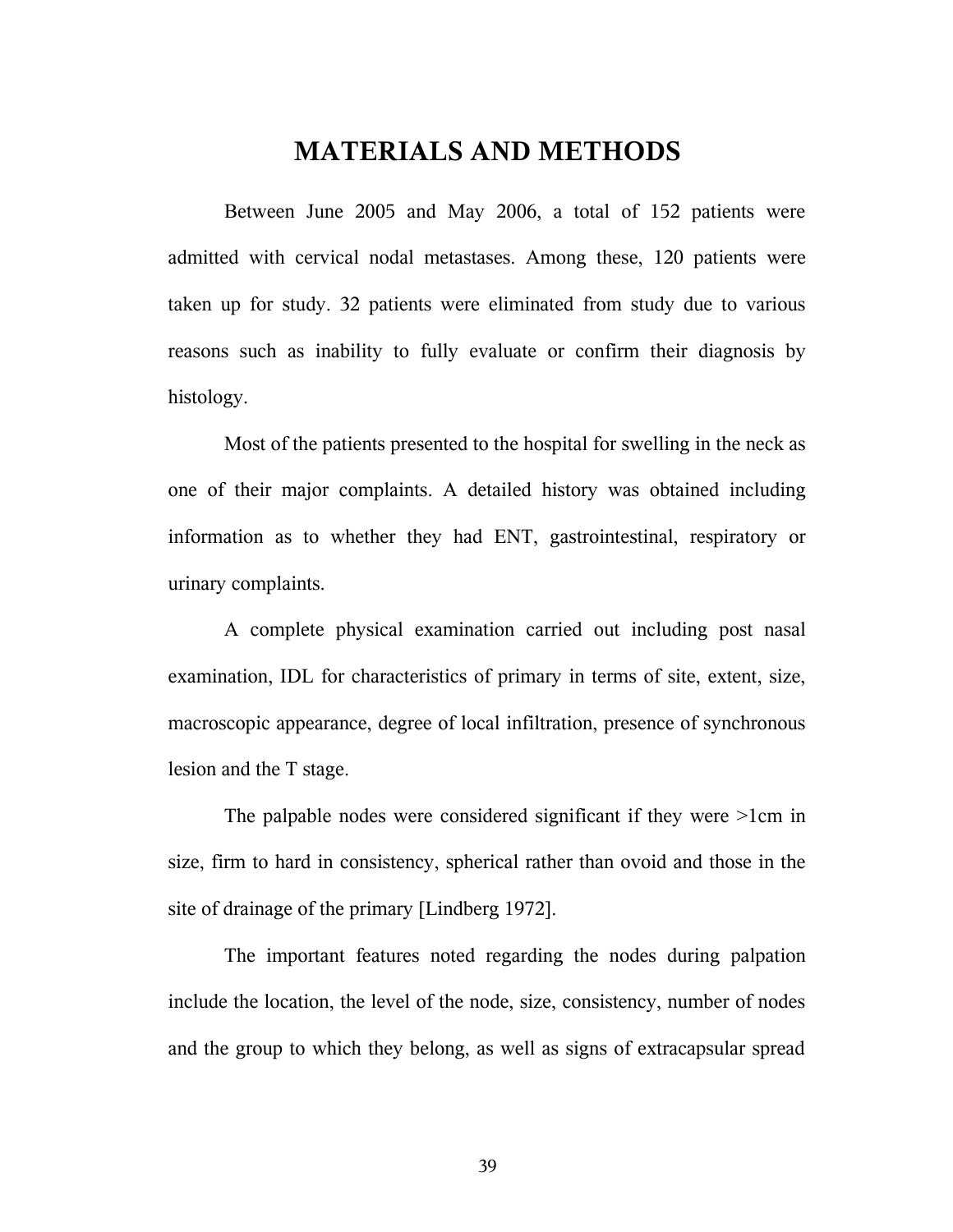such as invasion of overlying skin, fixation to deeper tissues or paralysis of cranial nerves or sympathetics.

The presence of contralateral nodes and the N staging was also determined.

The clinical impression of the first observer was confirmed by atleast one other observer.

Laryngoscopy, bronchoscopy and oesophago-duodenoscopy was done to rule out synchronous primary tumours as there is a 10% chance of synchronous primary in the upper aerodigestive tract.

Fine Needle Aspiration Cytology (FNAC) was then done.

Biopsy from the primary site was done in all cases to know the nature and degree of differentiation of the primary.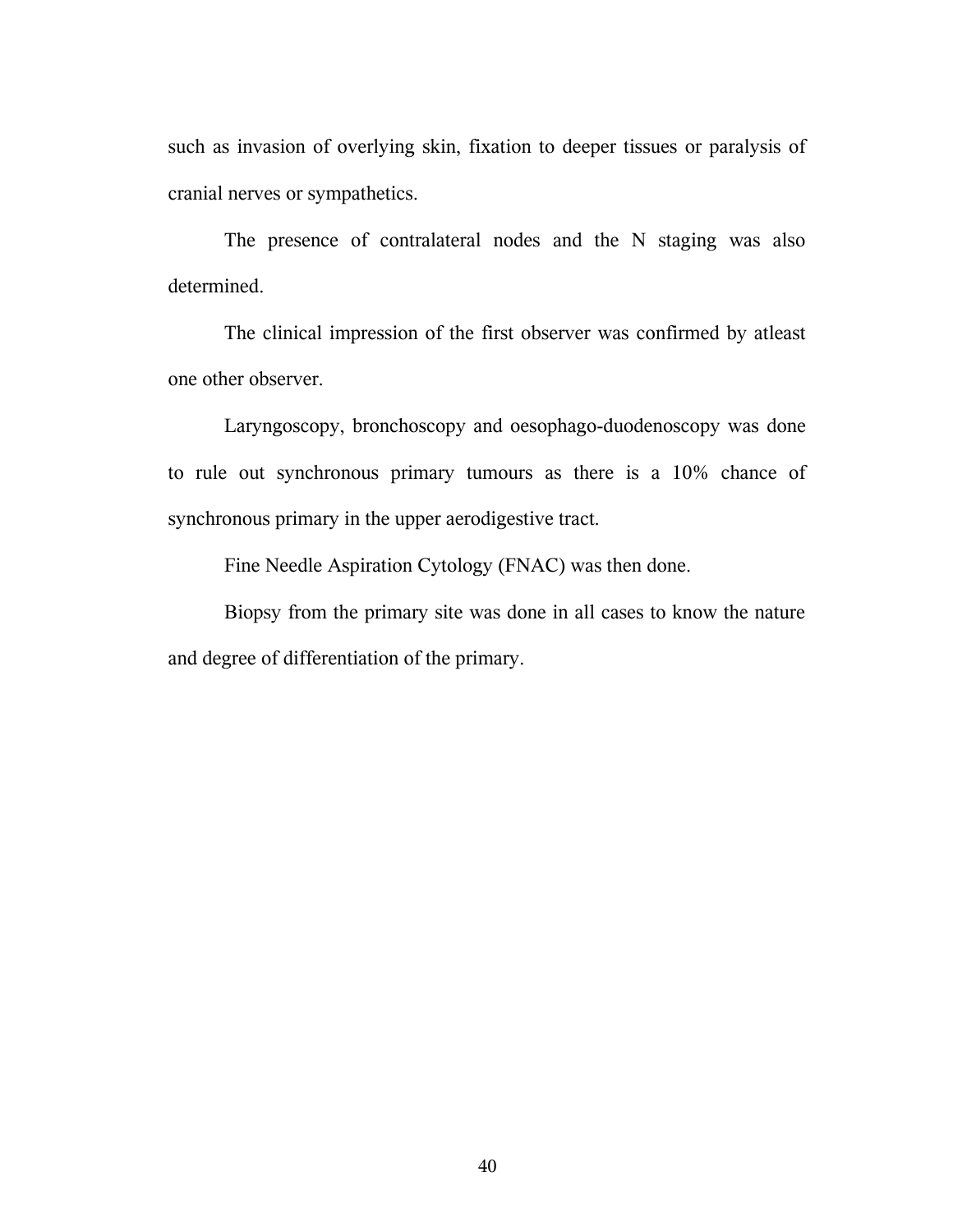# **OBSERVATIONS AND RESULTS**

#### **Period of study :**

June 2005 to May 2006

## **Total number of patients with cervical metastases included in the study**

120

#### **Sex distribution**

Among the patients, there were 102 males and 18 females in the ratio of 5.7:1.

## **Age incidence**

An age range of 26-82 years was noted. Of those, 75.3% of patients were in the age group of 41-65 years. Highest incidence was noted in the fifth decade.

#### **Duration of symptoms**

Majority of patients presented within the first year of developing symptoms (84%). There were 2% of patients with positive family history. Most of the patients had tobacco or alcohol abuse, men in the form of beedies or cigarettes and women in the form of tobacco chewing. Most of the patients belonged to lower socio-economic status.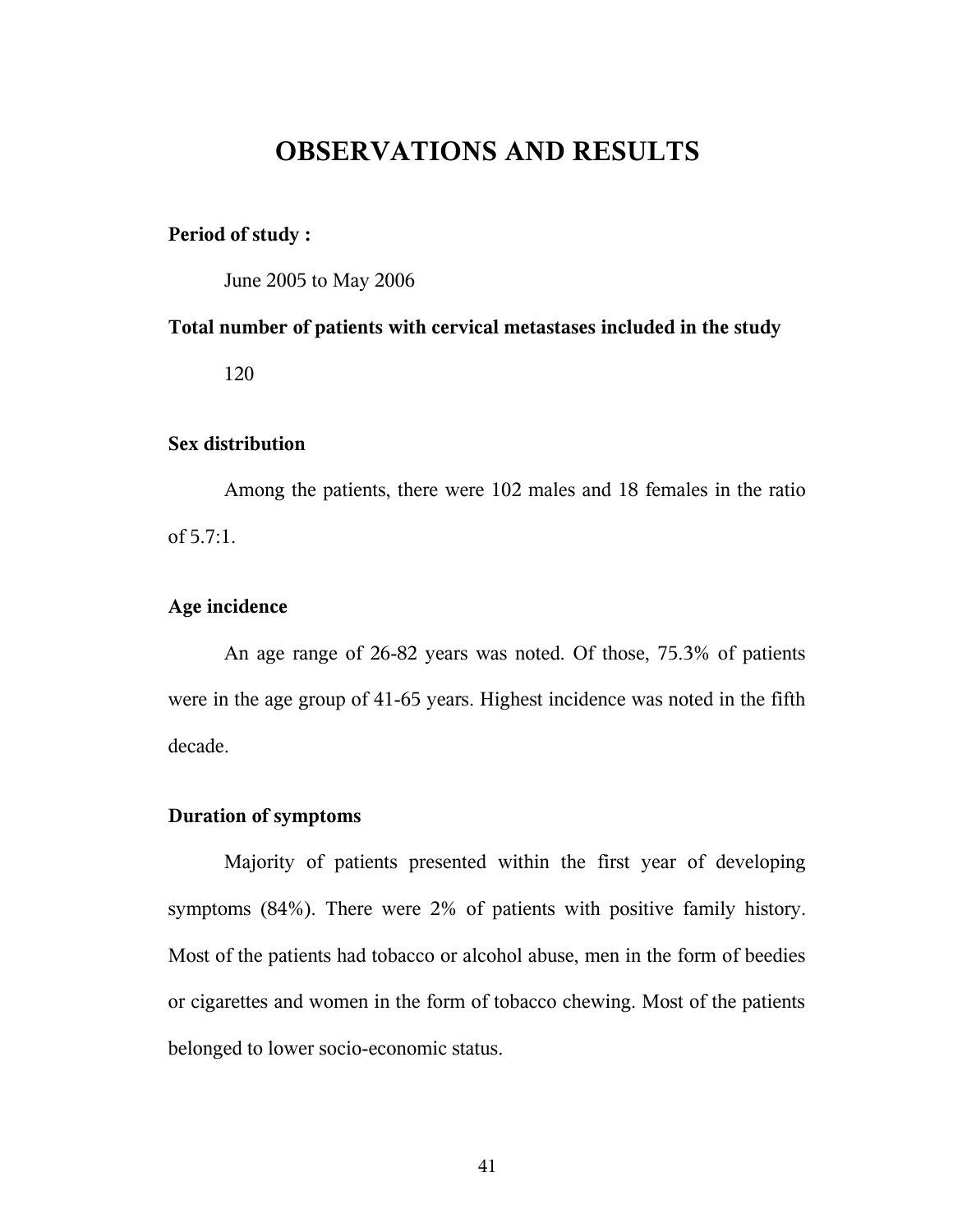## **Distribution of nodal secondaries with primary**

Carcinoma of nasopharynx tops the list, followed by hypopharynx, oropharynx and larynx. The incidence of nodal secondaries with primary is shown below:

| <b>Site</b> | Node positive $(\% )$ |
|-------------|-----------------------|
| Nasopharynx | 100                   |
| Hypopharynx | 87                    |
| Oropharynx  | 83                    |
| Larynx      | 57                    |

**Risk of lymph node metastasis in patients according to demographic profile**

| Variable    | <b>Categories</b> | % of patients |  |
|-------------|-------------------|---------------|--|
|             | 26-40             | 10.3          |  |
| Age (years) | $41 - 65$         | 75.3          |  |
|             | >65               | 14.4          |  |
|             | Male              | 85            |  |
| <b>Sex</b>  | Female            | 15            |  |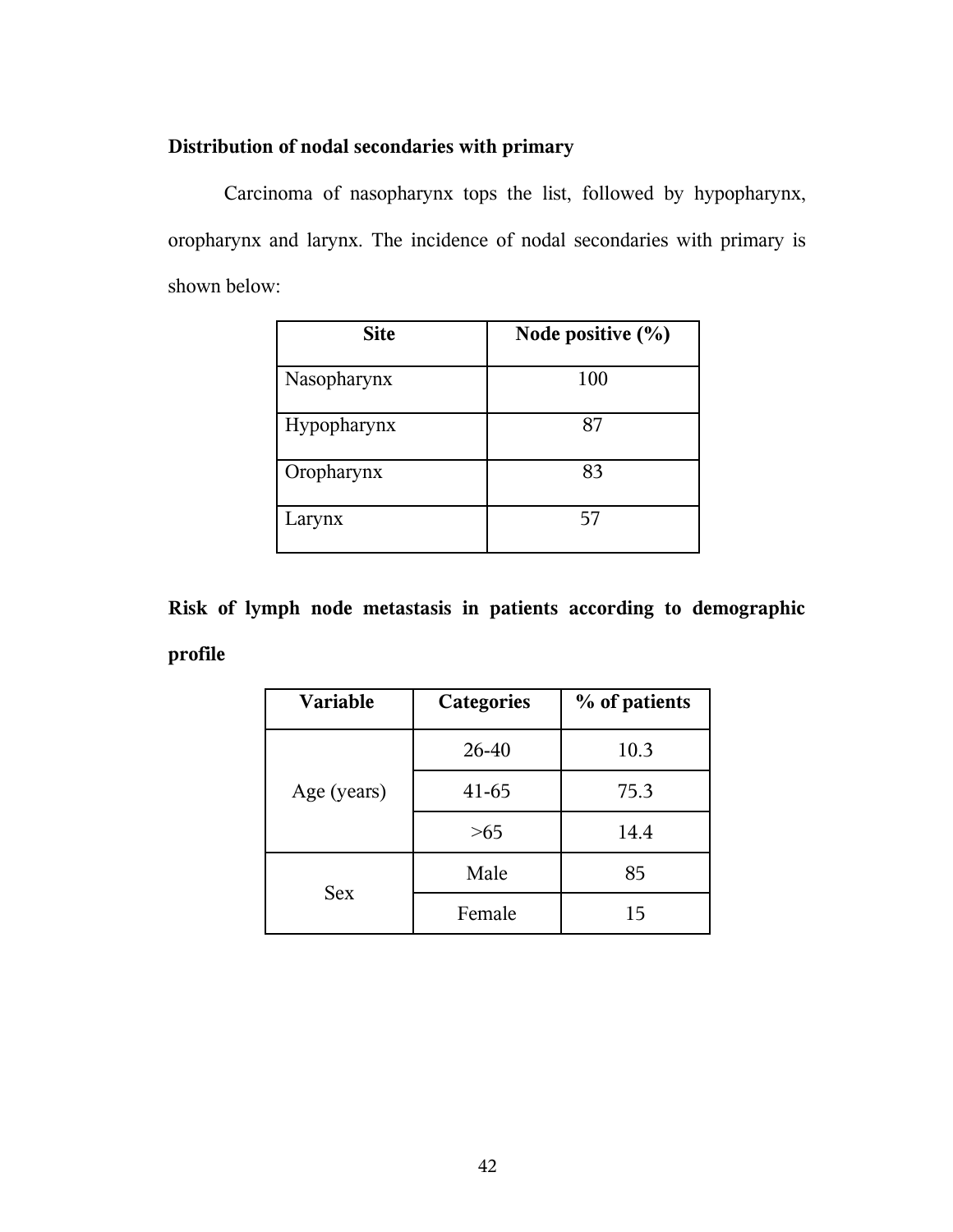| <b>Variable</b>      | Category       | % of patients |
|----------------------|----------------|---------------|
|                      | 1-6 months     | 38%           |
| Duration of symptoms | 7-12 months    | 46%           |
|                      | 13-60 months   | 16%           |
|                      | N <sub>0</sub> | 98%           |
| Family H/o Cancer    | Yes            | 2%            |
| Tobacco abuse        | No             | 10%           |
|                      | Yes            | 90%           |
|                      | No             | 83%           |
| Alcohol intake       | Yes            | 17%           |

**Risk of lymph nodal metastasis in patients according to clinical variables** 

# **Distribution of patients according to nodal status**

About 25% of patients presented in  $N_0$  stage. The remaining 75% were

node positive. The frequency of each stage category is as follows:

| <b>Nodal Status</b>       | N۵ | ' 2a         | $v_{2b}$ |  |
|---------------------------|----|--------------|----------|--|
| <b>Number of patients</b> |    | $\sim$<br>-- | ⌒        |  |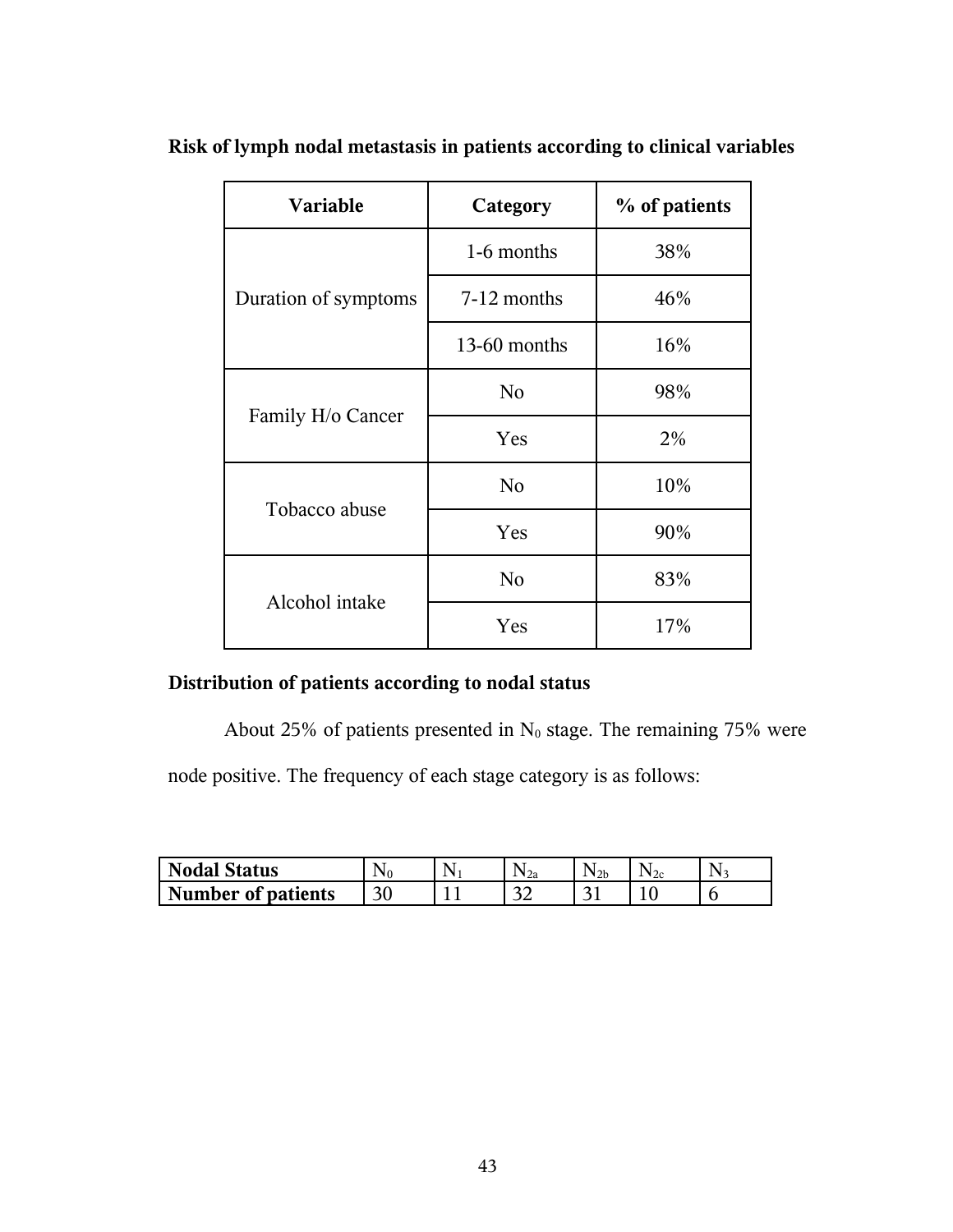### **Distribution of patients according to level of nodes**

Majority of patients had involvement of level II nodes, followed by those with levels III, IV, VI, V and I in order of decreasing frequency. Shown in diagram are the absolute number of involved nodes and since more than one level is involved in many patients, the numbers add upto >100%.

#### **Histopathological distribution**

Almost all patients presented with squamous cell carcinoma. Two had adenocarcinoma and one had mucoepidermoid carcinoma that occurred in the hypopharynx.

Most of the squamous cell carcinoma were of well-differentiated type.

### **Nodal secondaries by the size of primary**

Most of the patients presented with  $T_3$  disease, followed by  $T_2$ ,  $T_1$  and T4 in decreasing order of frequency. The incidence is shown below.

| Size of primary | No. of patients | % of patients |
|-----------------|-----------------|---------------|
| $T_3$           | 51              | 43            |
| $T_{2}$         | 42              | 35            |
| $T_1$           | 17              | 14            |
| $\rm T_{4}$     | 10              |               |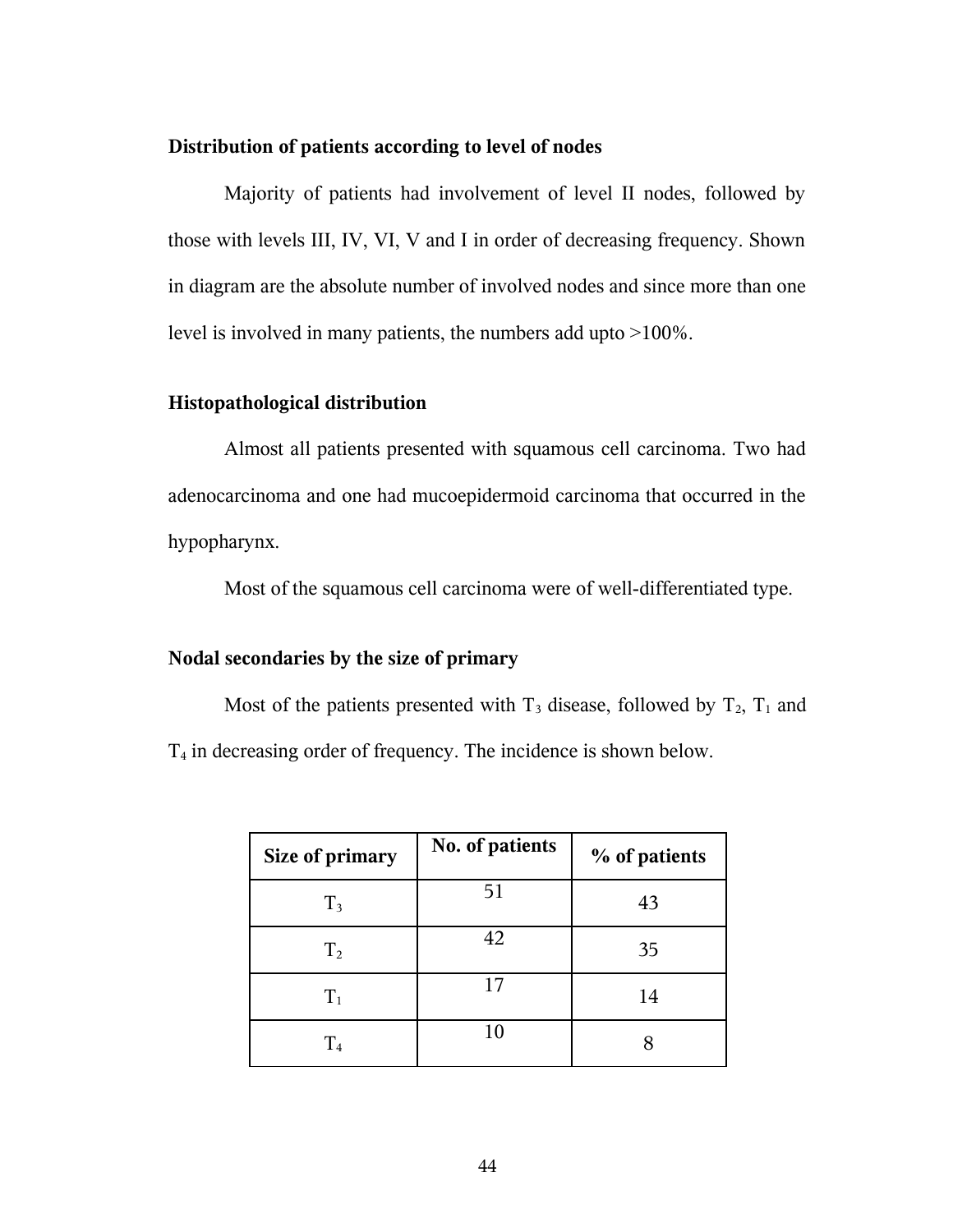## **Individual correlation of primary site with secondaries**

### **Carcinoma of nasopharynx**

Among the 120 patients, 5 patients presented with carcinoma nasopharynx. All of them presented with secondary neck nodes. Of these, one had  $T_2$  lesion, 2 had  $T_3$  lesion and 2 had  $T_4$  lesion. The N stage of these lesions is tabulated below:

| N stage |  |  | <b>Total</b> |
|---------|--|--|--------------|
|         |  |  |              |
|         |  |  |              |
|         |  |  |              |
|         |  |  |              |
| Total   |  |  |              |

Of these, all had level II and 3 had level V involvement.

| Node level |  | III |  |  |
|------------|--|-----|--|--|
|            |  |     |  |  |
|            |  |     |  |  |
|            |  |     |  |  |
|            |  |     |  |  |
| Total      |  |     |  |  |

#### **Carcinoma oropharynx**

12 patients presented with carcinoma oropharynx. Out of them, 2 presented in  $N_0$  stage and the rest had nodal involvement. Of these, 2 had  $T_1$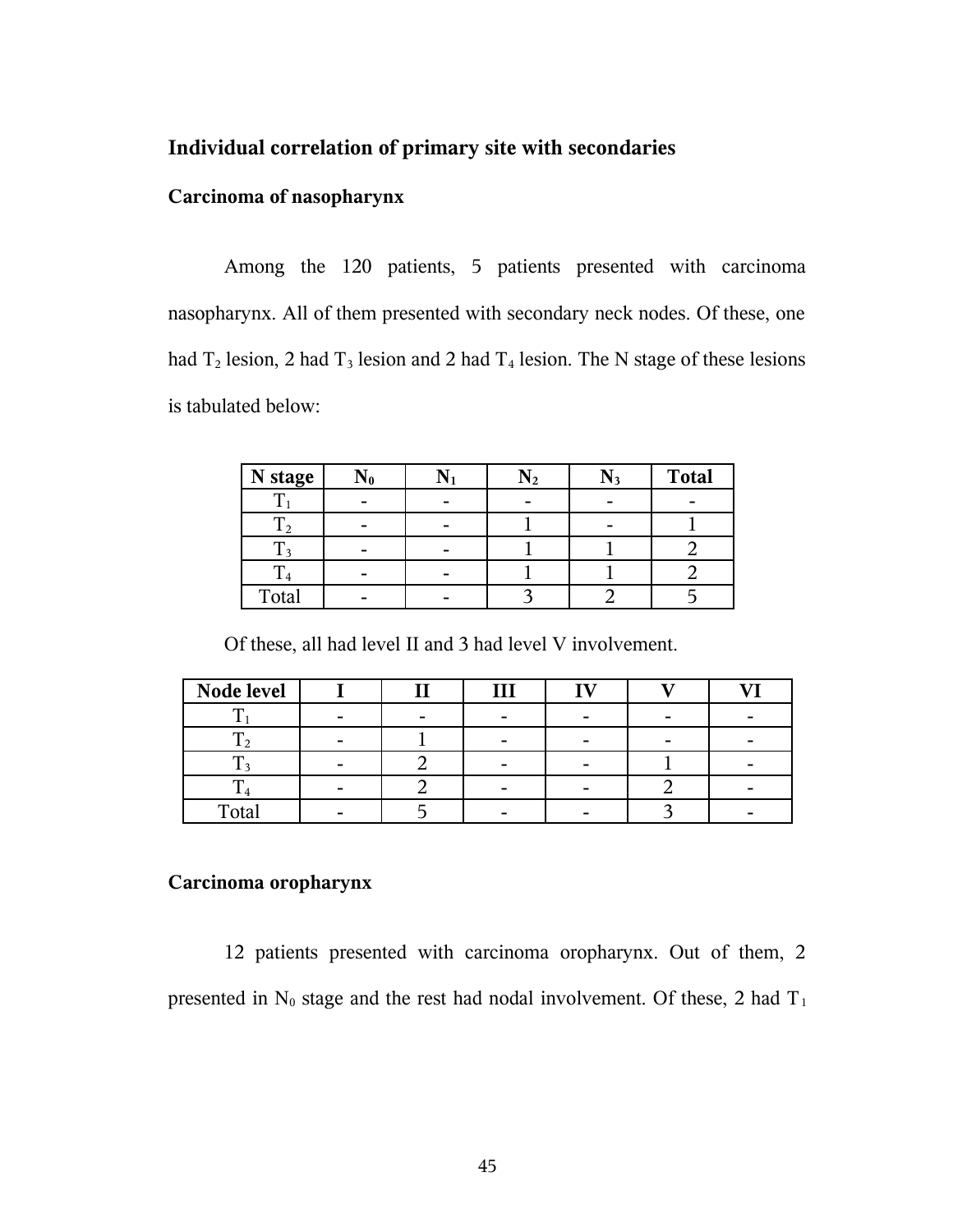| N stage |  | $19_{2a}$ | $\rm N_{2b}$ | $\rm N_{2c}$ | <b>Total</b> |
|---------|--|-----------|--------------|--------------|--------------|
|         |  |           |              |              |              |
|         |  |           |              |              |              |
|         |  |           |              |              |              |
|         |  |           |              |              |              |
| Total   |  |           |              |              |              |

lesion, 5 had  $T_2$  lesion, 4 had  $T_3$  lesion and 1 had  $T_4$  lesion. the 'N' stage of these lesions is tabulated below:

Among these, 8 had level II involvement, 6 had level III and 1 had

level I involvement.

| <b>Node</b>    | $\mathbf{I}$ | $\mathbf{III}$ | IV | VI |
|----------------|--------------|----------------|----|----|
| level          |              |                |    |    |
|                |              |                |    |    |
| $T_{2}$        |              |                |    |    |
| $T_3$          |              |                |    |    |
| T <sub>4</sub> |              |                |    |    |
| Total          |              |                |    |    |

According to the subsite of the primary, base of the tongue tumours are common (72%), followed by tumours of the tonsillar fossa (21%) and tumours of soft palate (2%) in decreasing order of frequency.

Western literature shows 50% of tonsillar tumours show lymph nodal metastsis. Only 40% of tongue base tumours and almost 100% of soft palate tumours show lymph nodal metastases.

Base of the tongue tumours have propensity to bilateral nodal metastases.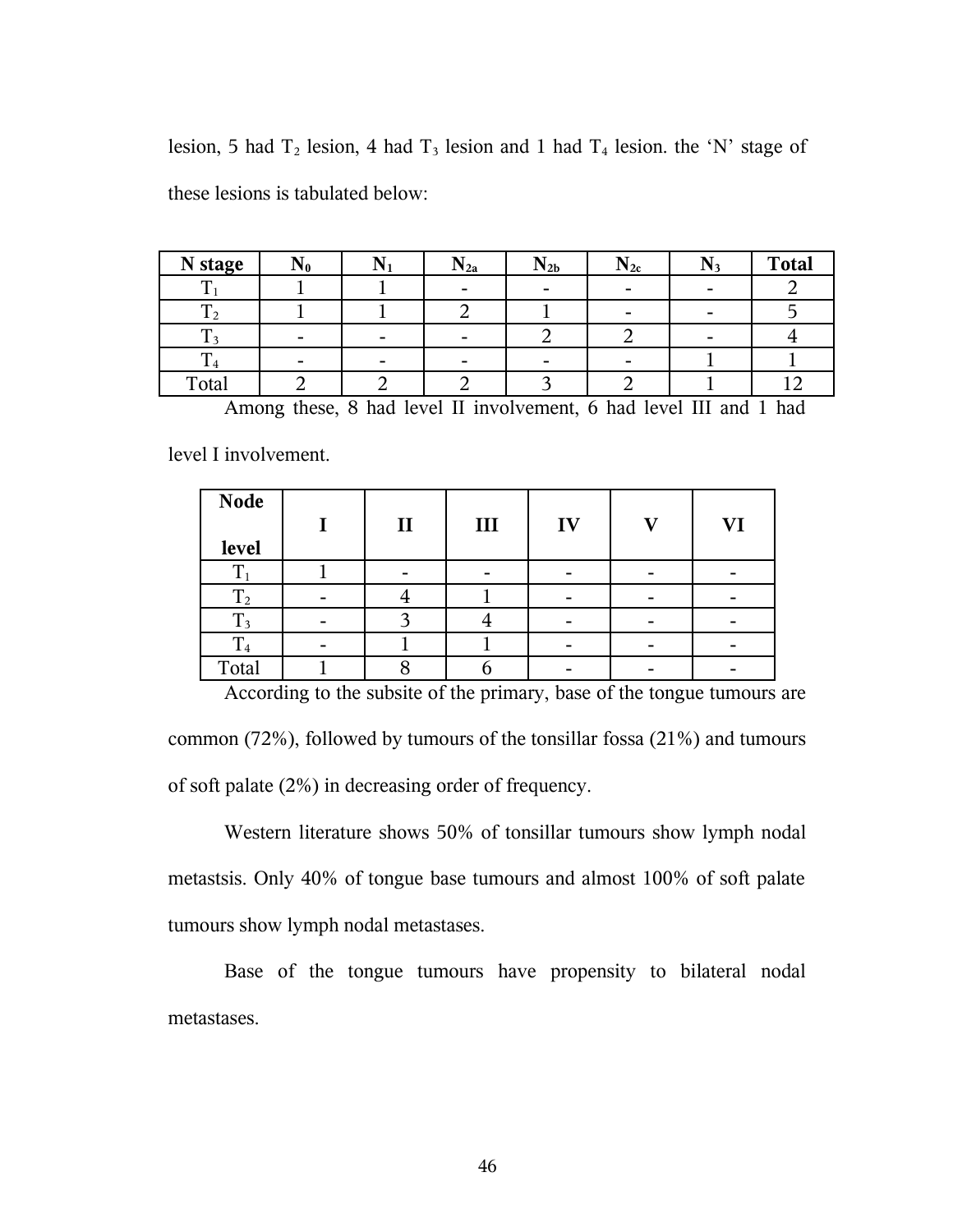| <b>Subsite</b> | No. of cases   | $%$ of   | Lymph nodal |  |
|----------------|----------------|----------|-------------|--|
|                |                | patients | metastasis  |  |
| Posterior 1/3  |                | 72       | 70%         |  |
| of tongue      |                |          |             |  |
| Tonsil         | $\overline{2}$ | 21       | 66%         |  |
| Soft palate    |                |          | 100%        |  |

## **Carcinoma hypopharynx**

54 patients presented with carcinoma hypopharynx. Out of them, 7 presented in  $N_0$  stage and the rest had nodal involvement. Of these, 7 had  $T_1$ lesion, 16 had  $T_2$  lesion, 26 had  $T_3$  lesion and 5 had  $T_4$  lesion. The 'N' stage of these lesions is tabulated below:

| N stage  | $N_0$ |   | $N_{2a}$                 | $N_{2b}$ | $\rm N_{2c}$ | $N_3$                    | <b>Total</b> |
|----------|-------|---|--------------------------|----------|--------------|--------------------------|--------------|
| ௱        |       |   |                          |          | -            | $\overline{\phantom{0}}$ |              |
| ᠇᠇<br>12 |       |   |                          |          |              |                          |              |
|          |       | - |                          | 14       |              | -                        | ۷۵           |
| m<br>14  |       |   | $\overline{\phantom{0}}$ |          |              |                          |              |
| Total    |       |   |                          | ιg       |              |                          | -            |

Among these, 37 had level II involvement, 37 had level III, 12 had level IV and 5 had level VI involvement.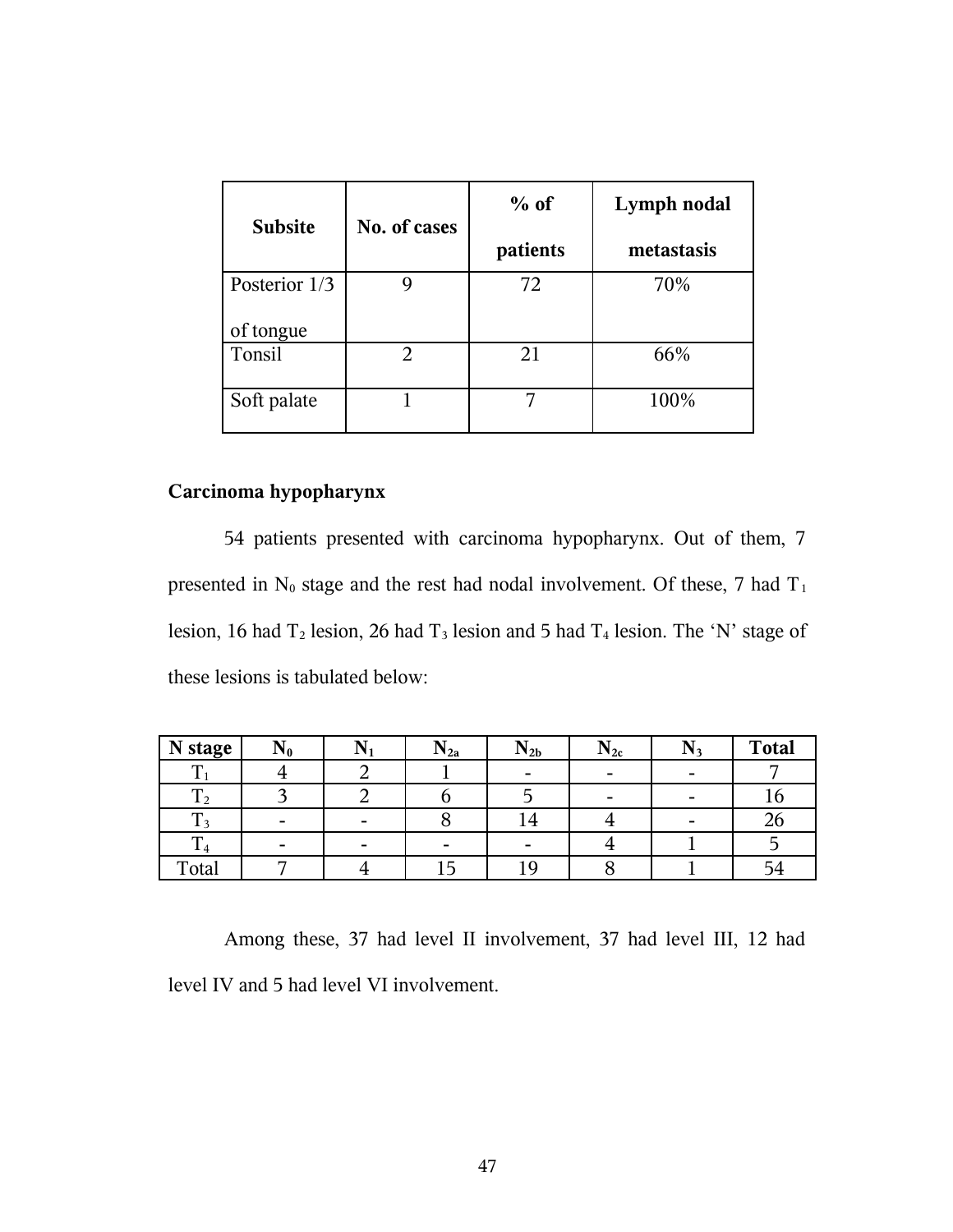| <b>Node</b>    | $\mathbf{I}$ | III | IV  | VI |
|----------------|--------------|-----|-----|----|
| level          |              |     |     |    |
| T <sub>1</sub> |              |     |     |    |
| $T_{2}$        | 11           |     |     |    |
| $\rm T_3$      | 19           | 24  |     |    |
| $T_4$          |              |     |     |    |
| Total          | 37           | 37  | 1 າ |    |

According to the subsite, pyriform fossa tumours are the most common followed by post cricoid tumours and tumours of posterior pharyngeal wall.

## **Carcinoma Larynx**

49 patients presented with carcinoma larynx. Out of them 28 patients had clinically positive nodes while 21 patients had no nodes. Of these, 8 had  $T_1$  lesion, 20 had  $T_2$  lesion, 19 had  $T_3$  lesion, and 2 had  $T_4$  lesion. The 'N' stage of these lesions is tabulated below:

| N stage   | $N_0$ | ⊥ ₹ ∣ | $N_{2a}$                 | $N_{2b}$ | $\rm N_{2c}$             | $N_3$                    | <b>Total</b> |
|-----------|-------|-------|--------------------------|----------|--------------------------|--------------------------|--------------|
|           |       |       | $\overline{\phantom{0}}$ |          | $\overline{\phantom{0}}$ | $\overline{\phantom{0}}$ |              |
| $\rm T_2$ |       |       |                          |          |                          | $\overline{\phantom{0}}$ | ∠∪           |
|           |       |       |                          |          |                          |                          |              |
| 14        |       |       | $\overline{\phantom{0}}$ | -        | $\overline{\phantom{0}}$ |                          |              |
| Total     |       |       |                          | –        |                          |                          | 49           |

Among these, 27 patients had level II involvement, 9 had level III and 3 had level IV involvement.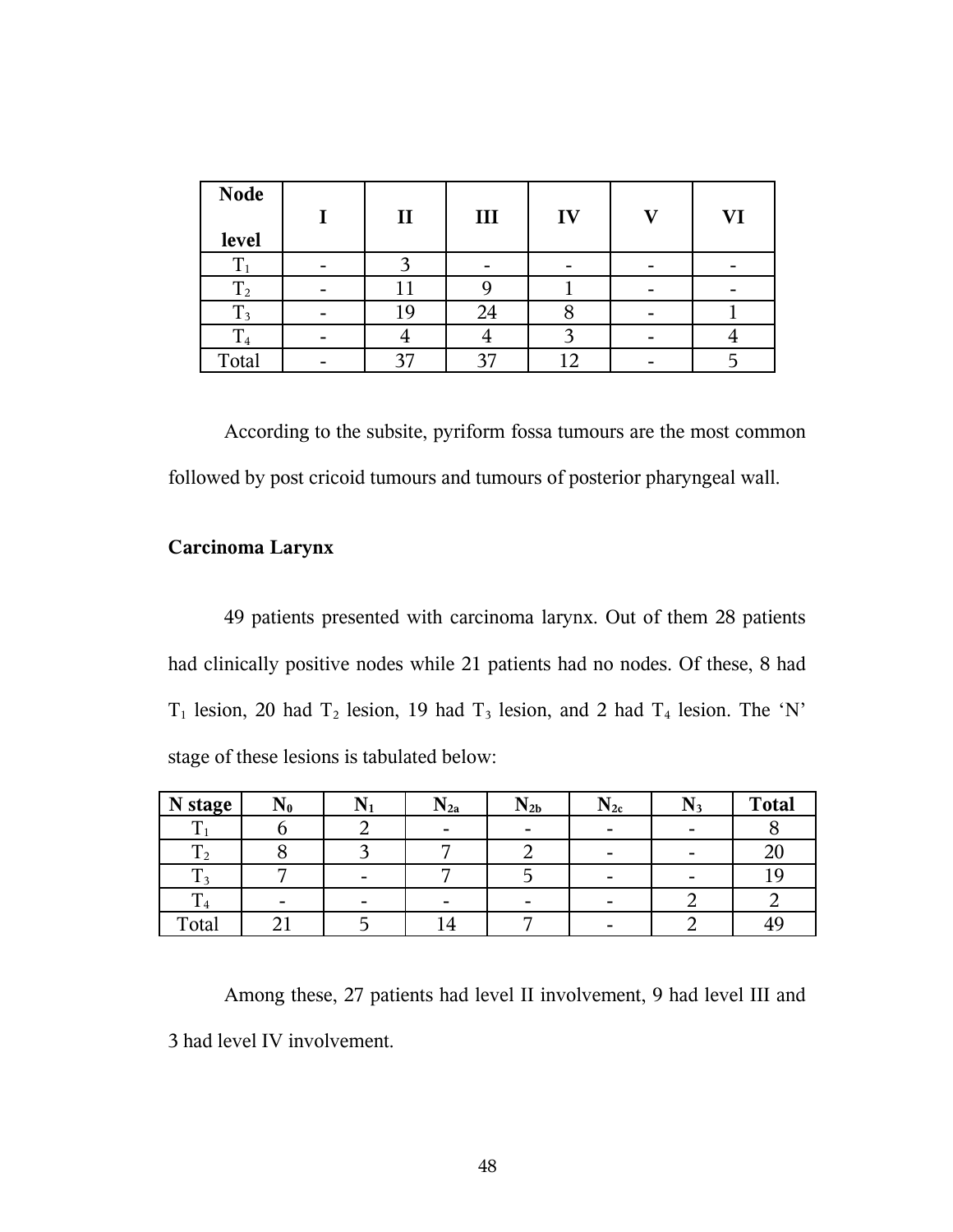| Node level |   | Ш |  |  |
|------------|---|---|--|--|
|            |   |   |  |  |
|            |   |   |  |  |
|            |   |   |  |  |
|            | - |   |  |  |
| Total      |   |   |  |  |

Tumours of the supraglottis are the commonest to present with cervical nodes.

**Correlation of site of primary with levels of nodal involvement** 

| <b>Site</b>       | No. of   | Level | <b>Level</b> | Level | Level | Level | Level |
|-------------------|----------|-------|--------------|-------|-------|-------|-------|
|                   | patients |       | П            | Ш     | IV    |       | Vl    |
| Nasopharynx       |          |       |              |       |       |       |       |
| <b>Oropharynx</b> | 12       |       |              |       |       |       |       |
| Hypopharynx       | 54       |       | 37           | 37    | 12    |       |       |
| Larynx            | 49       |       | 27           |       |       |       |       |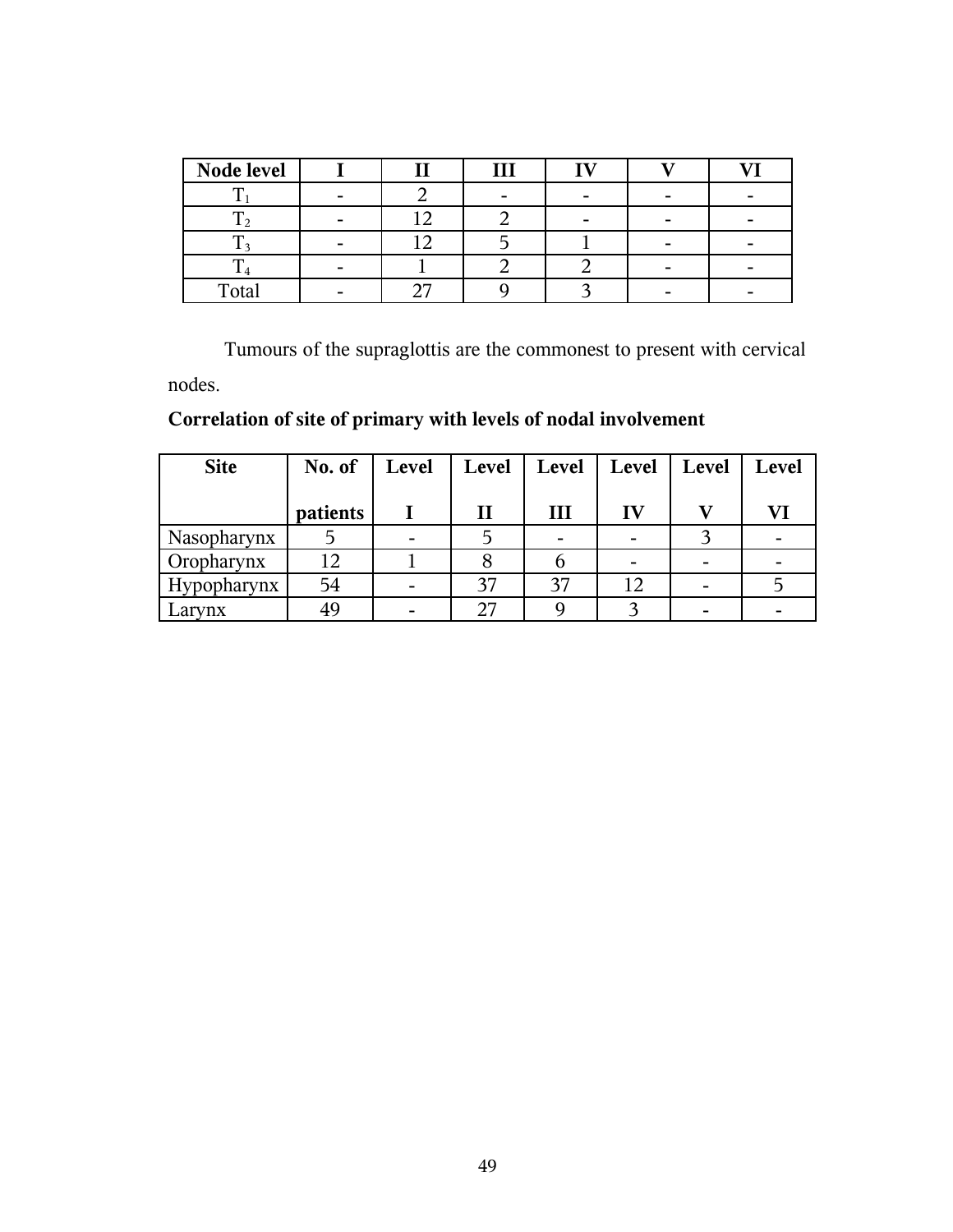# **DISCUSSION**

Out of the 120 patients selected for the study, males predominate over females with a ratio of 5.7:1.

The age incidence is identical to that seen in the west with maximum incidence in the  $5<sup>th</sup>$  and  $6<sup>th</sup>$  decade.

Our patients presented late in the course of their disease and this is reflected in the high incidence of  $N_2$  (60%) among those with cervical metastasis.

As in the Lindberg series (1972), the overall highest incidence of metastasis was in the upper deep cervical node.

## **Sites of predilection for metastasis from different primary sites**

The commonest level of nodes involved, irrespective of the primary site is level II in both our series and Lindberg's series.

Also there is a higher incidence of nodal involvement in  $T_3$  than  $T_2$ lesions as was the case in Lindberg's series.

There is a overall higher incidence of  $N_2$  in our series rather than  $N_3$  as in Lindberg series.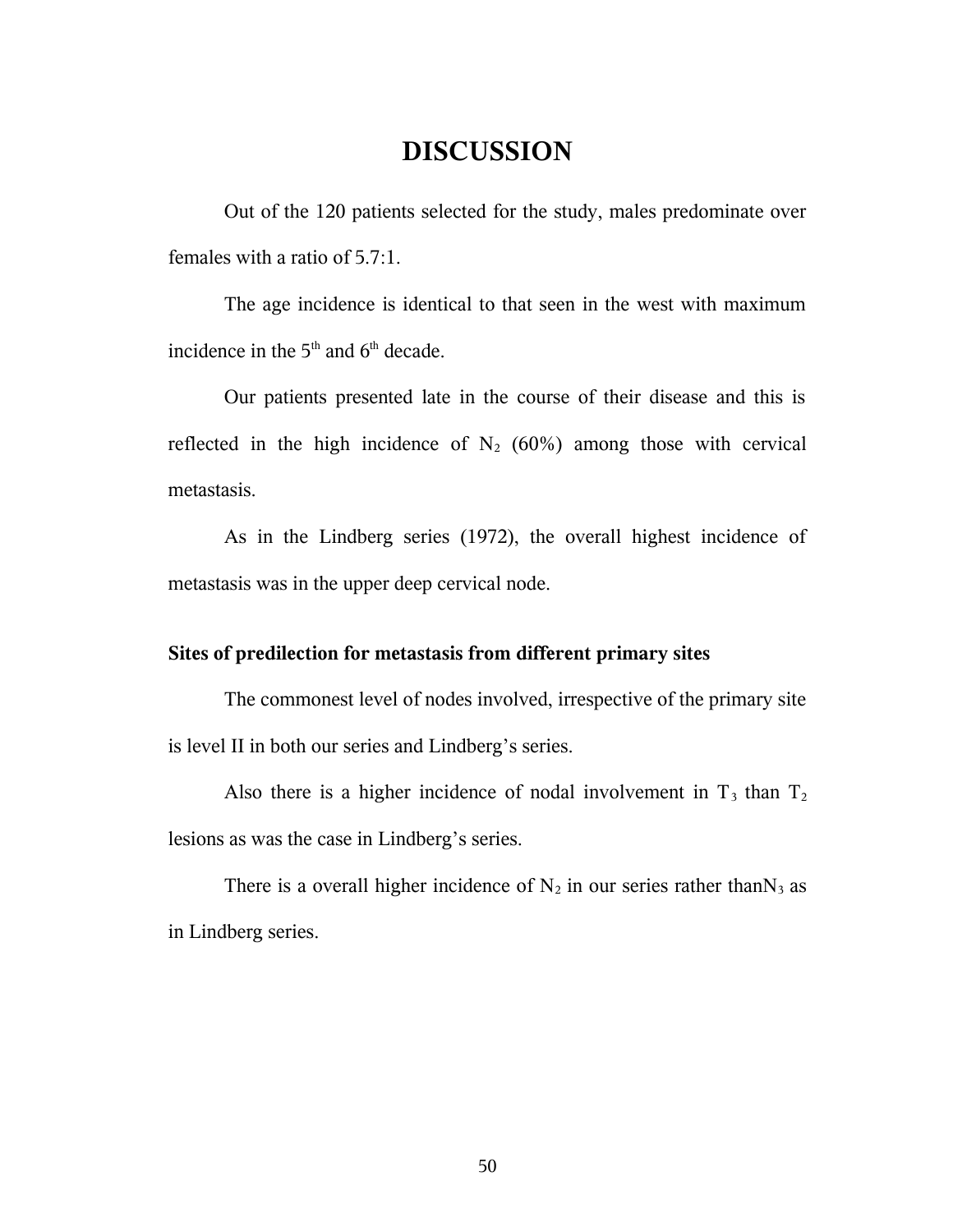## **Nasopharynx**

|           | Lindberg's series | Our study |
|-----------|-------------------|-----------|
| $\rm N_1$ | 12%               |           |
| $\rm N_2$ | 25%               | 60%       |
| $\rm N_3$ | 60%               | 40%       |

Levels II and V are the most commonly involved, in both our series and in Lindberg's series.

## **Oropharynx**

|                | Lindberg's series | Our study |
|----------------|-------------------|-----------|
|                | 20%               | 17%       |
| $\mathrm{N}_2$ | 30%               | 58%       |
|                | 50%               | 8%        |

Level II is most commonly involved in both our series and Lindberg's series. Also there is a higher incidence of nodal involvement with  $T_3$  lesions than  $T_2$  lesions.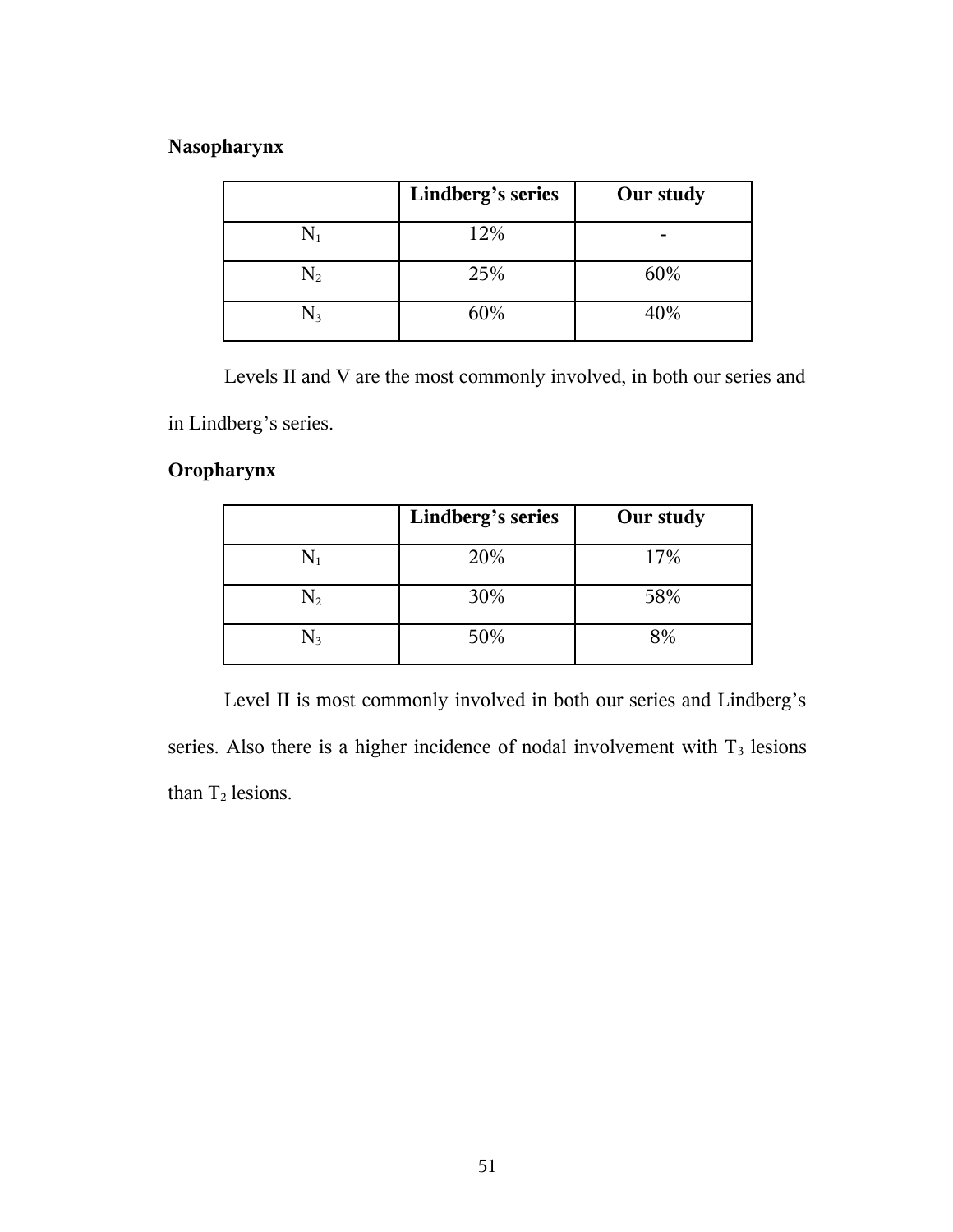## **Hypopharynx**

|                | Lindberg's series | Our study |
|----------------|-------------------|-----------|
| $\mathrm{N}_1$ | 25%               | 7%        |
| $\mathrm{N}_2$ | 36%               | 78%       |
| N3             | 39%               | 2%        |

The commonest level of nodes involved is level II in Lindberg's series. But our study shows almost equal involvement of levels II and III followed by level IV.

## **Larynx**

|                | Lindberg's series | Our study |
|----------------|-------------------|-----------|
| $\mathrm{N}_1$ | 12%               | 10%       |
| $\mathrm{N}_2$ | 43%               | 43%       |
| N3             | 3%                | 4%        |

The commonest level of nodes involved are levels II and III in both our series and Lindberg's series.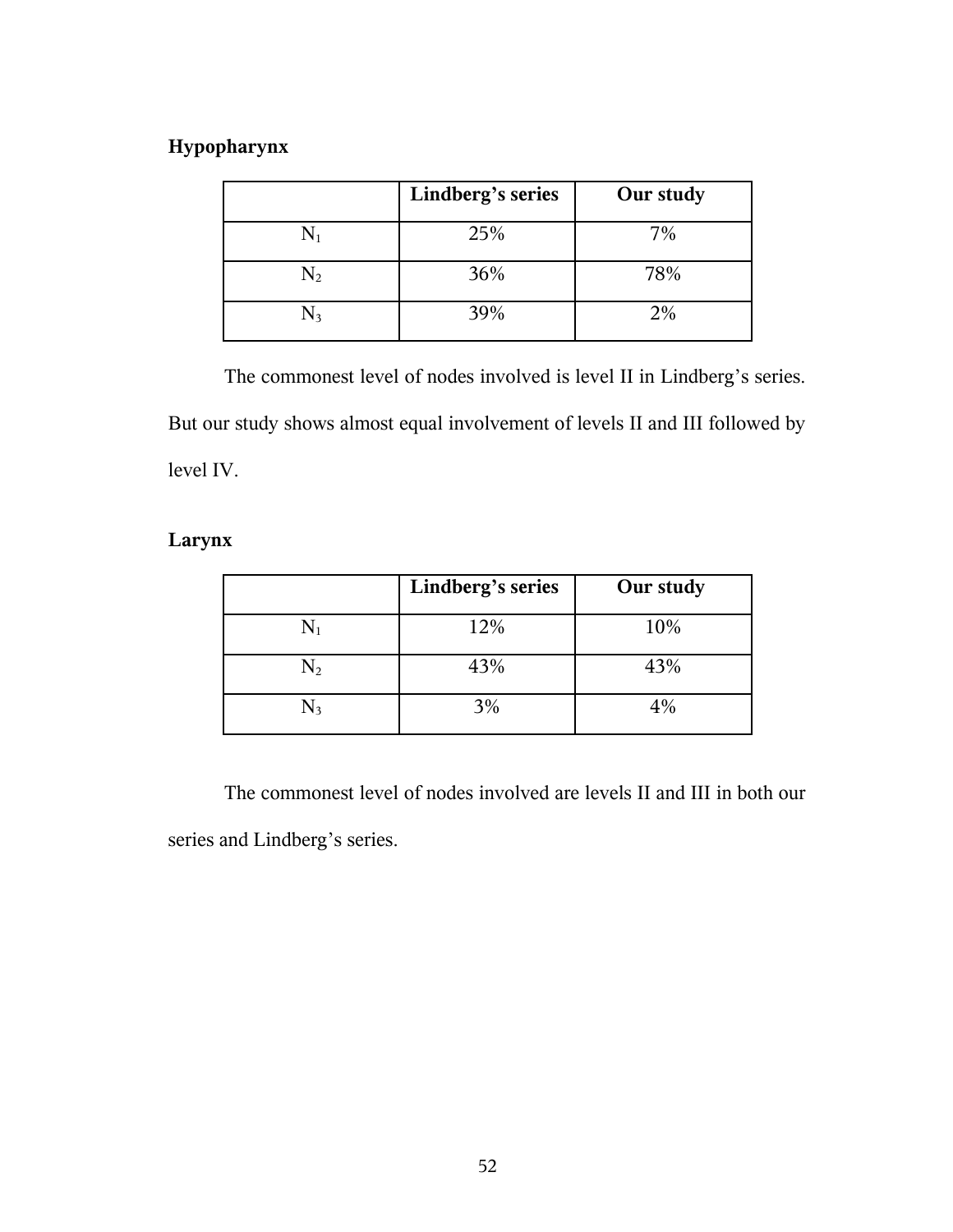#### **SUMMARY AND CONCLUSION**

- **Majority of the cervical metastases were due to squamous cell carcinoma of the head and neck.**
- **Certain primary sites had a predilection for certain group of nodes.**
- **Thus in this study, the incidence of cervical nodal metastasis is highest for** 
	- **i. Nasopharyngeal tumours (100%) followed by**
	- **ii. Hypopharyngeal tumours (87%)**
	- **iii. Oropharyngeal tumours (83%) and**
	- **iv. Laryngeal tumours (57%)**
- **Lesions of nasopharynx metastasise to levels II and V.**
- **Lesions of oropharynx metastasise to levels II, III and I.**
- **Lesions of hypopharynx metastasise to II, III and IV and a small proportion to level VI.**
- **Lesions of larynx metastasise to levels II and III and a small proportion to levels IV and VI.**
- **Most of the patients presented with positive nodes belonged to N<sup>2</sup> stage followed by patients in N1 stage.**
- **Jugulodigastric nodes (level II) are involved more often than other groups or other levels of nodes.**
- **In most of the cases, increasing size of the primary had increasing number of nodes as well as an increasing 'N' stage.**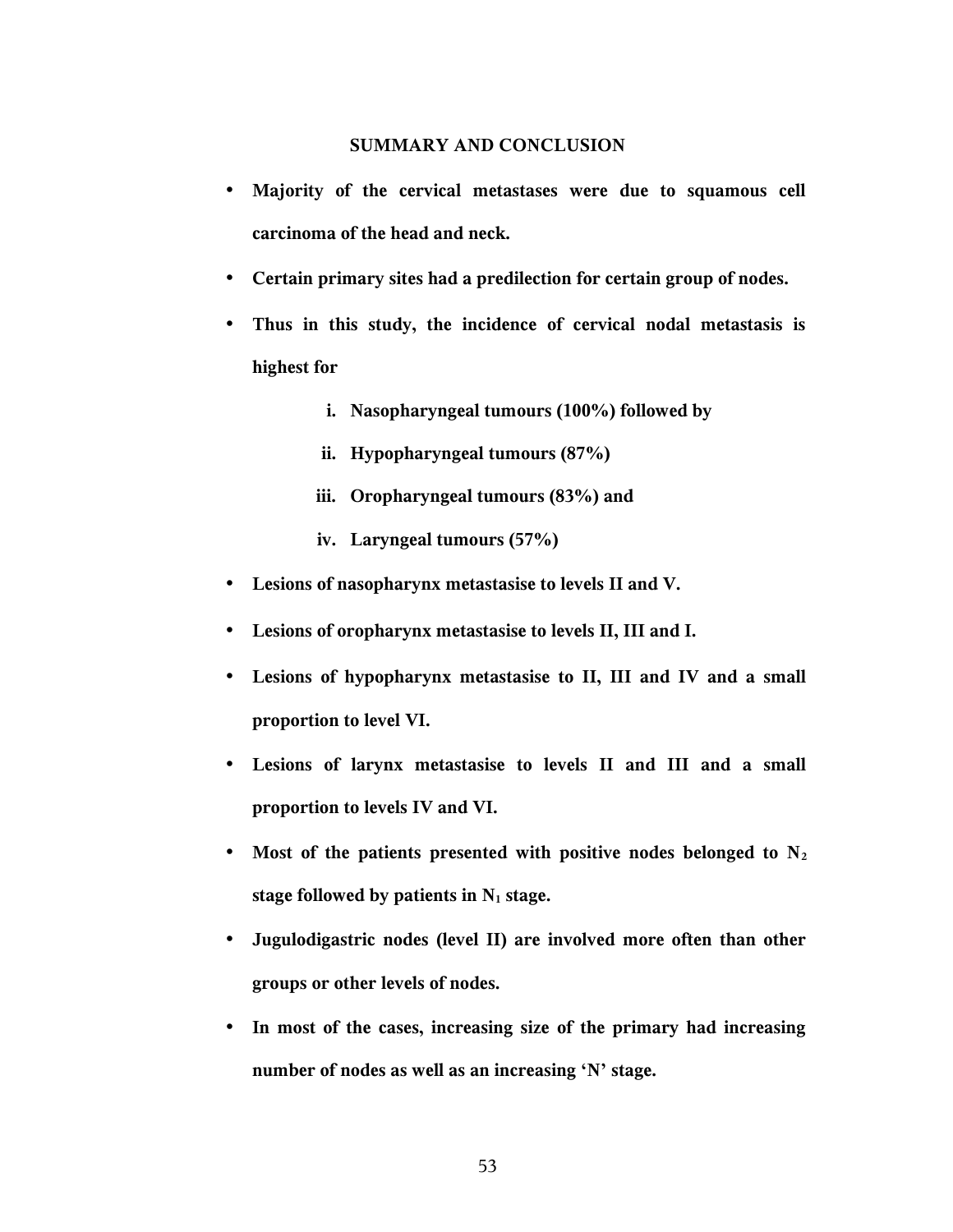# **BIBLIOGRAPHY**

- 1. Alvi A et al Otolaryngology and Head and Neck Surgery US, Jan 1996, Pp 65-70.
- 2. Anzai Y, Brumberg JA, Lufkin R.B. Imaging of nodal metastasis in head and neck.
- 3. Boams JW, Pruim J et al. Journal of nuclear medicine US, June 1996 (Pp 897-901).
- 4. Capiello (Germany) 1995. European Archives of Otolaryngology (Pp 353-358).
- 5. Cuschieri A. Giles G.R., Moasa A.R. (Ed.) Essential surgical practice 3<sup>rd</sup> Edition, 1995.
- 6. John C. Watkinson, Mark N. Gazi, Stell and Maran's Head and Neck surgery 2000.
- 7. Kanhere et al 1994. Evaluation of FNAC in cervical lymphadenopathy. IJS vol 54(8). April 1994 (Pp341-348).
- 8. Kett (ed) Scott Brown's Otolaryngology  $6<sup>th</sup>$  edition 1997.
- 9. Lederman M. Cancer of the pharynx J. Larynx Oncology 81: 151, 1967.